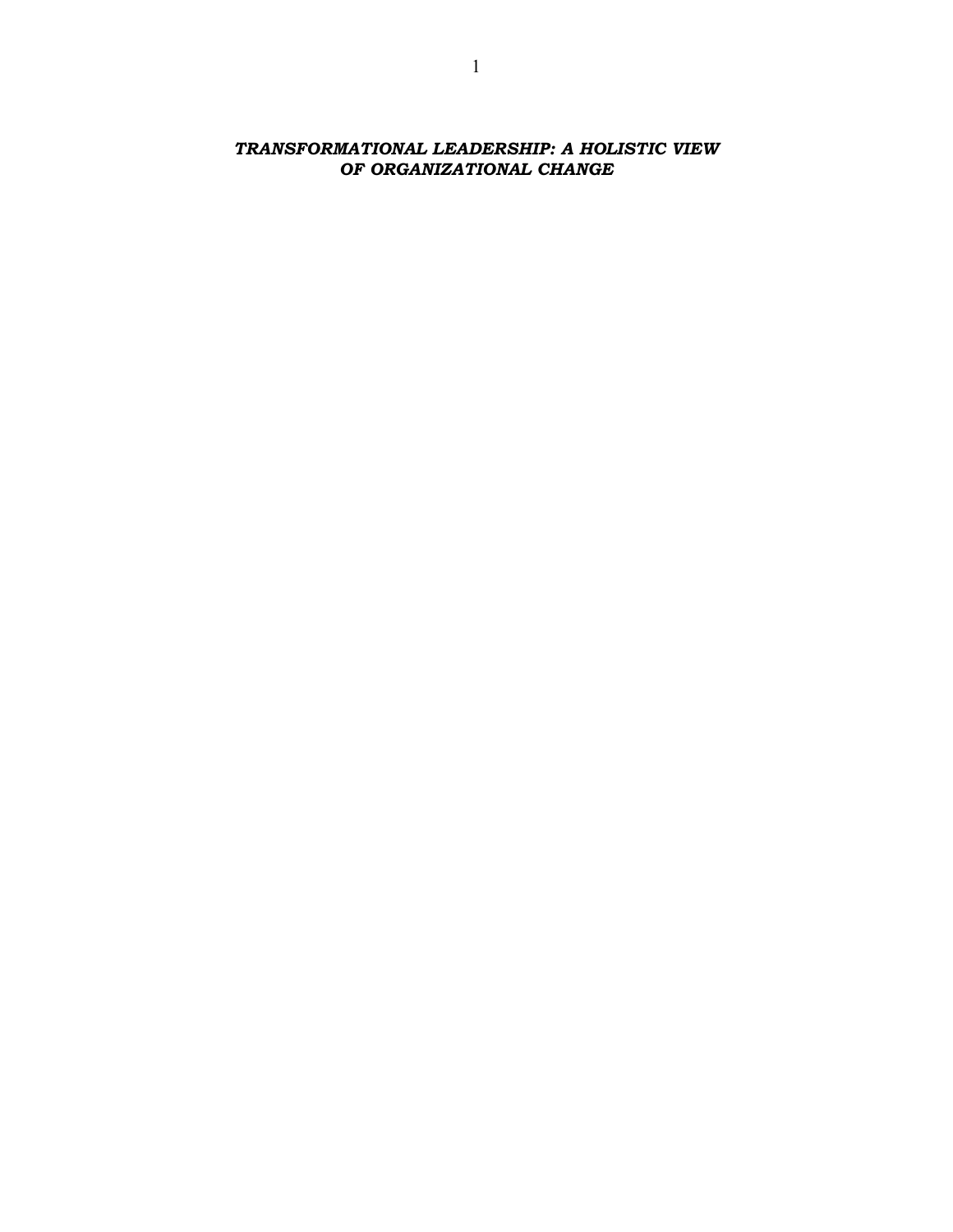## TRANSFORMATIONAL LEADERSHIP: A HOLISTIC VIEW OF ORGANIZATIONAL CHANGE FIRST EDITION

## PAUL B. SCHLOSBERG

February 2006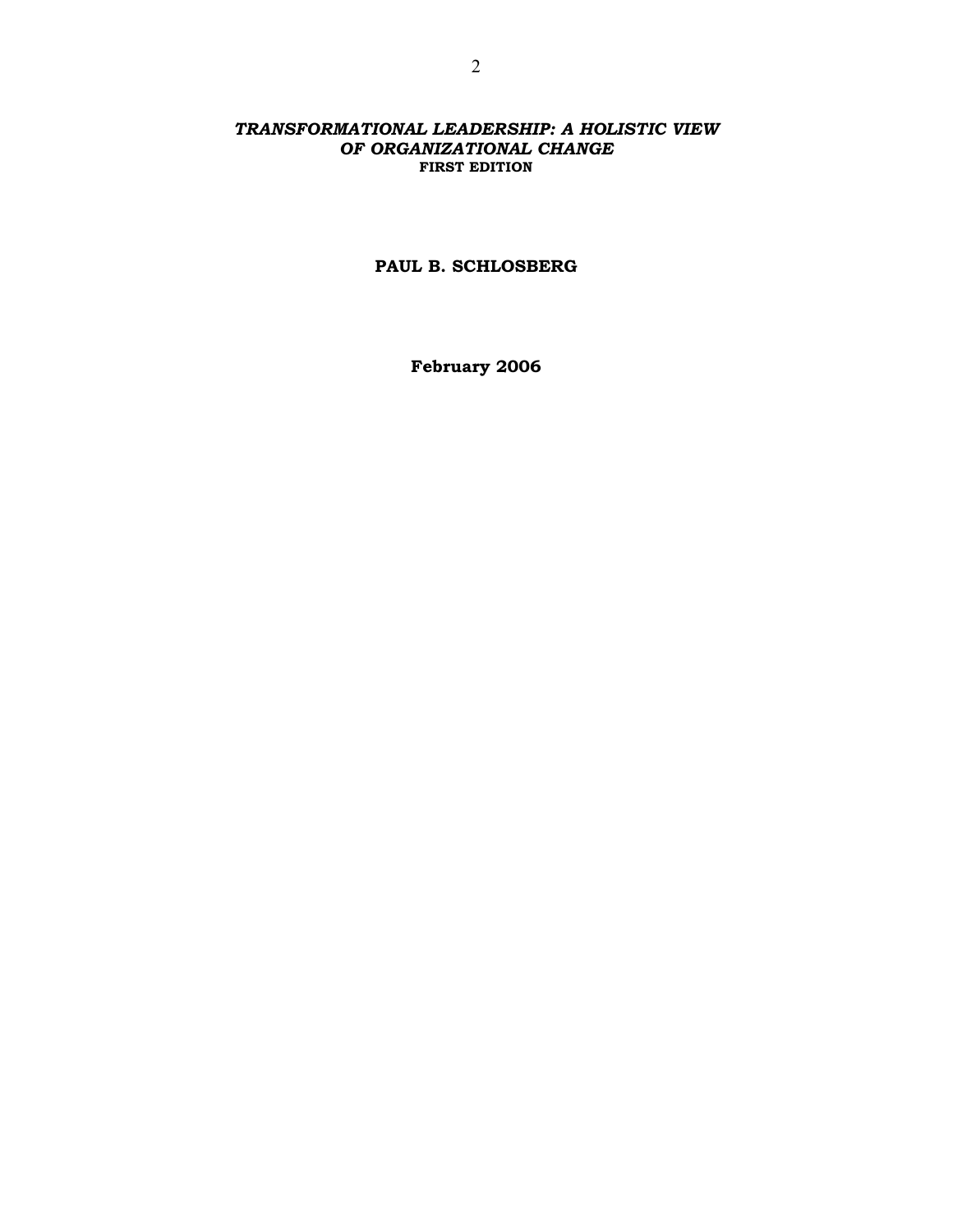Copyright© 2006 By Paul B. Schlosberg And MagPro Publishing http://www.MagPro.org All rights reserved under International Copyright Conventions. Published in the United States by MagPro Publishing

ISBN: TBD

Cover Design: Wendy Gordon Layout: Paul B. Schlosberg Publisher: MagPro Publishing Binding: Tom Kennedy Text Editing: John de Cuevas First Edition: February 2006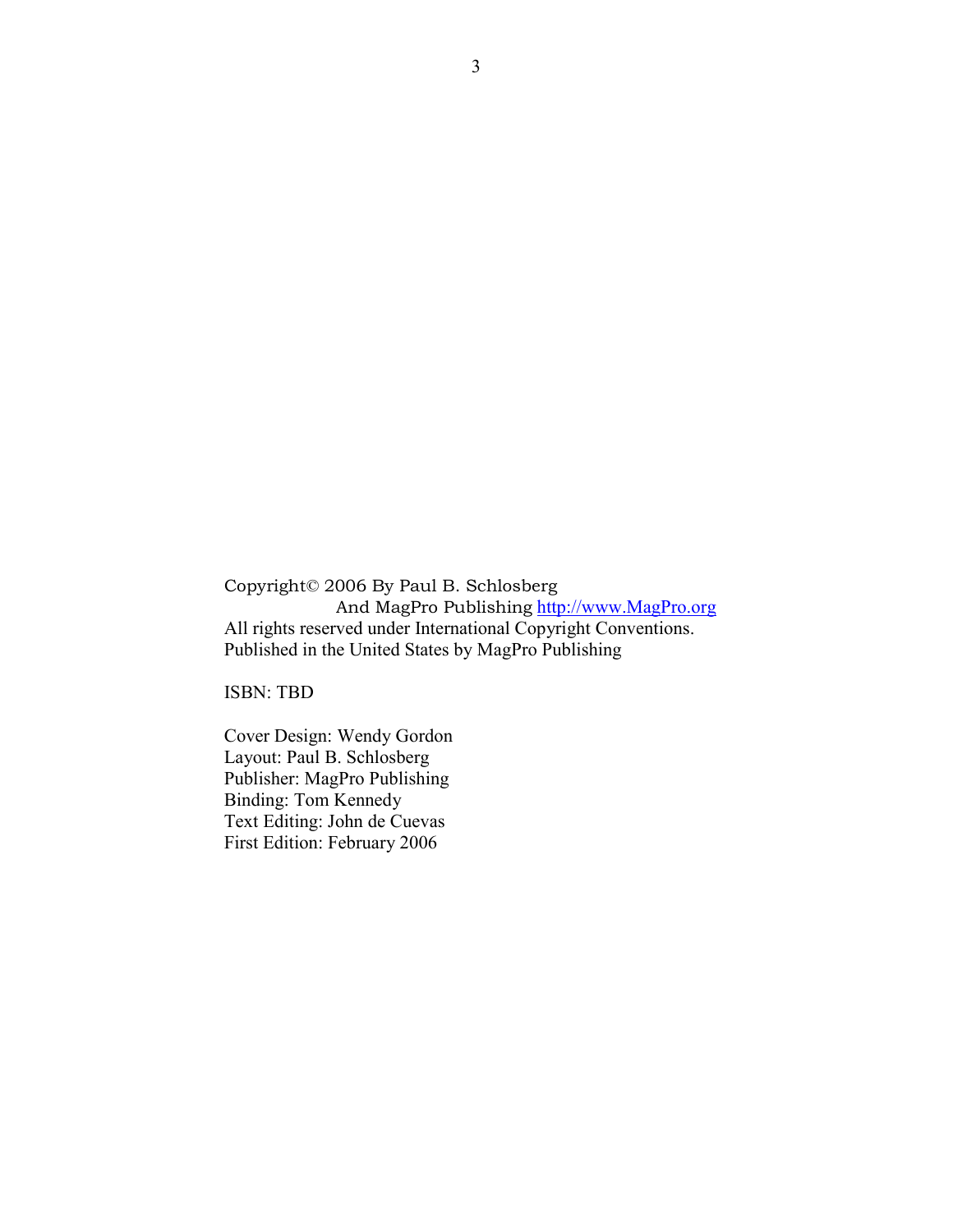# Acknowledgements

The following people were either directly or indirectly instrumental in the success of this project; and, without whom, it would not have been possible:

> John de Cuevas Ph.D. Frank Trocco Ph.D. Wendy Gordon Irma Coffey Misop Baynun Patricia Fearing Malcolm Brown Andrew Stern Joel MacBee Marc Dana Mincolla Ph.D. Joel Price Ph.D. William McAuliffe Jenny Fine Elaine Watkins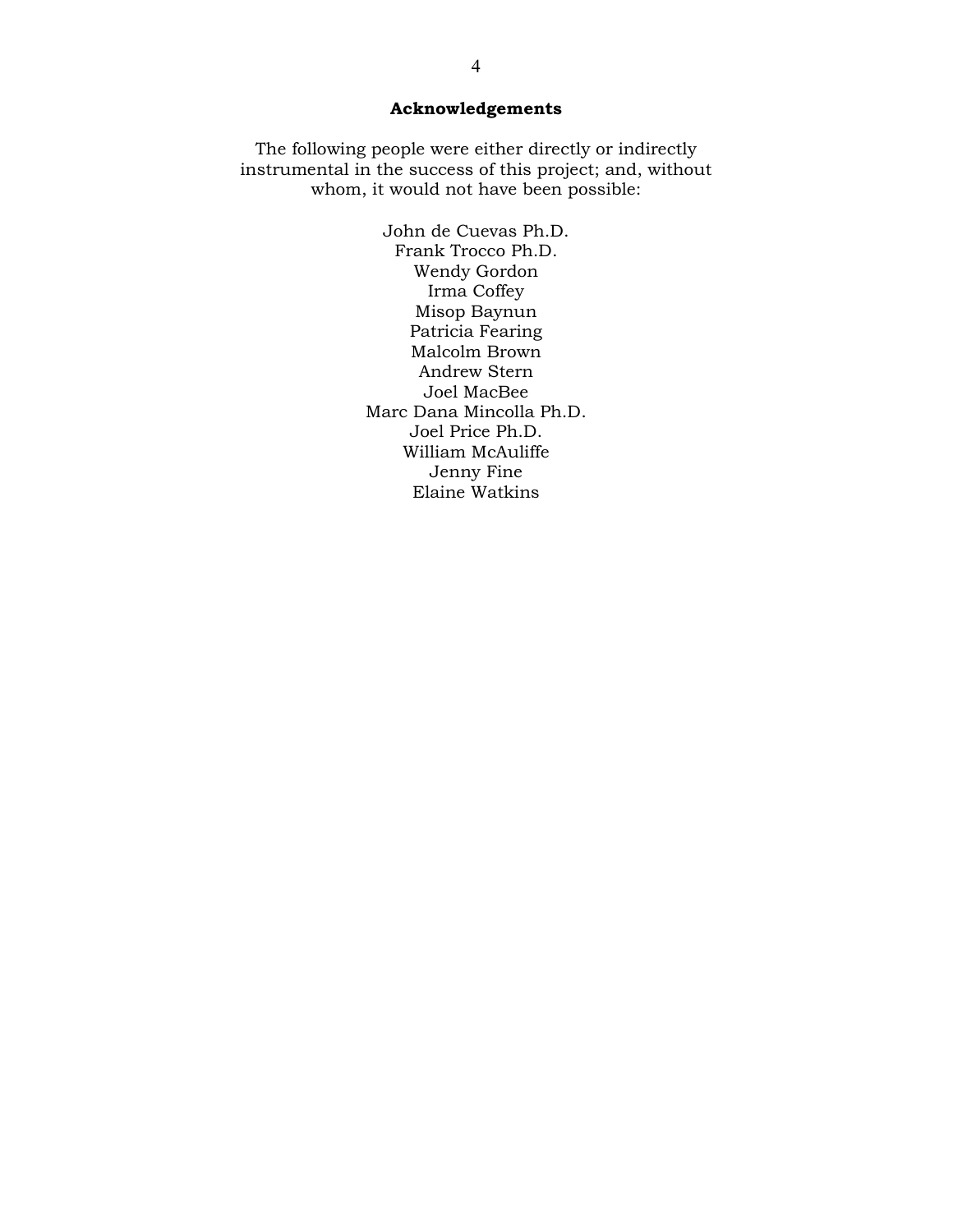#### Contents

| Part One   | Introduction                                 | 6  |
|------------|----------------------------------------------|----|
| Part Two   | <b>Literature Review</b>                     | 17 |
| One        | The Humanistic Scientific Balance            | 21 |
|            | 1. EI in Collaborative Processes             | 22 |
|            | 2. Sustaining Team Leadership                | 24 |
| Two        | Leadership Theory                            | 28 |
|            | 3. Newton and Taylor                         | 29 |
|            | 4. McGregor's Y Theory                       | 32 |
|            | 5. Trait, Behavioral, and Contingency        | 38 |
| Three      | Communications and Knowledge Management      | 39 |
|            | 6. Group Communications                      | 45 |
|            | 7. Supportiveness, Trust, and Norms          | 46 |
|            | 8. Leadership in the Learning Organization   | 51 |
|            | 9. Learning and Skills Development           | 52 |
| Four       | <b>Stress and Performance</b>                | 54 |
|            | 10. Interpersonal Stress                     | 56 |
|            | 11. Personality Typology and Temperament     | 58 |
| Part Three | <b>Conclusions and Future Considerations</b> | 62 |
|            | <b>Notes</b>                                 | 68 |
|            | Appendix A: Key Terms                        | 72 |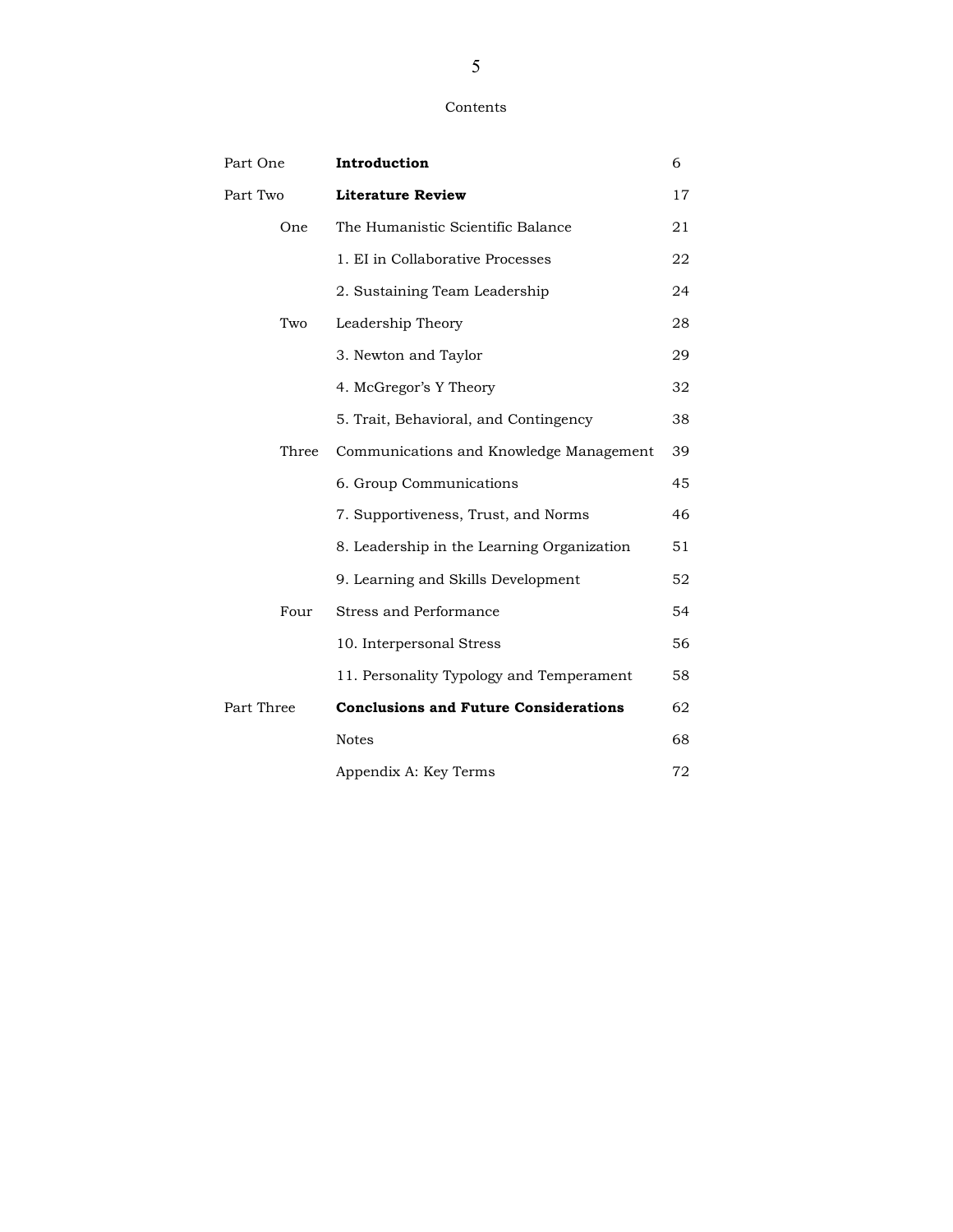## Part One: Introduction

"A leader is best when people barely know he exists Not so good when people obey and acclaim him Worse if they despise him But of a good leader who talks little, when his work is done His aim is fulfilled, they will say 'We did it ourselves.'"

~Lao-Tzu~

 Institutional leaders are faced today with everincreasing dilemmas: the inundation of information and technology, progressive changes in cultural roles, increasing diversification of trade and partnerships – dramatic occurrences that are affecting every aspect of modern organizational life.

 Therefore, when we study leadership, vital questions for consideration are: Are current leaders truly knowledgeable in facilitating effective, collaborative problem solving among diverse groups? Are workers encouraged to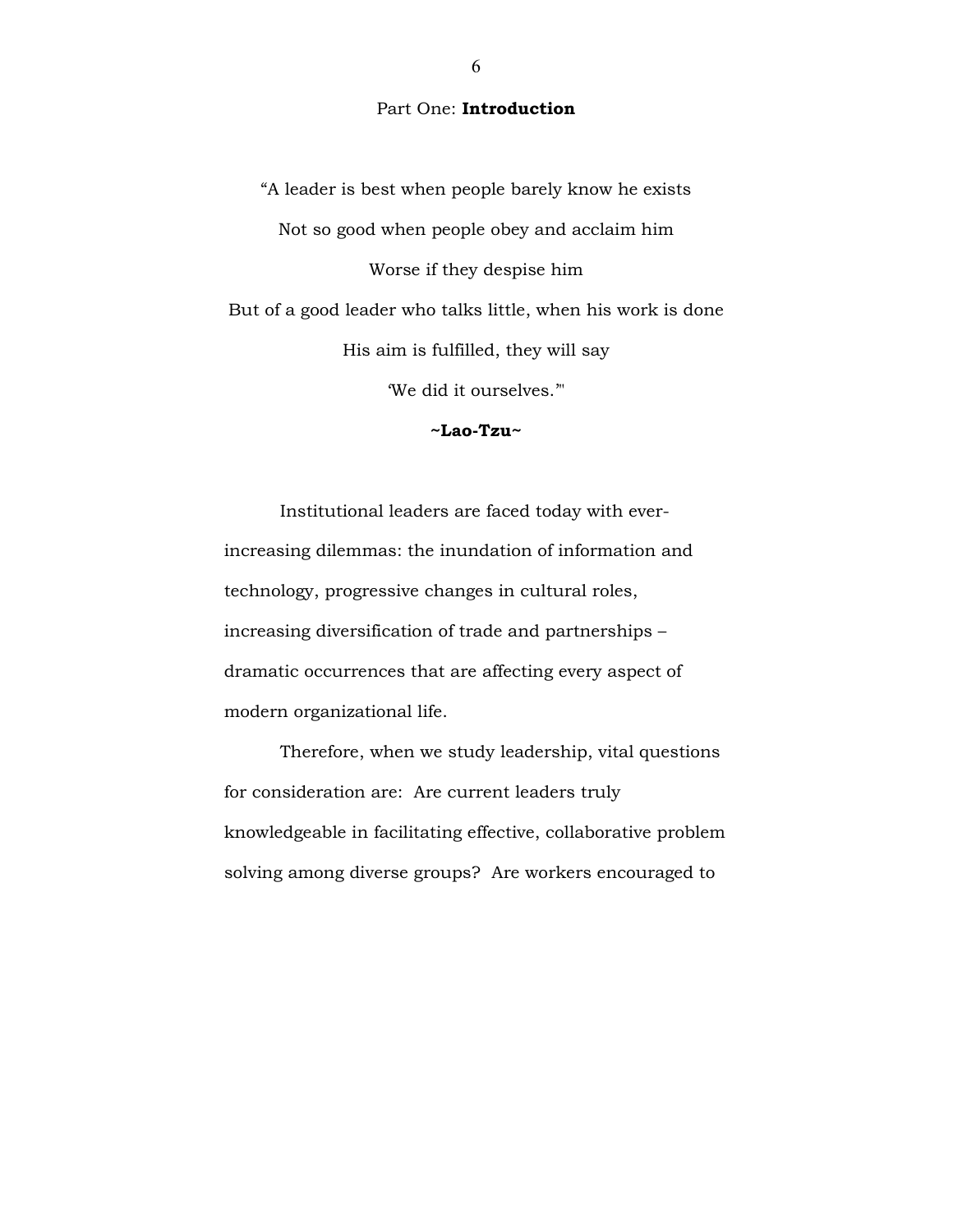use their individual skills in the best, most efficient ways possible for both workers and organizations? In our fastpaced culture, are workers happy or merely overstressed cogs in bureaucratic managerial hierarchies? And, finally, will the answers to these questions make differences in terms of worker satisfaction, team and individual performance, and the ultimate successes of organizations?

 The central purpose of this writing is to present and reinforce methods and theories of management that are the most successful in getting people to work effectively together, and in building worker satisfaction. And transformational leadership, I believe, is the leadership theory and practice that sets excellent teams and organizations apart from average ones. James Macgregor Burns in the Nineteen Seventies popularized the term transformational leadership. Burns characterized it as, "leadership that goes beyond traditional leadership's focus on traditional needs to fulfill higher levels of human needs such as actualization; it delivers true value, integrity, and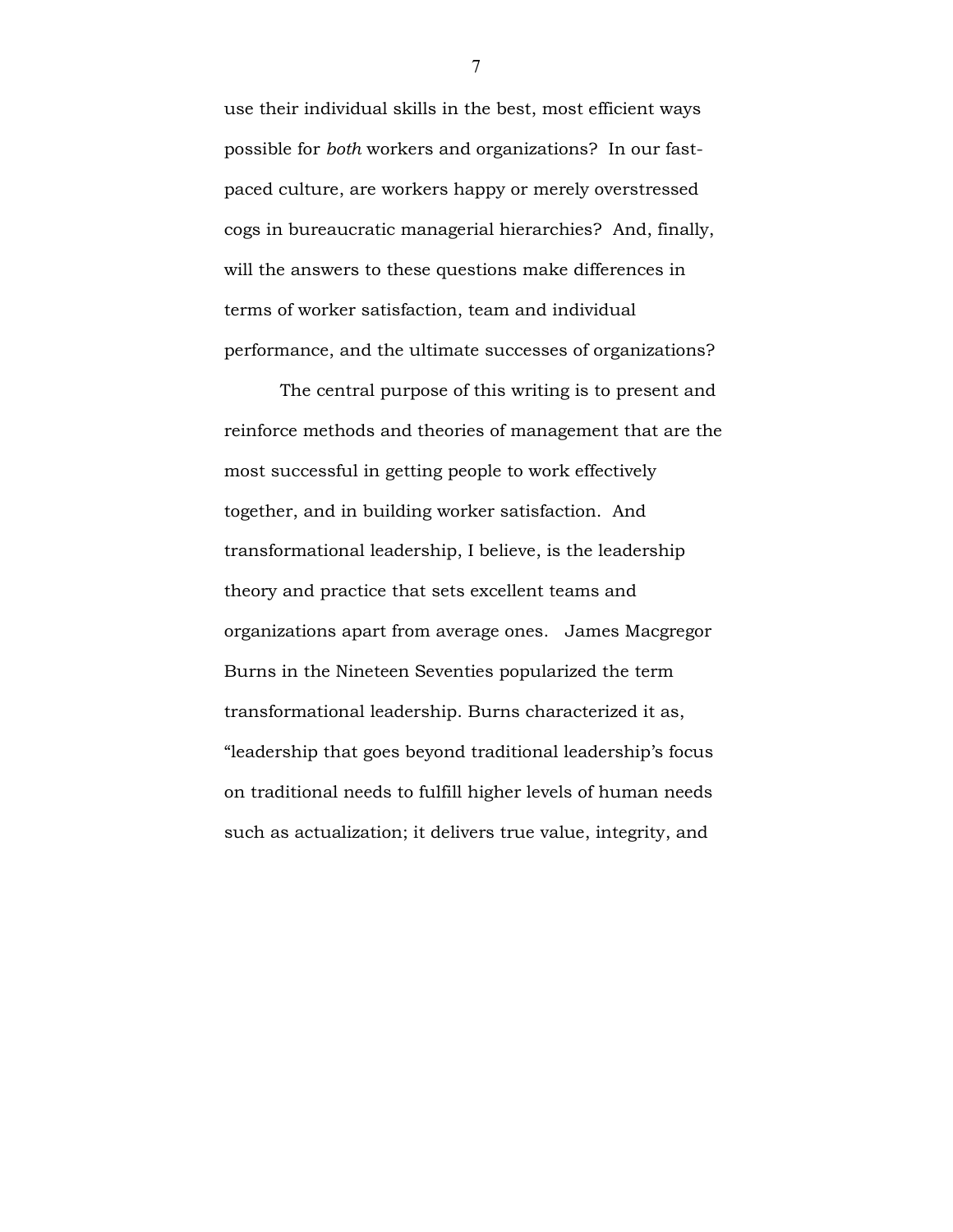trust," rather than merely an "eye for exchanging one thing for another."<sup>1</sup>

In transformational leadership, not only is team achievement important, but also collective vision and shared meaning; because along with individual motivation, they are what drive achievement, build resonance, and increase work satisfaction. Former United States Presidential cabinet member Elliot Richardson, once when asked what causes effectiveness on teams, described the craft and strategy as,"...a function, however communicated, of the clarity of its purpose...the organization should in one way or another convey an appreciation of the people who comprise it. That means not only recognition of their roles, but appreciation of their service...it is important to convey a sense of significance or value of what you are doing and the integrity of your operation.."<sup>2</sup>

Organizational transformation, ideally, is about changing an organization from one without a clear purpose to one that is empowered, unified, and with an organized, compelling mission. Therefore perhaps we should begin by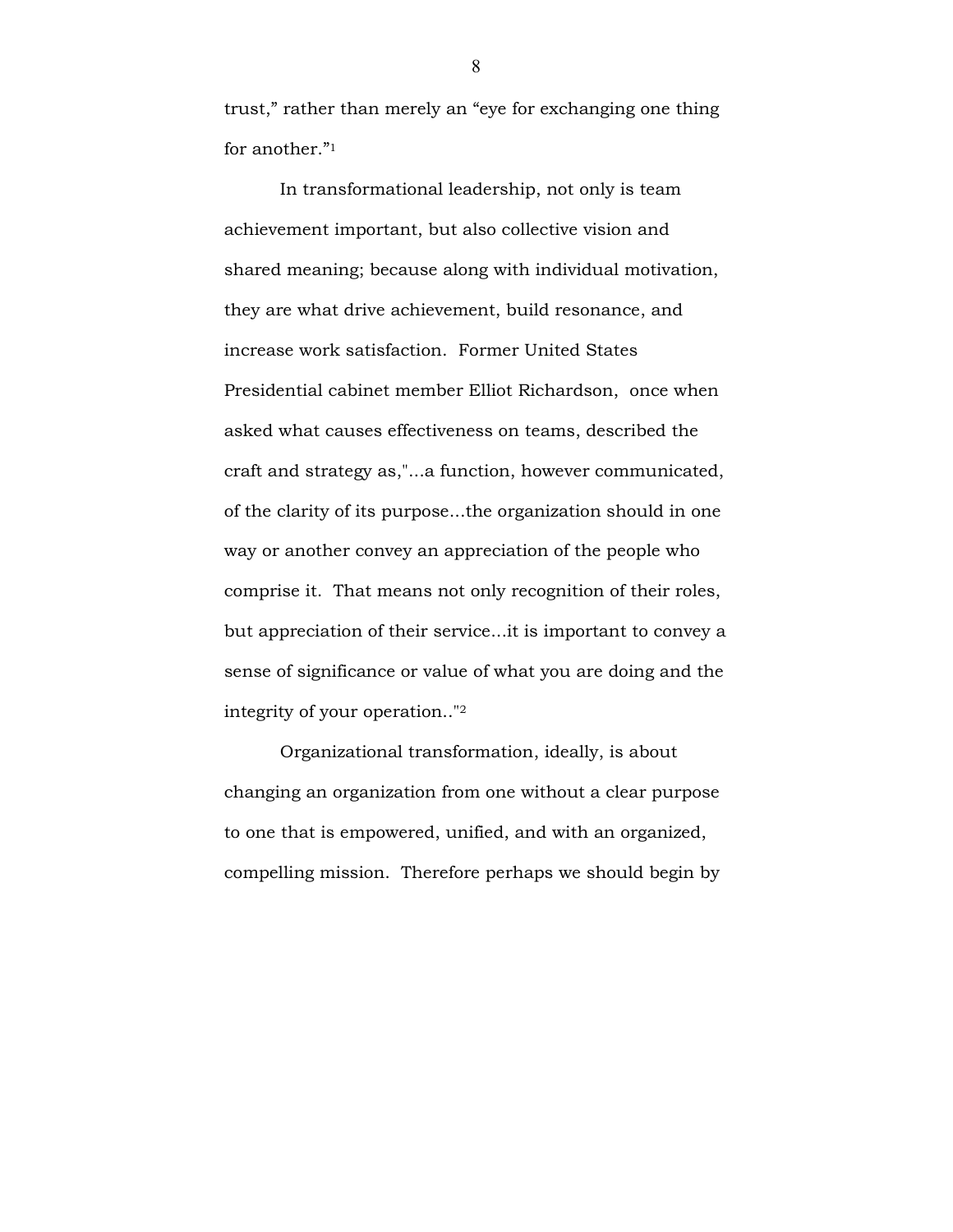asking: What are organizations and teams, and what they composed of? What are their purposes? They are simply collections of individuals brought together to reach a desired goal. They are composed of human beings individuals each with specific issues, challenges, problems, as well as talents, creativities, hopes, and visions; and, leaders in organizations must deal with their human condition. Thus, for the possibility of moving toward organizational transformation, people must clearly change. They must change their views and their behaviors, along with of course additional necessary changes in organizational systems, structures, and processes.

It is true that leadership and teamwork can be viewed from an almost unlimited number of perspectives, and the massive amount of both supporting and conflicting literature available is proof. Nevertheless, as mentioned, it is known by theorists and by those who have studied and applied the theory, e.g., leaders and managers in organizational settings that two distinctly oppositional but also complimentary dynamics of management exist: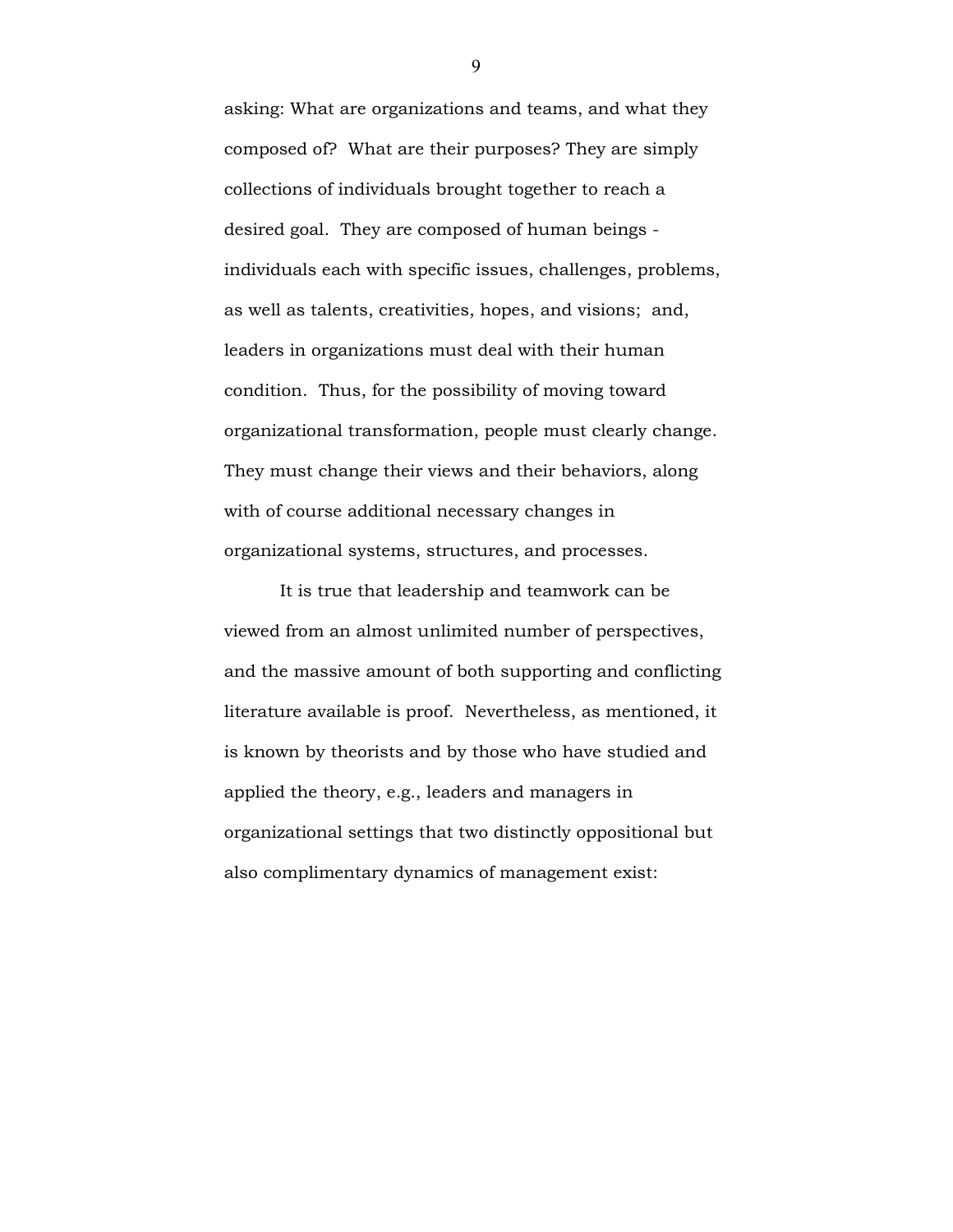humanistic and scientific management. Together, in the proper balance, they can coalesce to become transformational leadership.

Since the beginning of history, leaders have attempted to motivate workers to work harder, longer, and more efficiently. And from the beginning, leaders and workers have negotiated and struggled against one another regarding issues of worker autonomy, cooperation, work climate, organizational health, humaneness, and so forth. However, it was not truly until the dawn of the industrial revolution that a modern, systematic study of the relationships between management and workers was engaged. It is widely accepted today that Frederick Taylor's scientific management is the genesis of the merging of leadership, worker efficiency, and industrial technology around the start of the industrial revolution (more later on this).

Because of the innovations in modern industry, mechanization, and more recently the advents of microtechnology, organizational leaders now have the ability to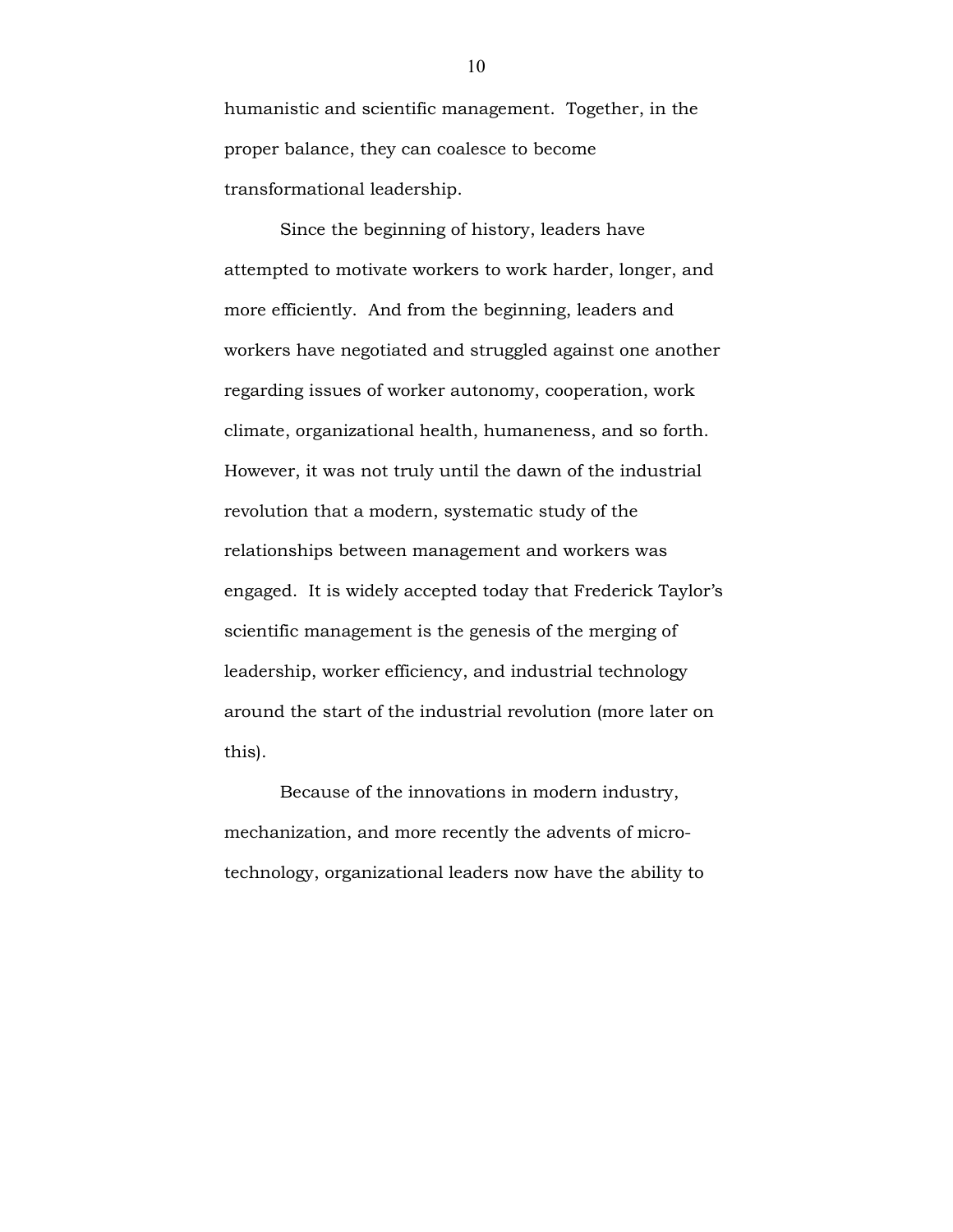influence work performance and perhaps worker's lives in both good and bad ways more dramatically than ever. Therefore, I believe it is time that a serious discussion be broached about a balance between humanistic and scientific management, or what perhaps can also be described as a more holistic organizational theory and practice. Currently different views exist about the evolution of this development. Some believe we are already well on our way toward integration. For example, in a recent Harvard Management Update article David Stauffer wrote, "The history of modern management has been characterized by the swing of a pendulum, propelled to one end of its arc by the work of Frederick Taylor, the father of scientific management, and then pulled to the other by the tenets of humanistic management. But today's organizations to watch are taking the best of these two schools and from them synthesizing new ways to manage."3 I agree with Stauffer that some organizations are successfully merging the two ideas, but believe we are nevertheless overall short of an ideal – scientific management is still generally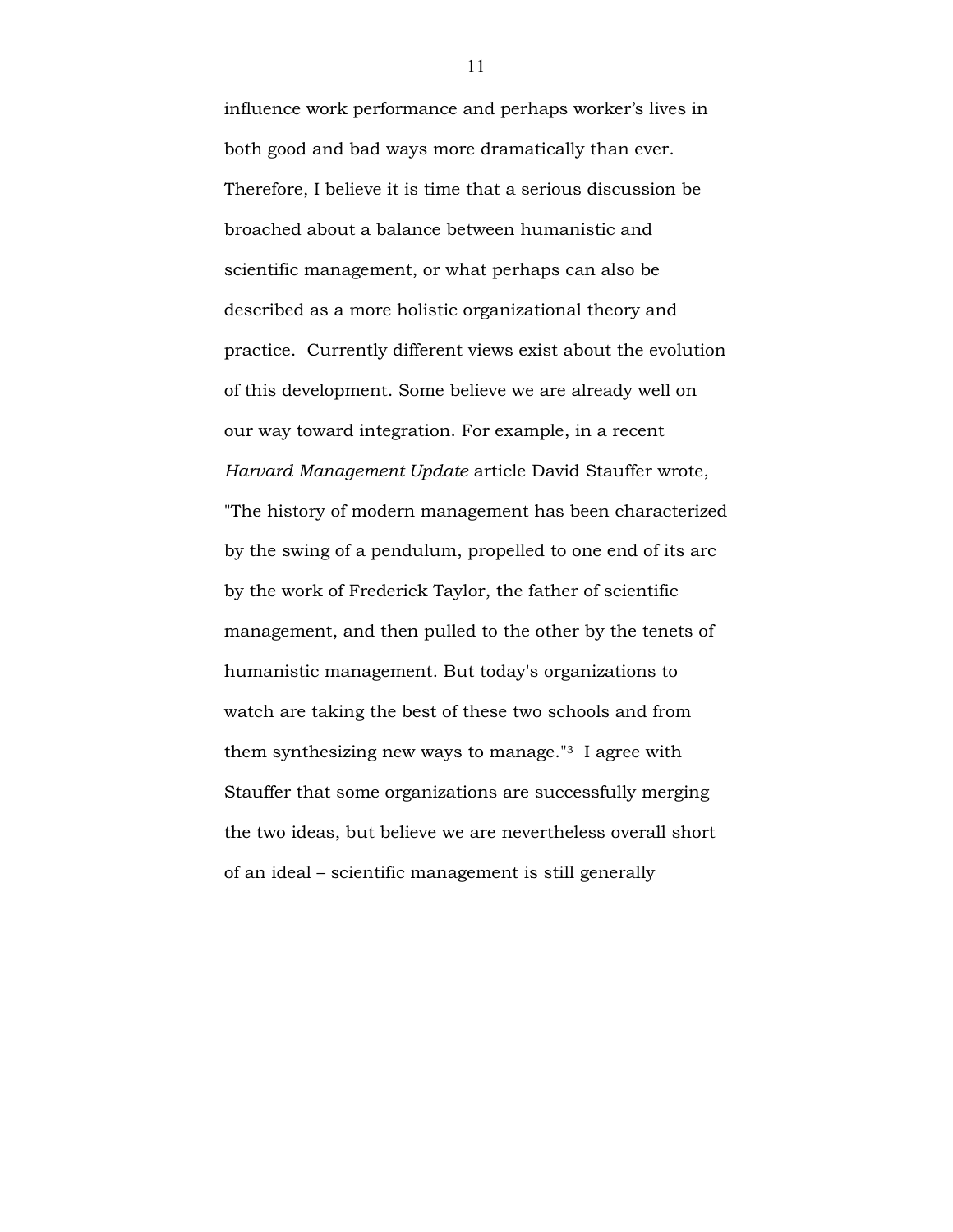instituted at the top levels of organizational decisionmaking (though perhaps not necessarily in middle management and direct contact of leaders and workers). Therefore, this text focuses mainly on the humanistic side of leadership, and will focus on recently heavily researched aspects of humanistic leadership: transformational leadership, emotional intelligence, and interpersonal communications.

 In the past twenty years or so, writer Daniel Goleman pioneered exciting research in the field of emotional intelligence (EI) and ways leaders in organizations use it4. The competencies Goleman describes that comprise emotional intelligence – mainly, the ability of a leader (or worker) to effectively handle oneself (one's emotions which are the catalysts for action), and handle one's relationships with others – in my view are also fundaments of holistic, transformative leadership.

 Emotional intelligence is what intelligence theorists have called a "new yardstick" for leadership success and ultimately life-success: it is a metric that assesses the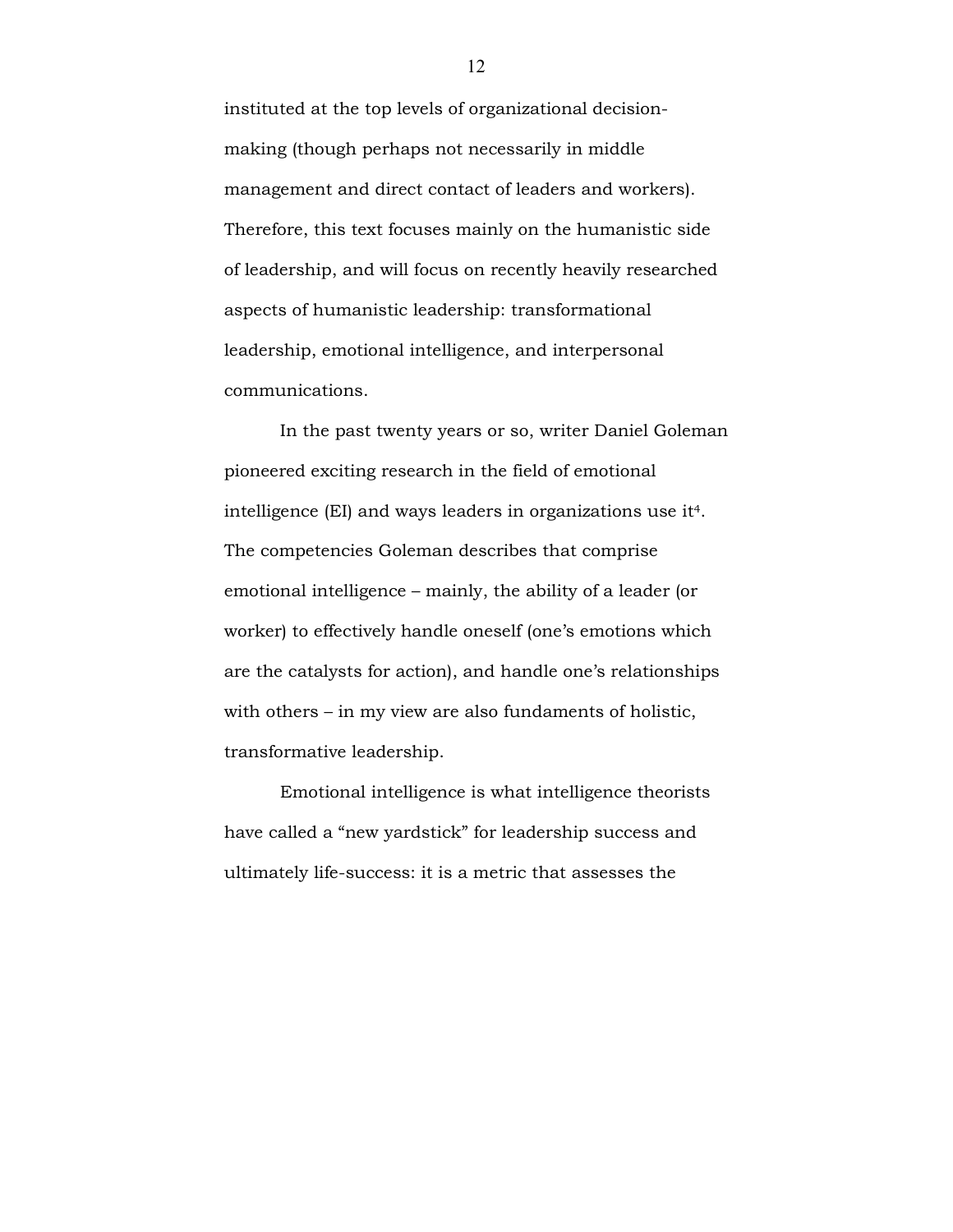whole person, and not merely the one-dimensional assessment based solely upon cognitive intelligence. <sup>5</sup> The foremost competencies that Goleman and other EI researchers like Peter Salovey, John Mayer, and Reuven Bar-On outline that compose emotional intelligence are selfawareness, self-regulation, motivation, empathy, and social skills, with a number of detailed sub-competences.

In this paper, I attempt to show how research supports the views that a collaborative, balanced, and non- "command and enforcement" style of leadership and team development – or, transformational leadership – works best to create enhanced interpersonal synergy, enlightened interpersonal communications, and thus facilitate efficient, high-powered teams in organizations<sup>6</sup>. My focus is to explore the research, the analysis, and the practice behind the topic in depth.

The ideas for this paper are derived from qualitative, exploratory research: my review of the literature; personal interviews; personal leadership and participatory experiences with two environmental organizations –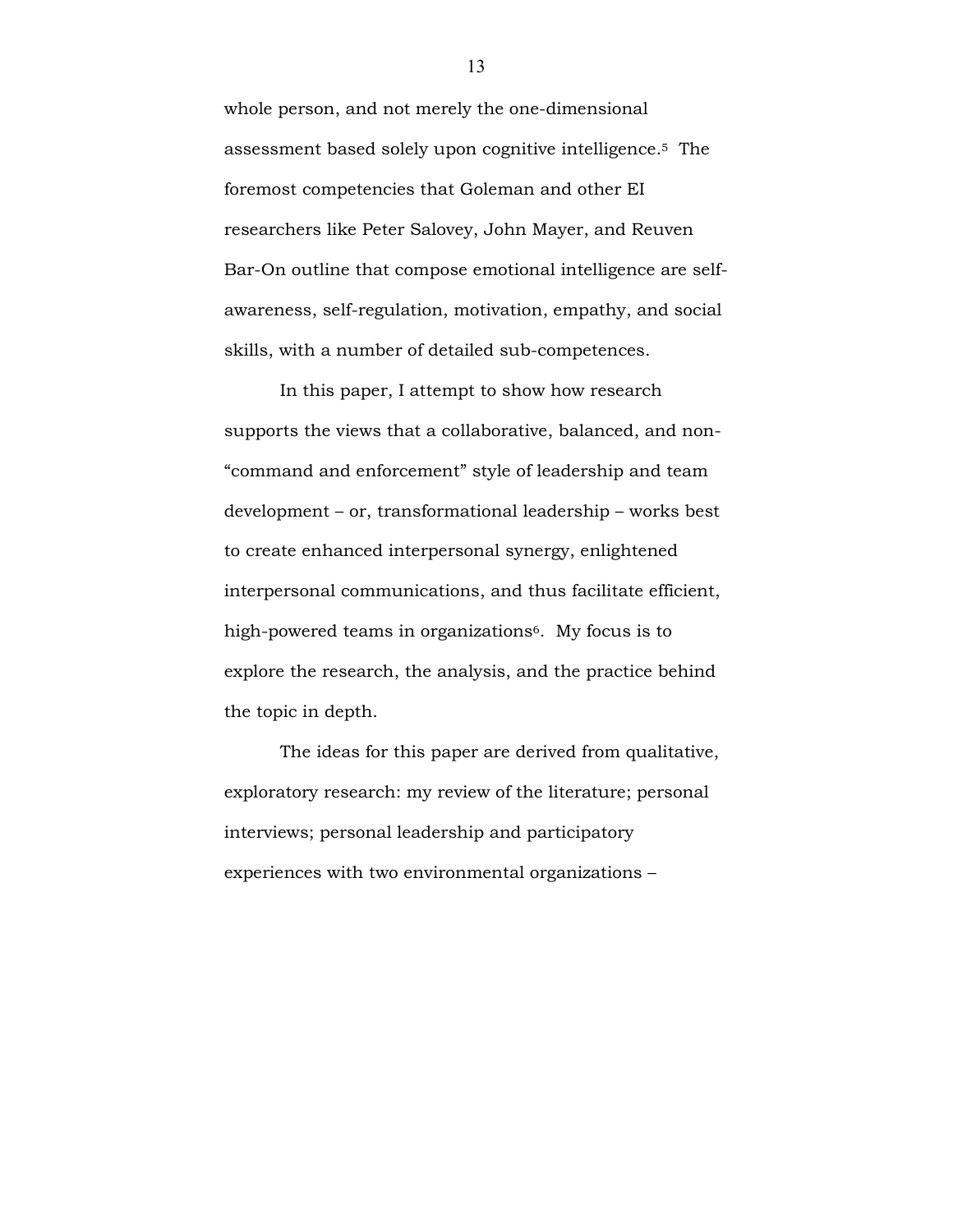Sustainable South Shore (http://www.sustainabless.org) and Hull Wind (http://www.hullwind.org). I also draw from experiences of lesser involvement with additional community and non-profit organizations, and experiences in the corporate, retail, and high-tech arenas. In writing this paper, I faced another challenge relating the two different styles of leadership, those in non-profit and for-profit organizations. Community organizations, often because of their loose structure, high volunteer involvement, and the benevolent spirit of workers directed toward a charitable or humane cause, tend to be by default less command and controlled and more people-centered; though that is certainly not true as a hard and fast rule. In the text, I explore primarily the similarities between the two, of both non-profit and for-profit organizations

The text is organized as follows: Part One is the Introduction, and following it in Part Two is the Literature Review where key concepts for a foundation study on leadership are discussed. Research shows that successful teams and successful leaders display certain defining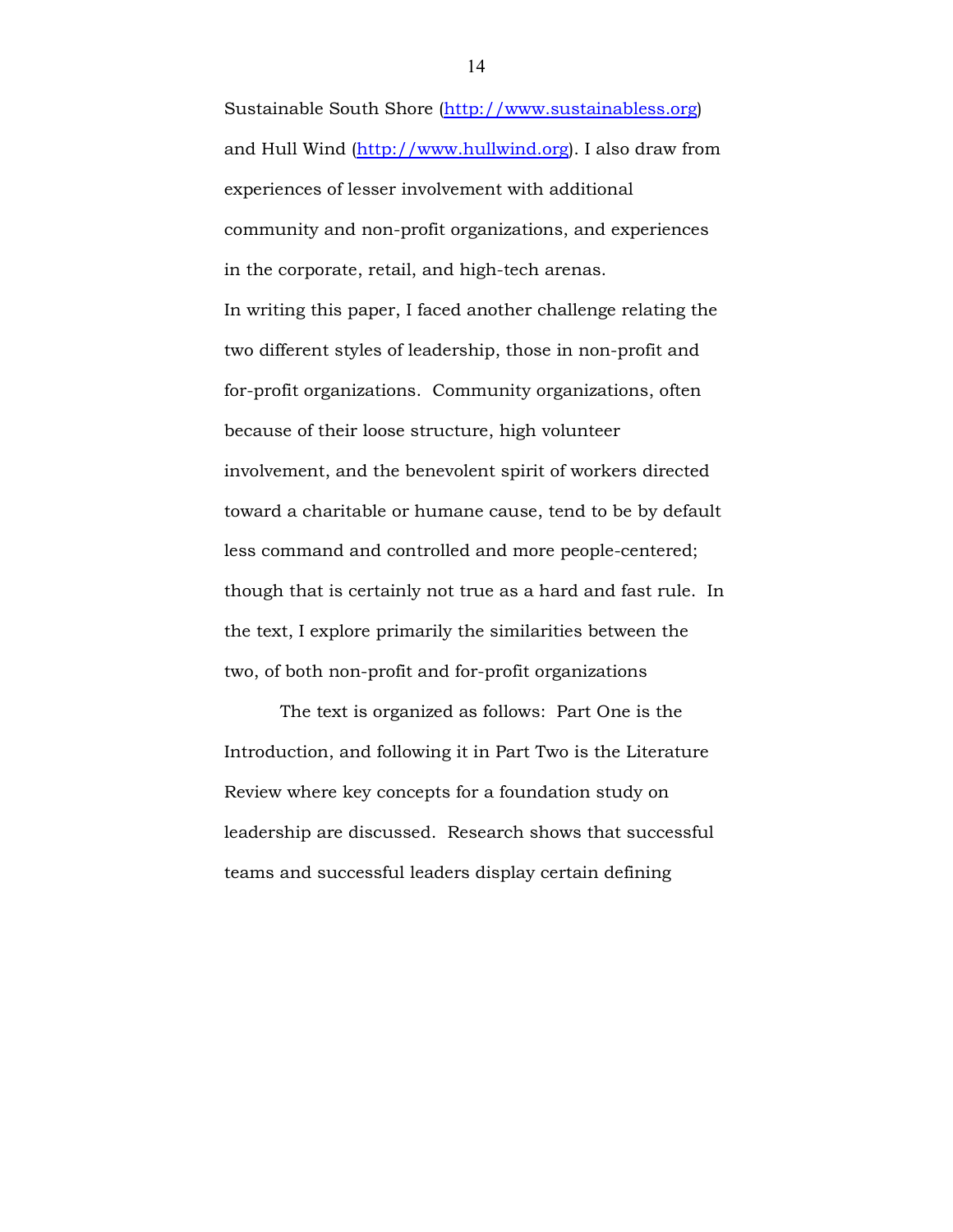characterstics, which help frame a core discussion, and I explain how emotional intelligence and balance are critical to an effective leadership style.

Part Two is segmented into four sections for clarity and ease of reference. In subsection one I explore the ways in which EI is part of the delicate leadership balance, a main component is the balance between humanism and scientific management.<sup>∗</sup>

Subsection two is an exploration of the theoretical roots of leadership. I discuss the influences that Newtonian thought has has on management, as well as influences of people such as Frederick Taylor, Douglas McGregor, Abraham Maslow, and Fred Herzberg.

Subsection three is a review of the communications and knowledge management side of leadership study. In communications, I focus on areas of interpersonal communications and leadership such as group dynamics,

 $\overline{a}$ 

<sup>∗</sup> Scientific management has also been described as "efficiency" or performance management.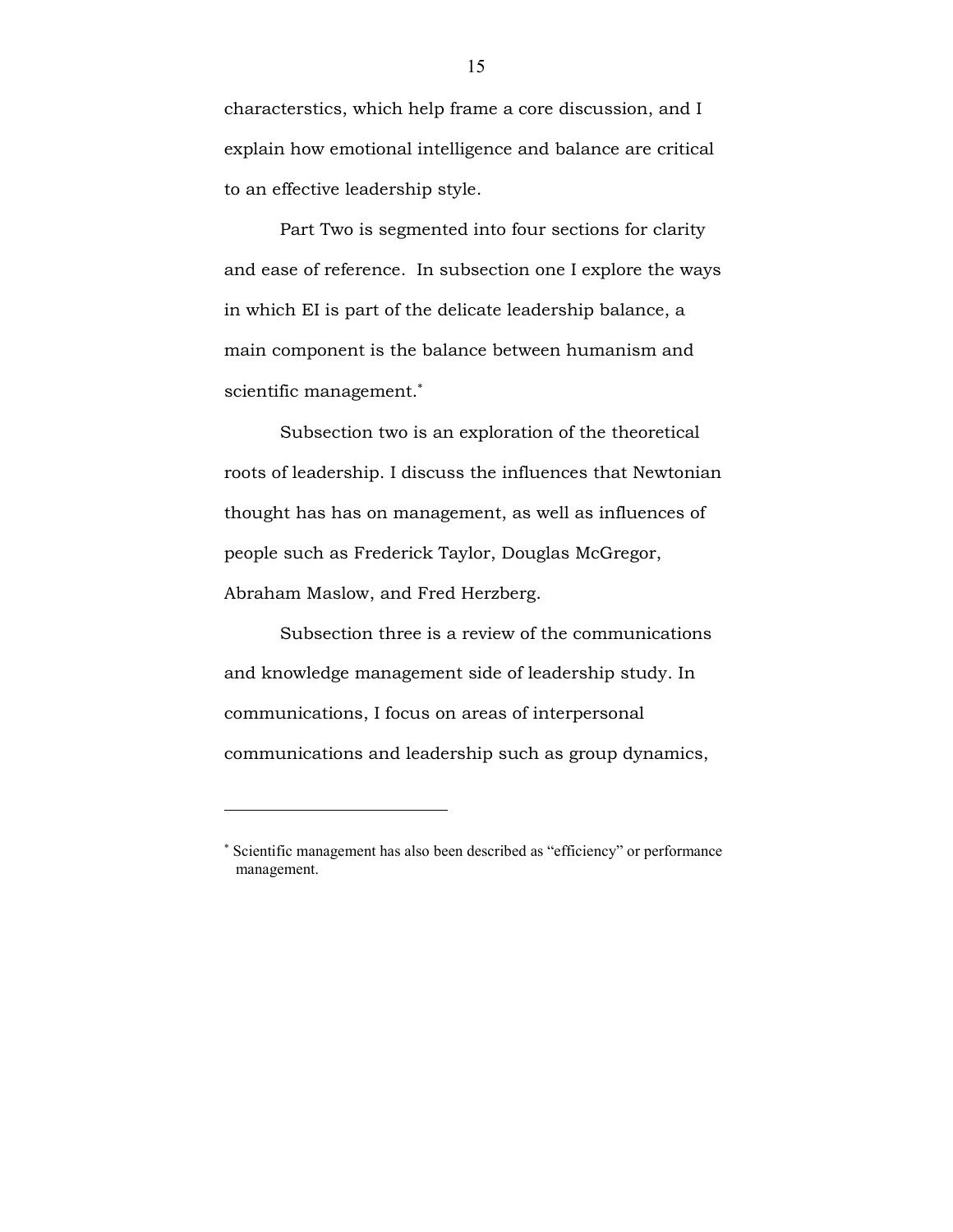entrenched teams, supportiveness, trust, and norms. In the area of knowledge management, learning organizations and skills development are reviewed.

Subsection four looks at organizational health and stress management, and how leadership plays an integral part in helping workers to manage stress through effective interpersonal communication and synergistic team building.

Part Three, the final section, is reserved for concluding thoughts and future considerations.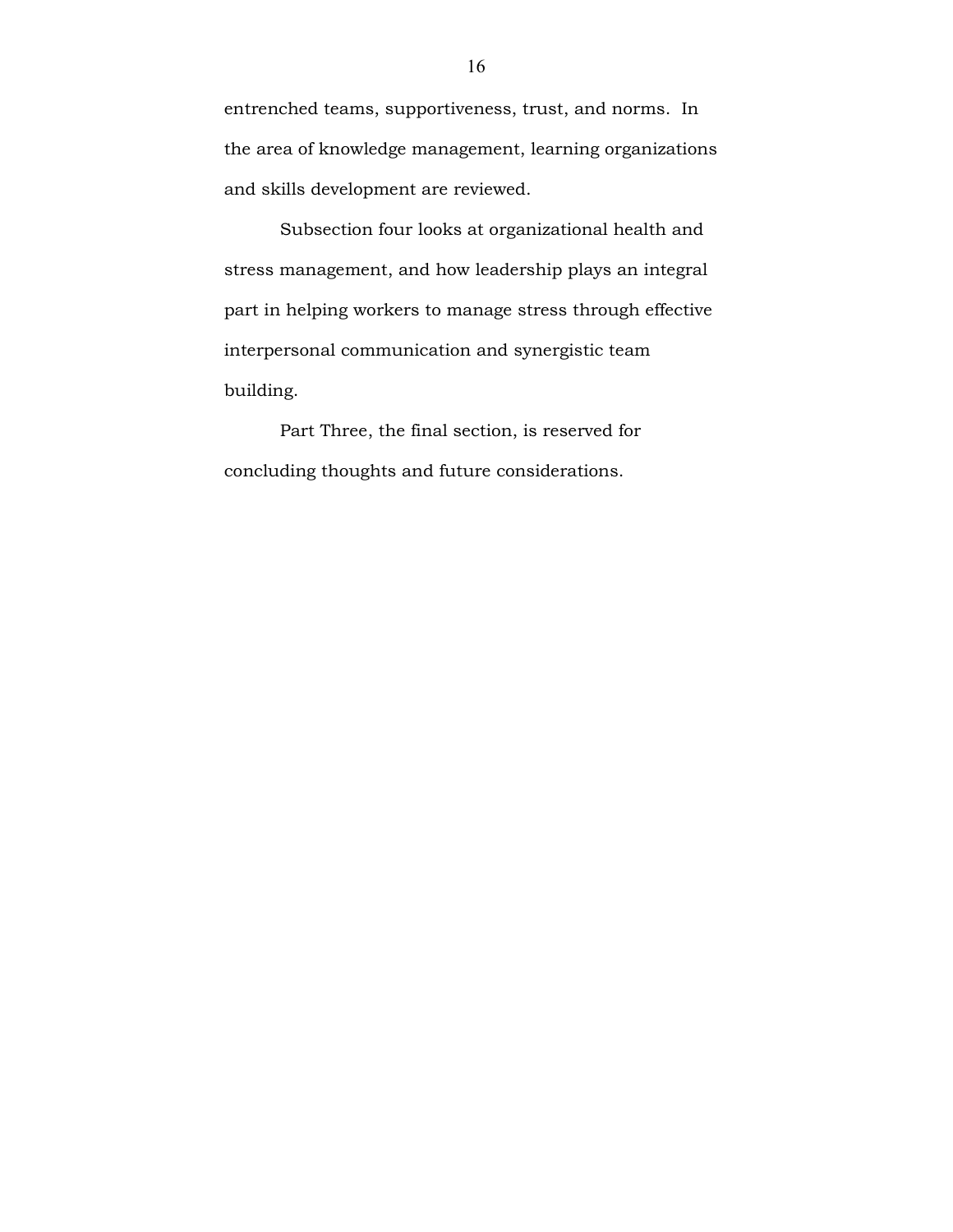#### Part Two: Literature Review

 Upon review of the literature, I have developed a framework of two supporting ideas for a discussion on transformational Leadership. The first is that successful teams and successful leaders have a number of observable generally agreed upon traits. The traits of a successful team are clear direction, goals, and an overall uniform purpose; diverse talents and competencies; a unified commitment; strong relationships; effective interpersonal communications; elevated trust; mutual accountability; positive leadership; well-defined roles; and, adequate resources <sup>7</sup> <sup>8</sup> <sup>9</sup> <sup>10</sup>. Research shows that although a positive response to leadership from team members is certainly not guaranteed, nevertheless, typically it is a positive, collaborative style of leadership that helps build success traits on teams 11. Perhaps through gaining an understanding of these traits we can better understand why leadership works – because undoubtedly there are specific styles of leaders who are able to facilitate positive teams. This concept or idea of the generally agreed upon success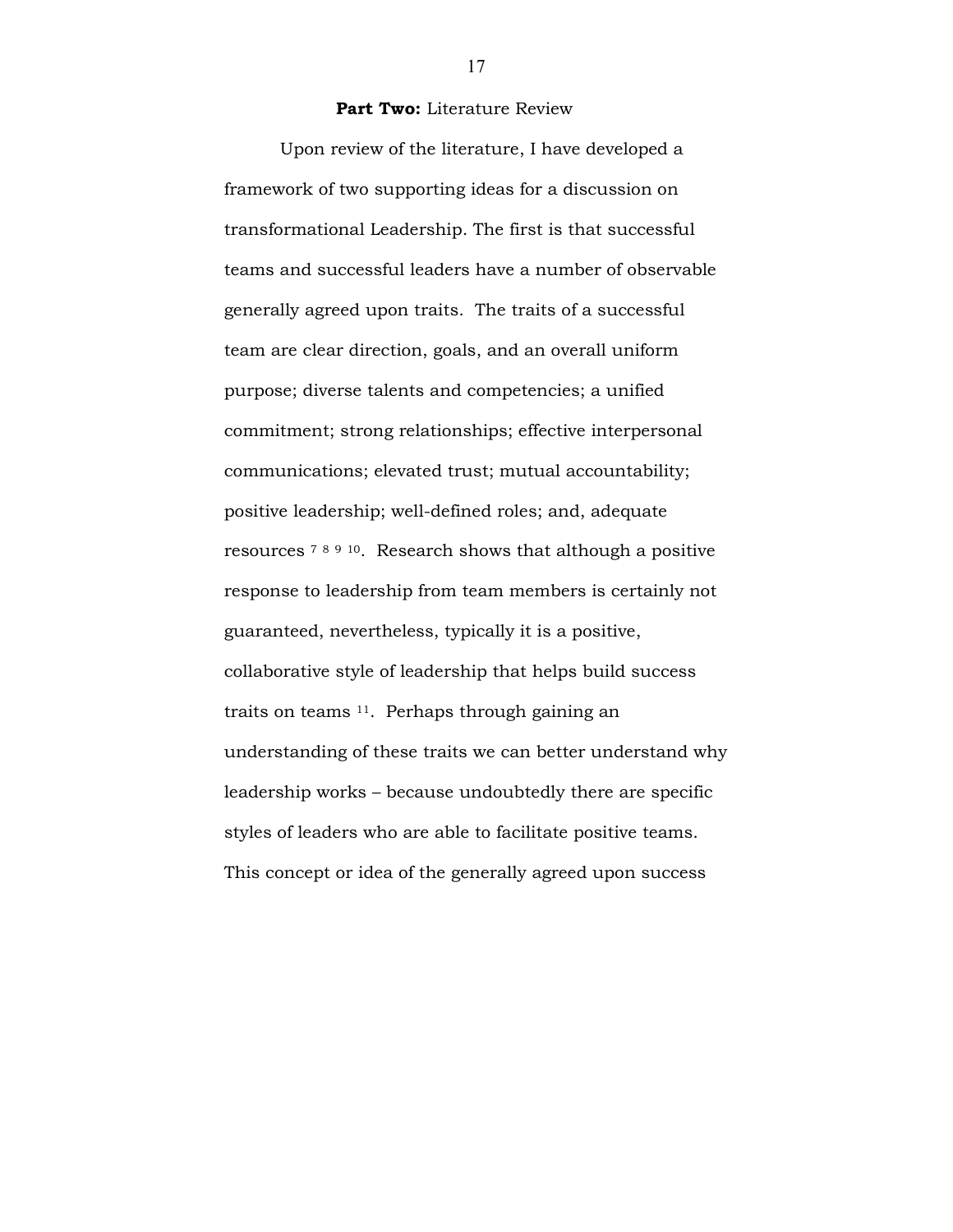traits of teams and leadership is a central to this thesis and used here as a guideline with which to relate leadership effectiveness, though I focus primarily on a few of the core traits.

 The second concept is that the positive style of leadership that builds successful teams is one that is balanced, integrated, and emotionally intelligent. Theorists describe the balance I mention as the balance between humanistic and scientific management styles. 12 What I have found is that a balanced leader (e.g., a balanced individual therefore potentially able to provide balanced leadership) is one who possesses and uses emotional intelligence, as well as functional (cognitive) and other (multiple) intelligences. In my view, the work of Goleman, Boyatzis, McKee, Mayer, Salovey, and others on emotional intelligence and leadership are extensions of transformational theory. In other words, transforming leaders display the characteristics and skills of emotional intelligence: these leaders are values oriented, self-aware,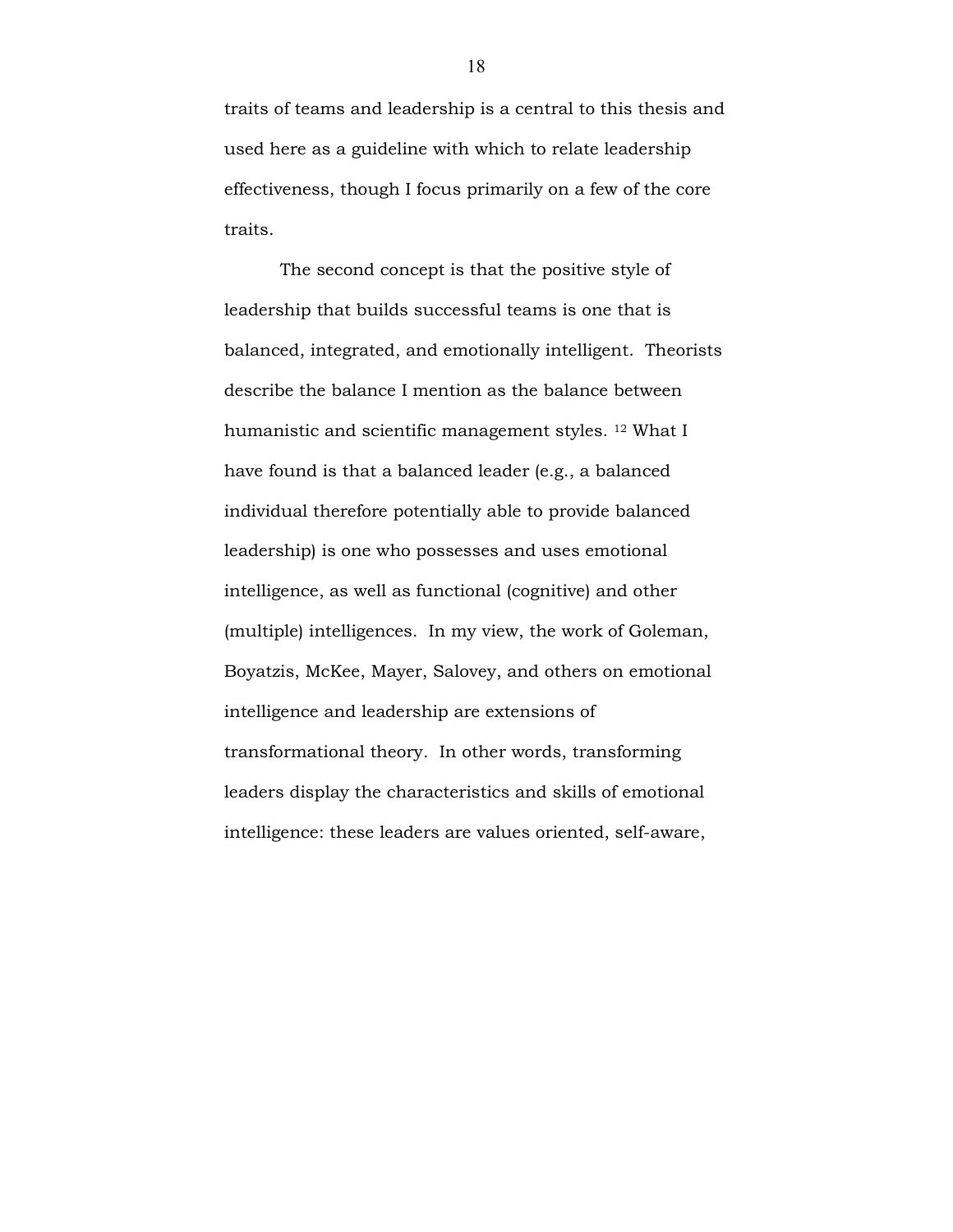flexible, competent, and sensitive to the individual needs of a team.

In an increasingly technological and culturally diverse environment, a leader's ability to be responsive to human needs, use empathy, be aware, remain flexible, and use multiple intelligences is essential. The ability for a team leader to define her or his leadership style is critical, as well as to have the ability to shift gears and "switch" styles when appropriate for the situation and find the appropriate balance between action and non-action. For example, at times a leader must be able to implement structure and direction without being overbearing. Alternatively, at other times he or she must be able to step back and allow team members to collaborate, learn, and create their own solutions independent of management, sans rigid control. My guess is it has always been that way; however, never has it been more imperative than today with increasing technology, increasing cultural diversity, and the human and performance needs in organizations.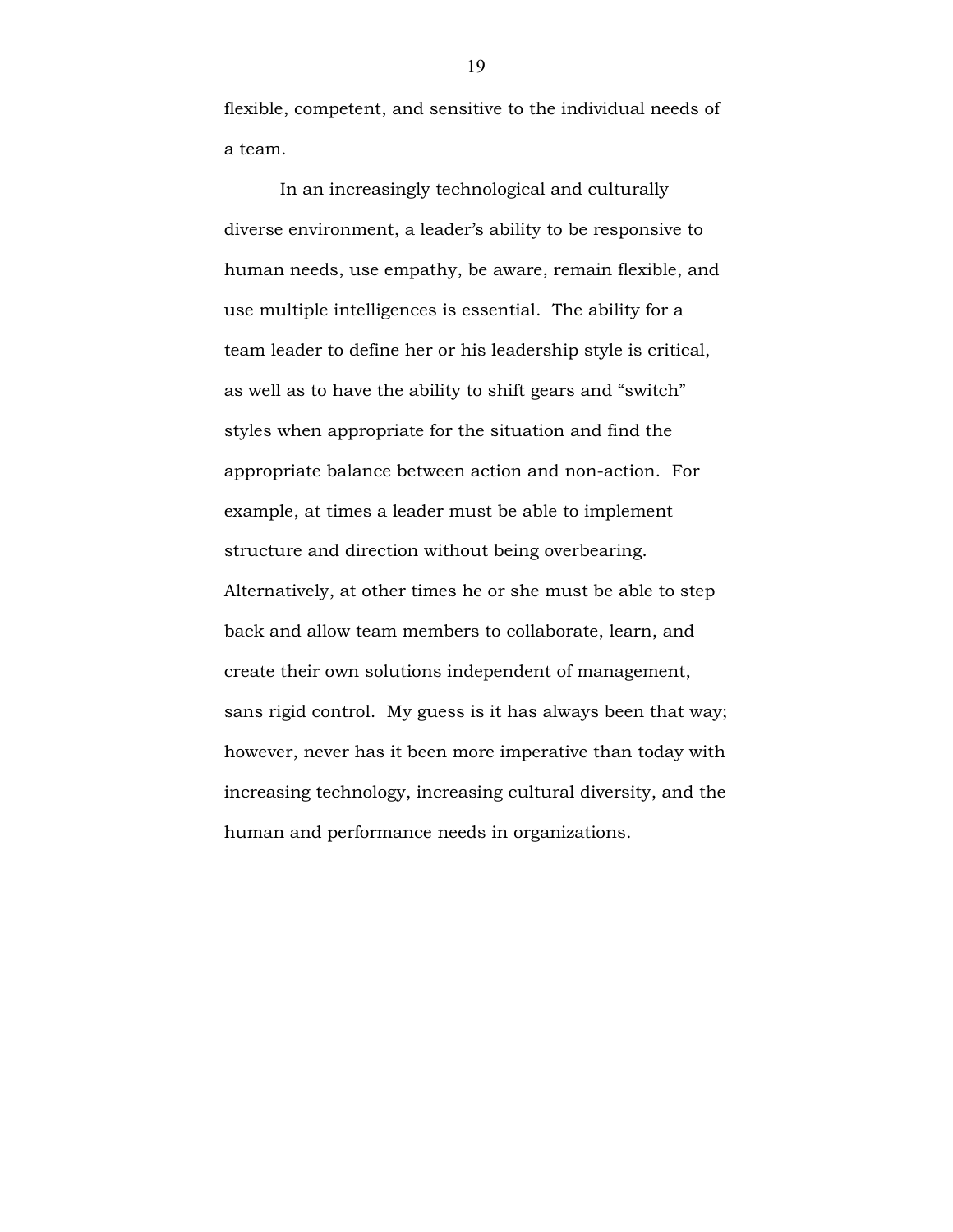Certainly, through history, we have witnessed transformational, emotionally intelligent leaders - people like Gandhi, Martin Luther King, Nelson Mandela, and modern business leaders like Steve Jobs, among others. However, I wonder if because of increasing pressures and complexities, as we look toward the future there is a greater need for everyday leaders who will possess elevated transformational characteristics and EI skills. Going forward in this text, we will explore these possibilities.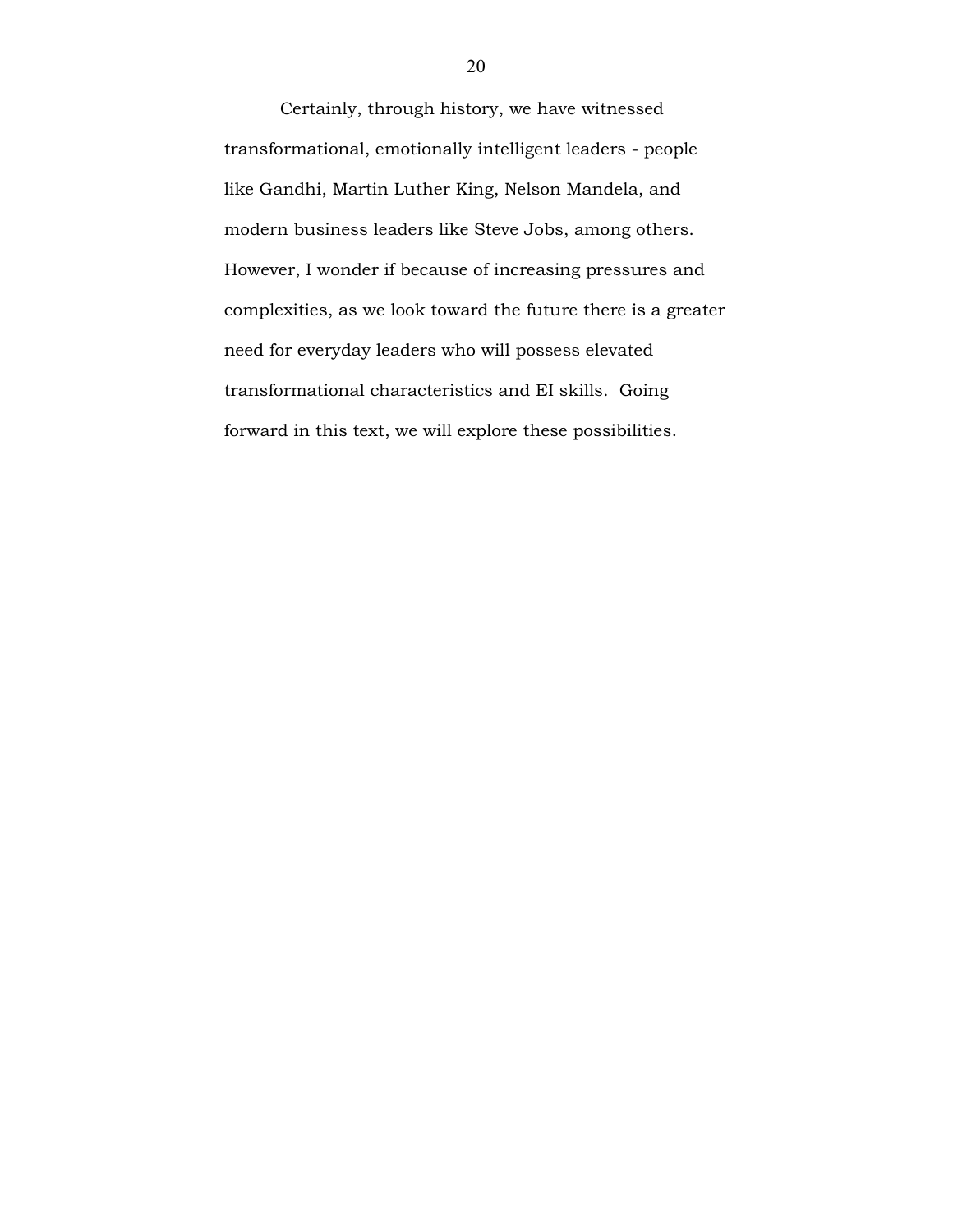## One: The Humanistic Scientific Balance

Although it is perhaps difficult to determine whether functional skills or inter or intra-personal ones are more important for a team's success, an important point of this writing, is to increase the awareness that the transformational team approach, balanced emotional intelligence skills, and skills of self-awareness are still somewhat lacking in organizations and in leadership today. In other words, my experiences in organizations has led me to believe that an imbalance exists – much attention is paid to performance, function, and task, but less to process, collaboration, and people. The literature supports these experiences: our leaders, and future leaders, are still not trained satisfactorily in the areas of inter or intra personal, or EI competencies, particularly ones such as empathy and team leadership. In a study performed at the top business schools, results show that management students generally only gain a two percent increase in EI competencies during their typical four years of undergraduate study. We can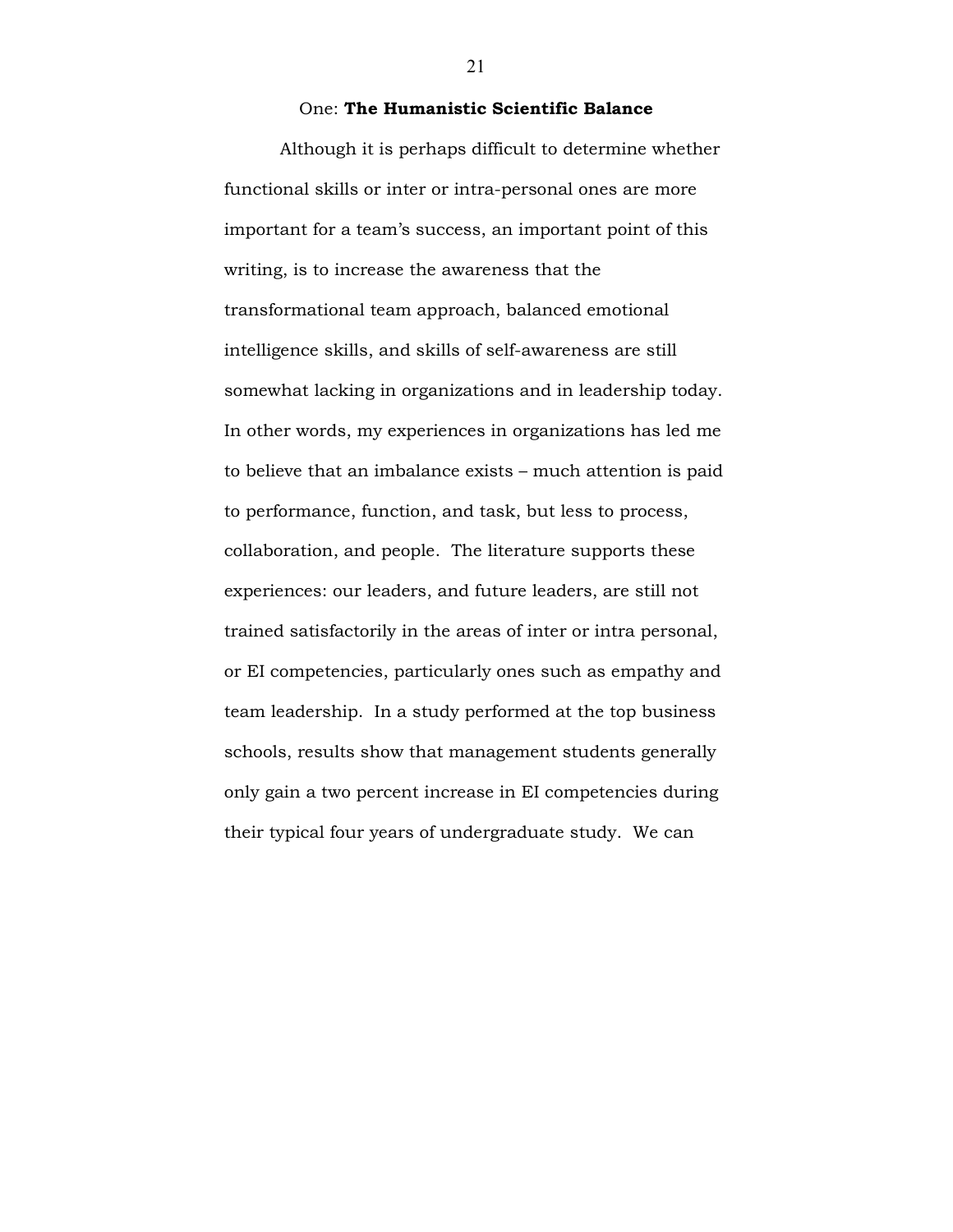compare this with the students' obvious substantial increases in functional or cognitive competencies.<sup>13</sup>

Perhaps surprisingly, these values imbalances in future leaders will not only cause their organizational climate to suffer, but also organizational performance to suffer as well. Research shows that *positive work climate* (or, the social, or interpersonal atmosphere of an organization) comprises up to twenty to thirty percent of a team's performance. Therefore, the leaders' training and eventual developed leadership style is critical, because leaders unquestionably have a dramatic impact upon team climate and performance14. The amount of literature and knowledge found in research, academia, and organizations regarding transformational leadership is increasing; unfortunately, however, the use of transforming leadership still seems to be lacking in practical application.

#### 1. EI in Collaborative Processes

A reason that, in the past, the emotionally intelligent communication between management and workers was not as necessary, perhaps, was that collaborative decision-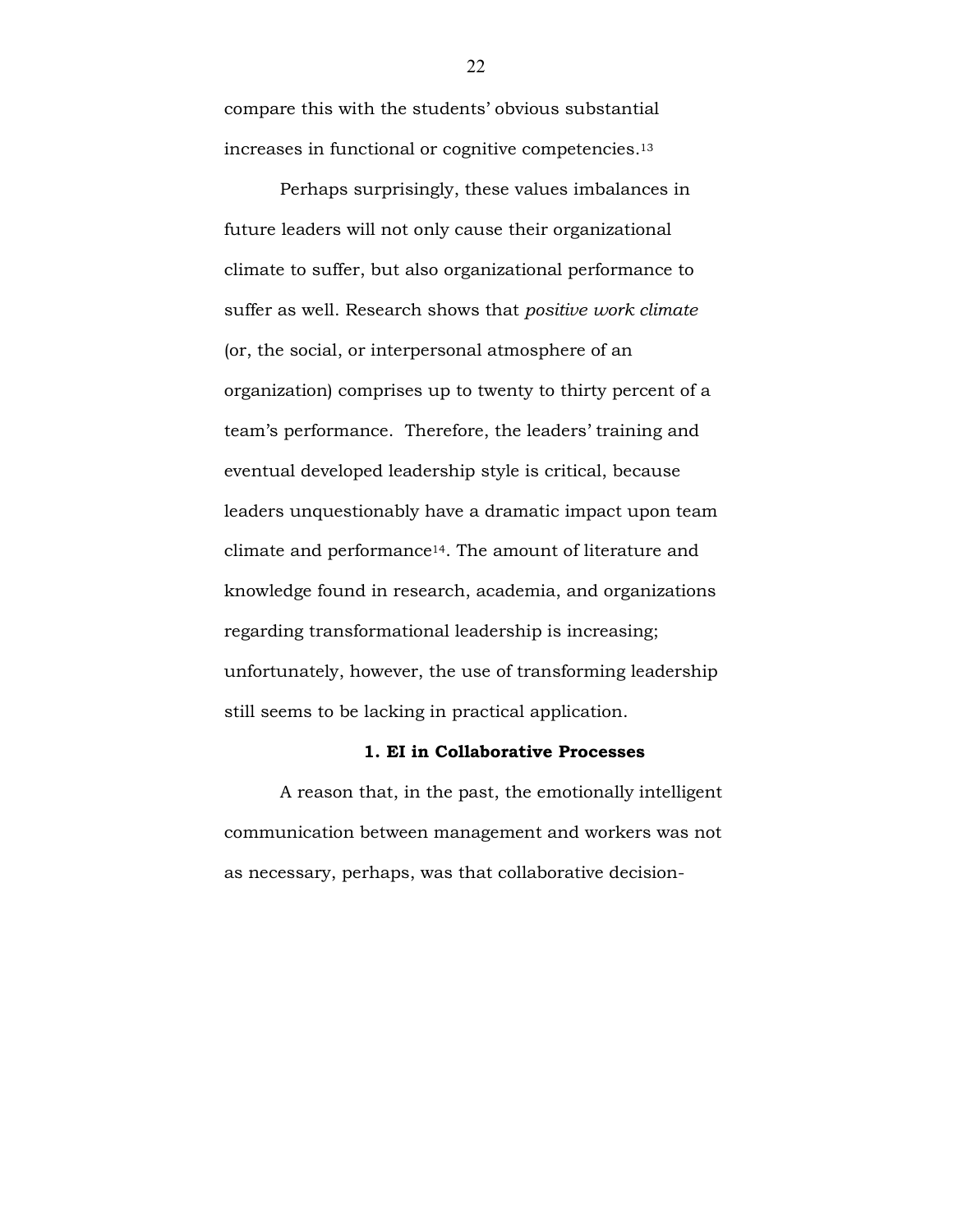making between leaders and workers was less common. The traditional model influenced what is called dissonant, or toxic leadership. Also referred to as transactional leadership – the top-down, task-focused style in which, Burns says, "leaders approach followers with an eye to exchanging one thing for another." It manifests as "I'm the  $b$ oss  $-I$  give the orders" and invariably leads to impersonal leader-worker transactions and alienation. Transactional leadership is prevalent in many organizations.

An important issue may be raised: the dilemma of enlightened leadership is rooted in an age-old conundrum concerning worker initiative. It can be argued the reason that stringent, even coercive leadership is sometimes necessary is that individuals – often skilled, experienced professionals – are perhaps, at times, incapable of taking initiative or assuming responsibility. Organizational theorist Robert P. Vecchio states, "[that] coercive power underlies much of the routine compliance that occurs in organizations. Decisions to arrive at work on time, meet deadlines, and so forth are often largely due to fear of being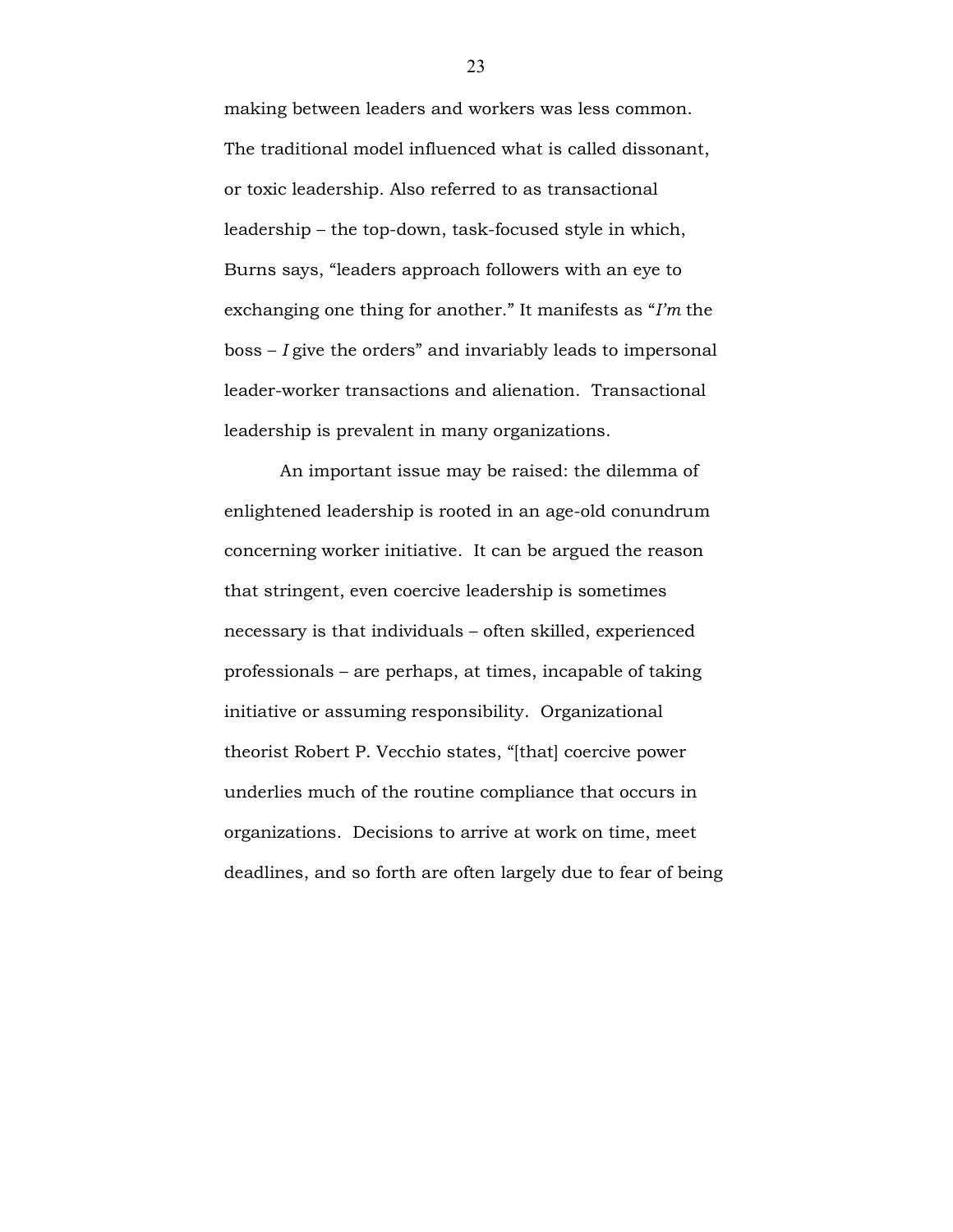fired, ridiculed, or reprimanded. Rightly or wrongly, coercive power is frequently used in most organizations."<sup>15</sup> It is unfortunate that professionals must be coerced to follow basic protocol. However, the idea behind transformational and enlightened leadership – as we will see when we review McGregor's Y Theory – is that individuals will often elevate themselves to relatively high levels of initiative and production when provided with the tools, freedom, and encouragement necessary to be successful.

#### 2. Sustaining Team Leadership

A positive trend I have noticed, however, still lacking, is to the increased use of a less hierarchical style of leadership, and the top-down, directive transactional model of management is increasingly less accepted16. Organizational consultant and author Fran Rees explains specific reasons: First, because of increasing complexity and specialization, a team leader cannot specialize in enough areas to make all the decisions her or his team faces; help must be provided by members on the team.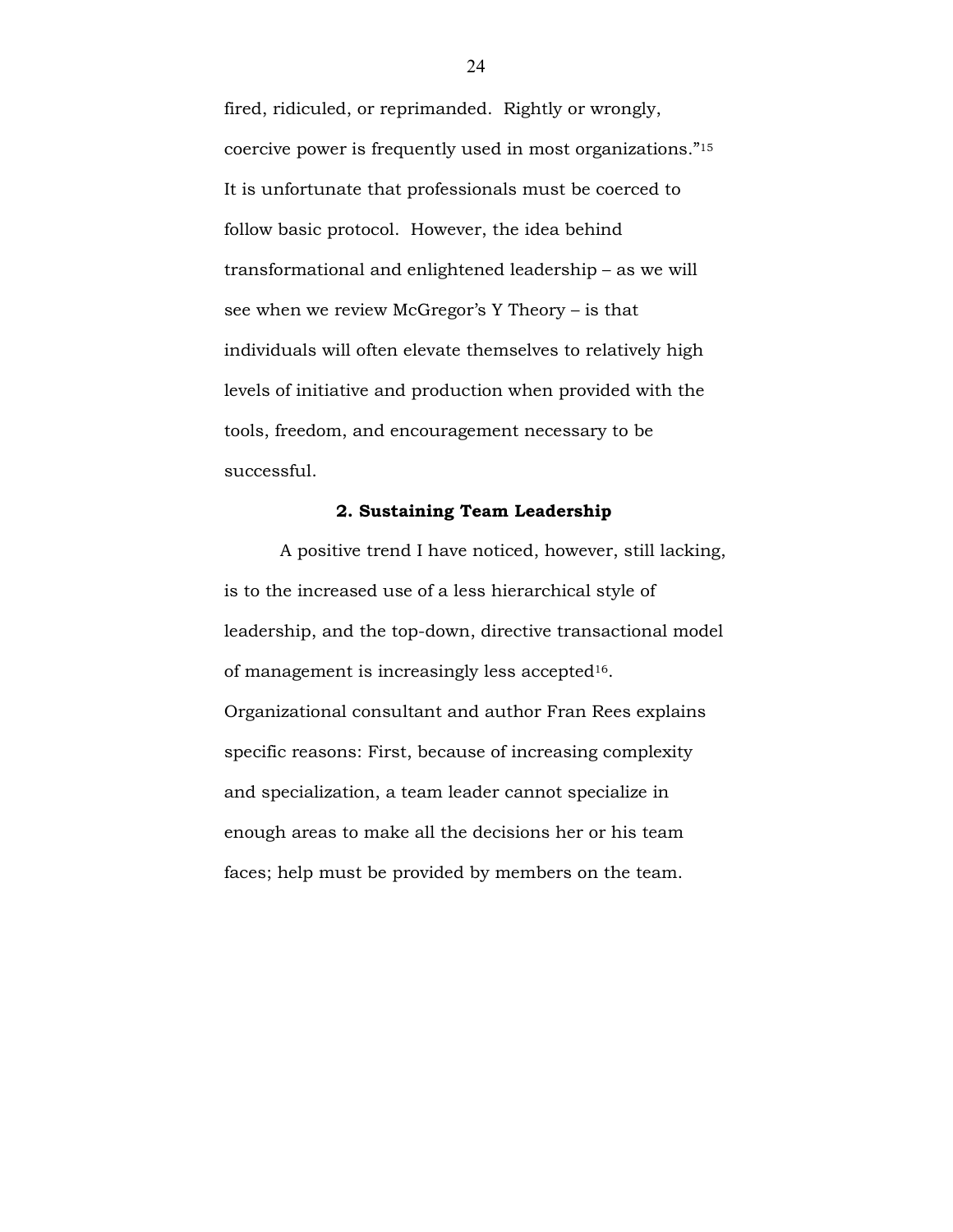Second, the increased diversity found in organizations today forces a manager to consider various perspectives of team members. Third, because of changing structures of organizations, workers are often called upon to work independently more often. Finally, workers more clearly understand there are alternative ways of managing, and sense that command and control direction does not perhaps provide optimal performance.<sup>17</sup>

It means that the need for a collaborative leadership and work-style is critical. Former U.S. Secretary of Labor Robert Reich has stated that organizations of all types are moving toward the order of greater complexity and greater technology; henceforth, teams and leadership must adapt to this growth18. Powerful collaboration is more important than ever as technology dramatically affects all areas of business and organizations, and Reich states (in regards to collaborative processes in organizations) that, "Modern science and technology is too complicated for one brain. It requires groups of astronomers, physicists, and computer programmers to discover new dimensions of the universe;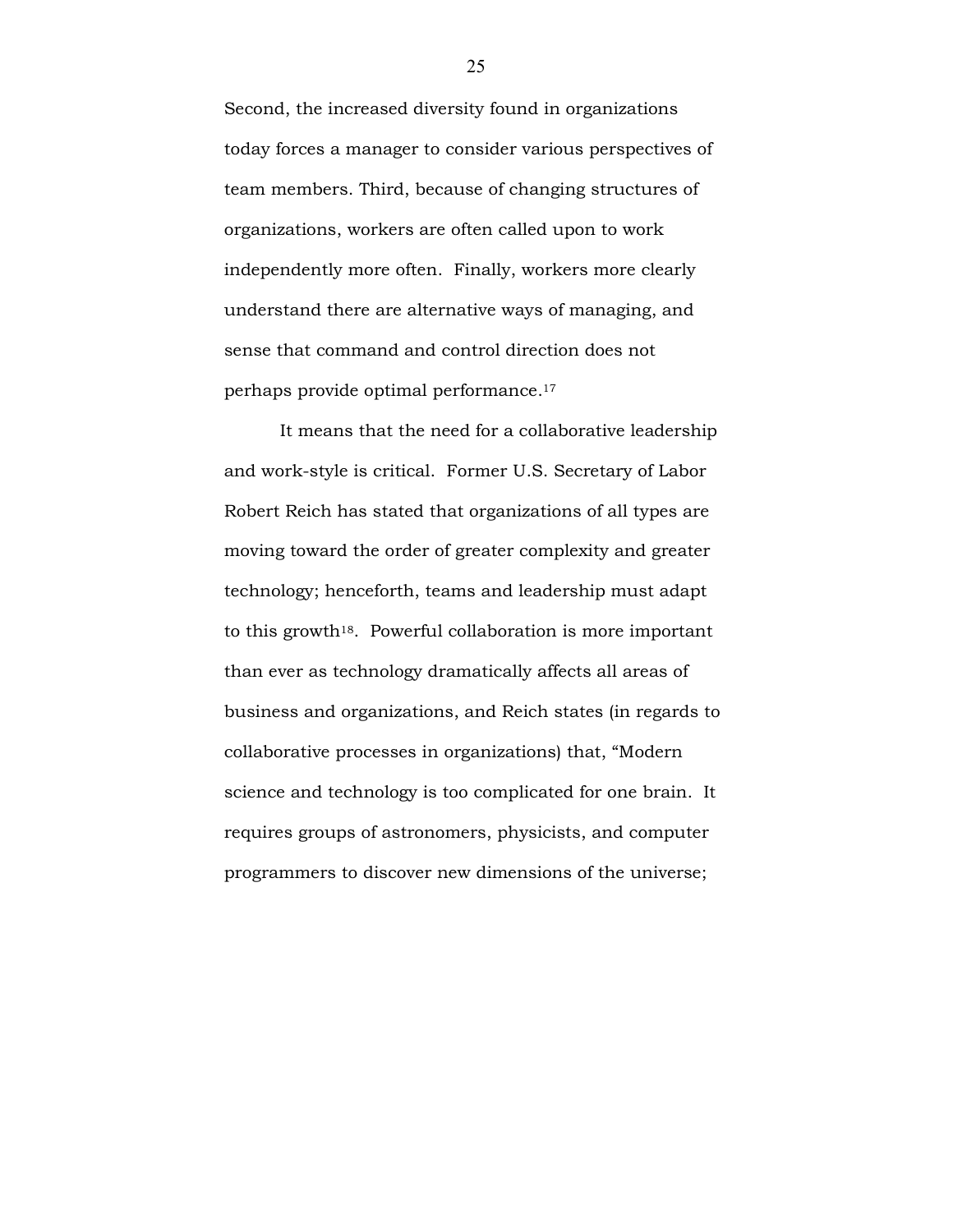teams of microbiologists; oncologists, and chemists to unravel mysteries of cancer…"19 Leading business strategist Kenichi Ohmae concurs, "What all this means for leaders is that we have to build networks rather than pyramids. We have to learn to share, sort, and synthesize information, rather than simply direct the work of others" <sup>20</sup>

The main point of effective leadership, therefore, is to facilitate and orchestrate team members with diverse skills and abilities, technical or non-technical, to achieve a worthy, common goal. Yet, it is often pointed out on a larger "macro" scale leadership is sometimes ineffective at facilitating efficient team collaboration. Larson and Lefasto put forth that even as a society we have the collective wealth – e.g., the natural resources, strategic capabilities, and industrial competency – to provide the basic sustenance for humankind<sup>21</sup>. But we lack the  $3 \text{ C's}$  – the ability to communicate, collaborate, and coordinate them sufficiently.

Perhaps we can relate these problems to the more far reaching social issues of environmental leadership.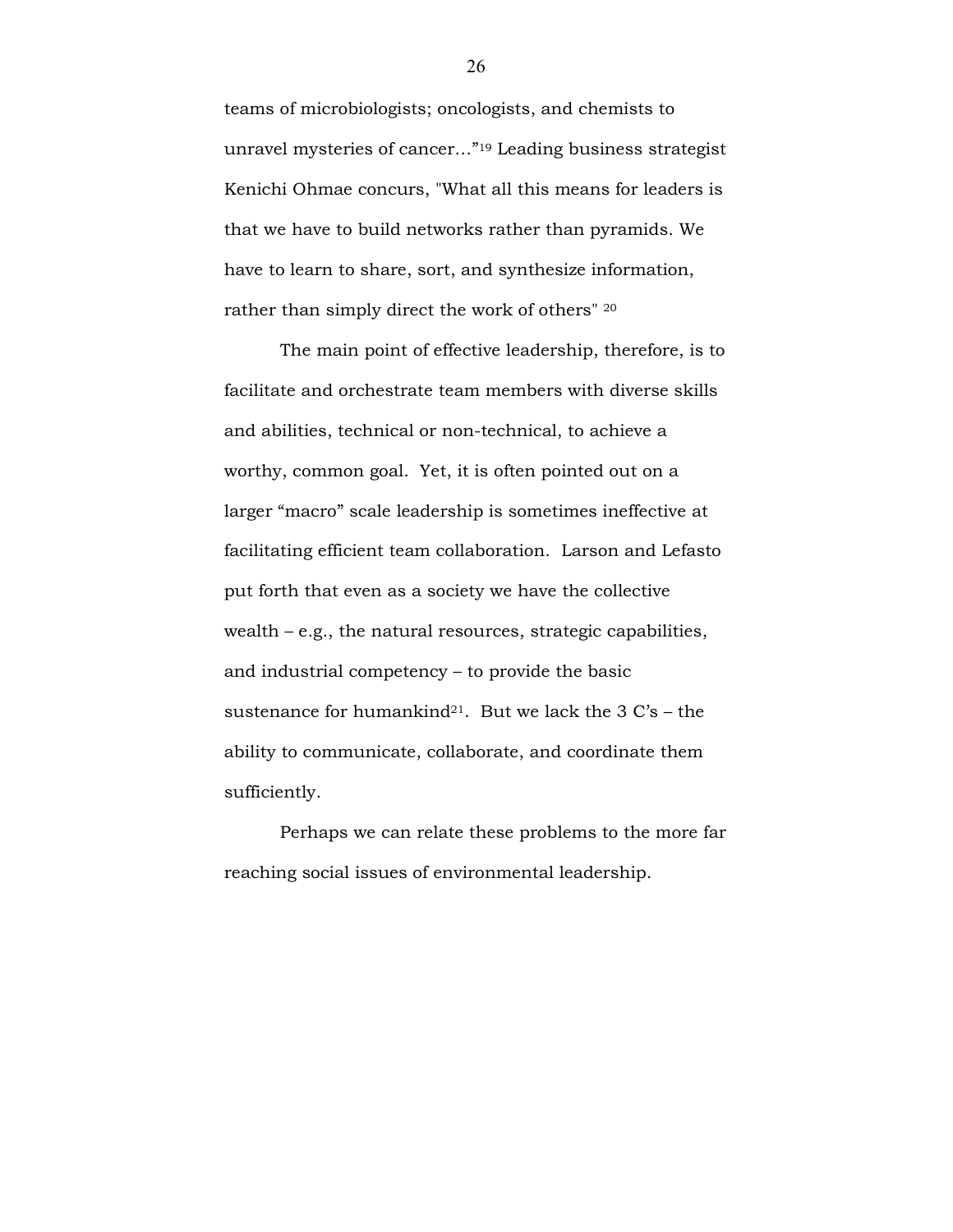Environmental sustainability is a clear example of the need for effective leadership and collaborative synergy, and an example of the way collaboration is lacking. Larson and Lefasto point to the greenhouse effect, or, global warming, which has been described as one of the top ten issues facing society today 22. Our global political, educational, and business leaders clearly understand this problem, understand the solution, and have the technology and resources to solve it: simply by reducing our  $CO<sub>2</sub>$  use, and by replacing carbon based fuels with superior technology that is available and already in use. Seemingly simple. But we have not been able to coordinate our efforts sufficiently to overcome the problem. The inability of our society and its leadership to work together and solve environmental problems may directly parallel that which occurs on teams when efficient, synergistic communication is lacking.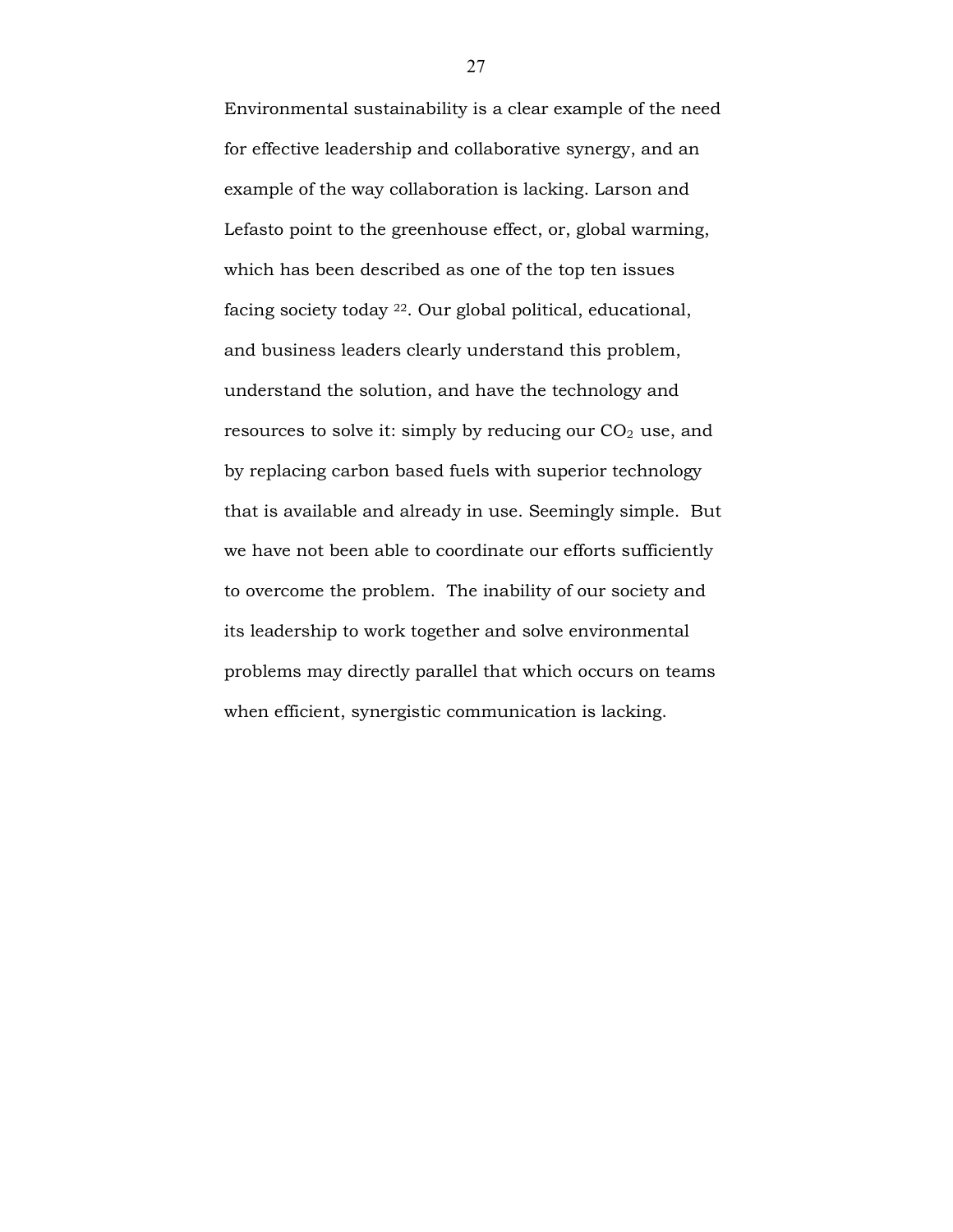#### Two: Leadership Theory

Certainly, through history we have examples of transformative and emotionally intelligent leaders with characteristics equal to, or perhaps even greater than exceptional modern leaders. Pulitzer Prize winner and leadership expert James MacGregor Burns contends that in-depth study of leadership is quite old in both Eastern and Western civilization. Burns cites examples of people like Plato, Confucius, Plutarch, and great Christian thinkers, that a "rich literature on rulership flourished in the Classical and Middle Ages.23 However, Burns also points out that for various reasons the collected knowledge of leadership eventually became fragmented, creating disconnected pockets of information. In fact, in his research he found that today the massive New York Public Library (as of his writing) held only one item for the search term "Political Leadership," among its many thousands of volumes.<sup>24</sup>

Only recently, Burns says, in the last half-century or so, have we begun to develop a compendium of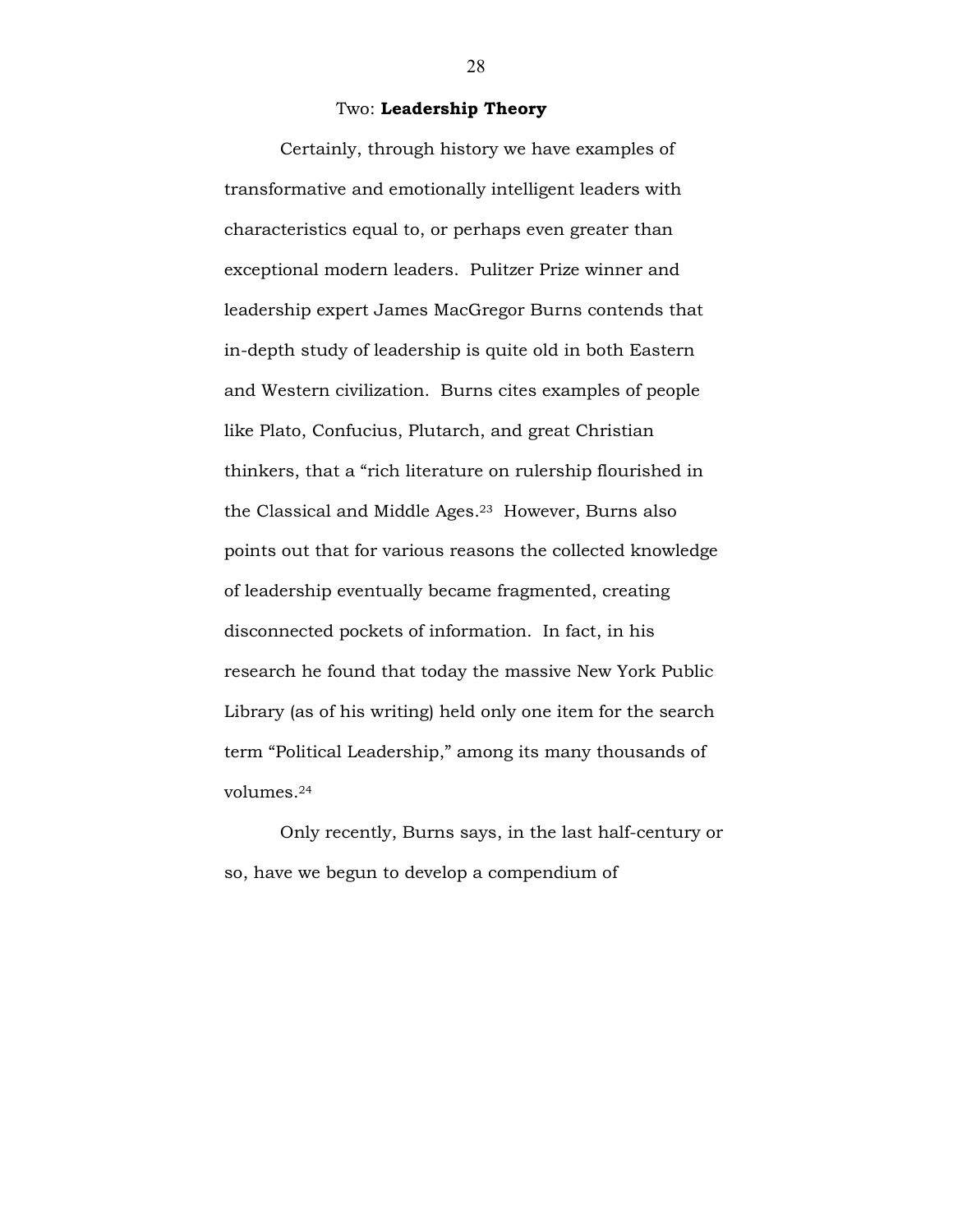contemporary leadership study.25 Behavioral theorists generally group leadership theory into four categories, though with overlaps, and theories that don't necessarily fit into neat categories. The four generally recognized categories are trait, behavioral, situational (or, contingency), and, transformational.<sup>26</sup> <sup>27</sup> The categories have gone by other names too, for example, transformational leadership is sometimes also called charismatic; and prior to these four was the "great man theory."<sup>28</sup>

## 3. Newton And Taylor

A discussion on the history of Western leadership theory and practice is not complete without some context of the larger philosophical and cultural forces that have shaped it. Physicist and new age philosopher Fritjof Capra explains the evolution of scientific thought and the mentality that unquestionably influenced the practice of leadership. Capra illustrates how great Enlightenment thinkers such as Isaac Newton, Rene Descartes, and Francis Bacon dramatically impacted the world as we know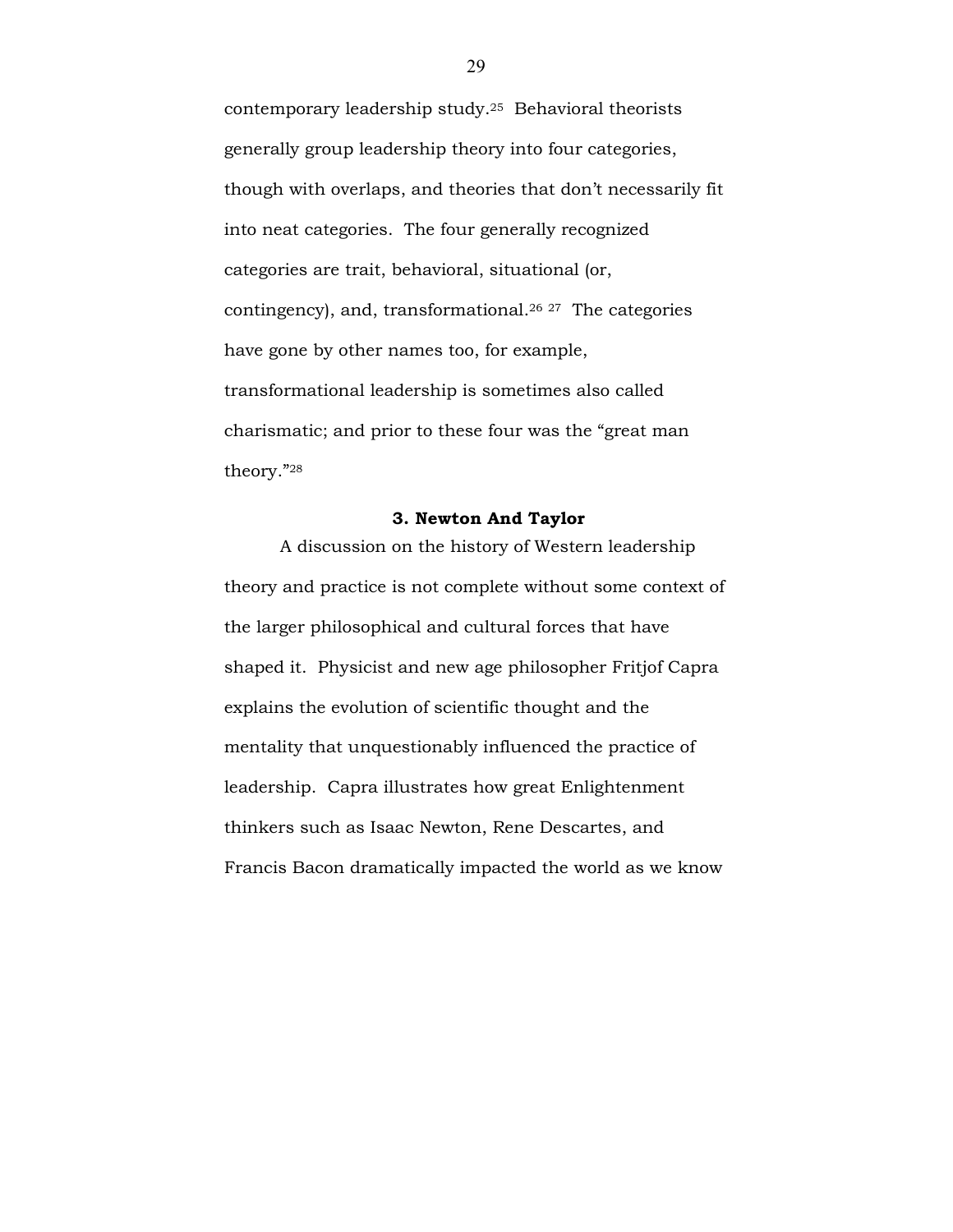it today, including our modern business world. Philosopher Descartes' statement "Cogito ergo sum" – or, "I Think, therefore I exist" – had become the model of Western logical thinking. And Newton's intricate mathematical views of the Universe laid out in his groundbreaking treatise, Principia, became the accepted scientific "description of nature for more than two-hundred years."29 Capra states that the "Newtonian Universe was, indeed one huge mechanical system, operating according to exact mathematical laws." And Descartes' philosophy, based one-dimensionally upon logical explanation without intuitive feel, along with Newton's mechanistic system, left little if any room in Western thought for the usefulness of balanced thinking, feelings, creativity, and subjectivity. In many respects the soul of Western culture has been disconnected by the influence of these two men's brilliant yet imbalanced, overly rationalized models.

The clear manifestation of the evolution of Newtonian and Cartesian thought in organizations is Frederick Taylor's "scientific theory of management." Taylor's work was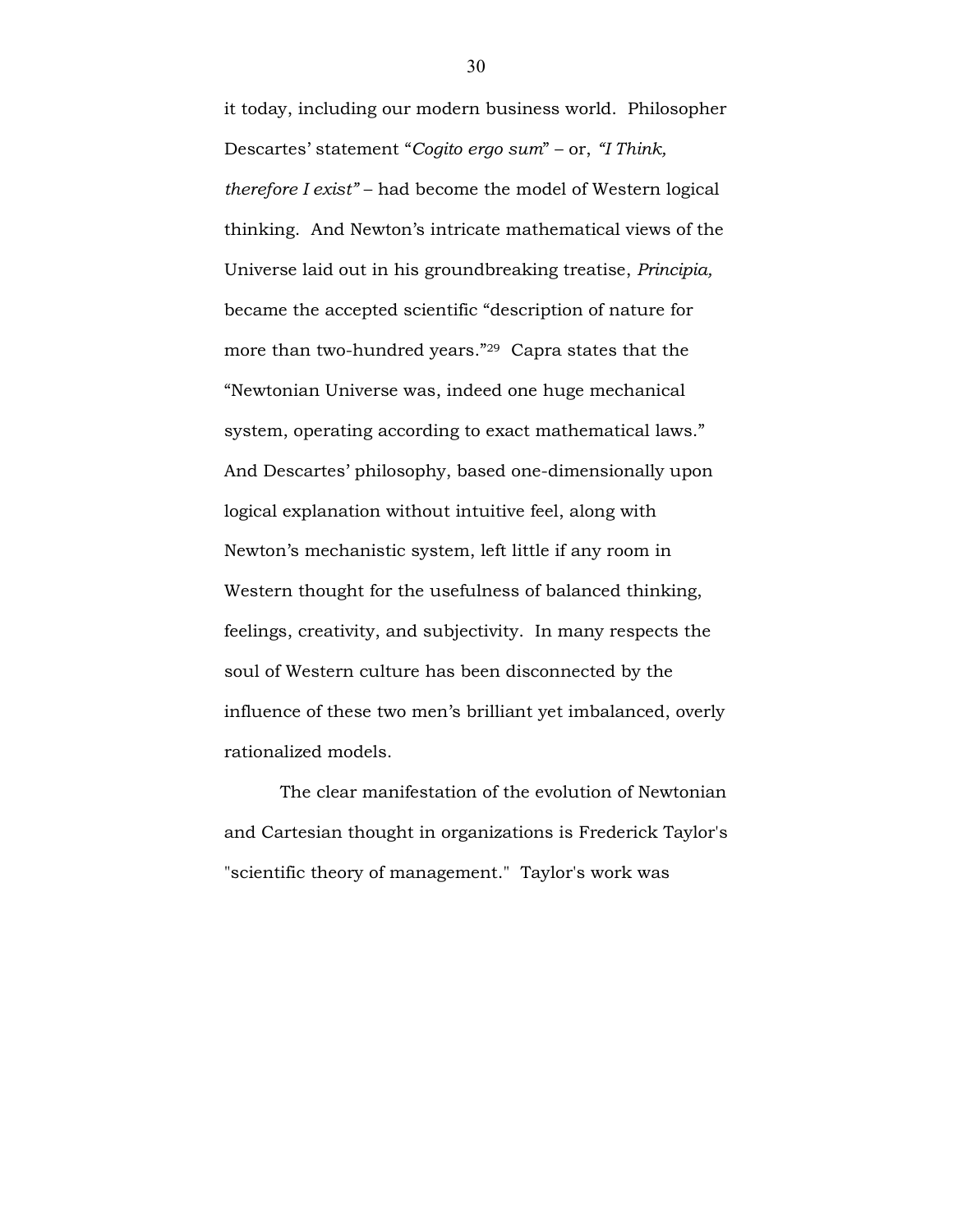pivotal in the industrial revolution, in the massive explosion of manufacturing and industrial production that even today drives Western economic dominance. Taylor's management ideal, similar to the ideas in Newton's Principia, regarded "the factory as machine," and the worker as merely another piece of the mechanistic paradigm.30 As science developed new machines and new technologies to drastically increase efficiency and production, it was necessary for the worker to become mechanistically efficient to keep pace. In many ways, material and financial capital were valued more than human capital.

Hand in hand with efficiency was the development of bureaucratic hierarchies in organizations. According to Griffith, bureaucracies were "hierarchical organizations with layers of managers in a clearly established system of 'super- and sub-ordination'...the focus of bureaucracy is the rationality of rules, and lead to decisions that are made according to the rules without regard of the people involved."31 This bureaucracy contributed to the alienation of the worker.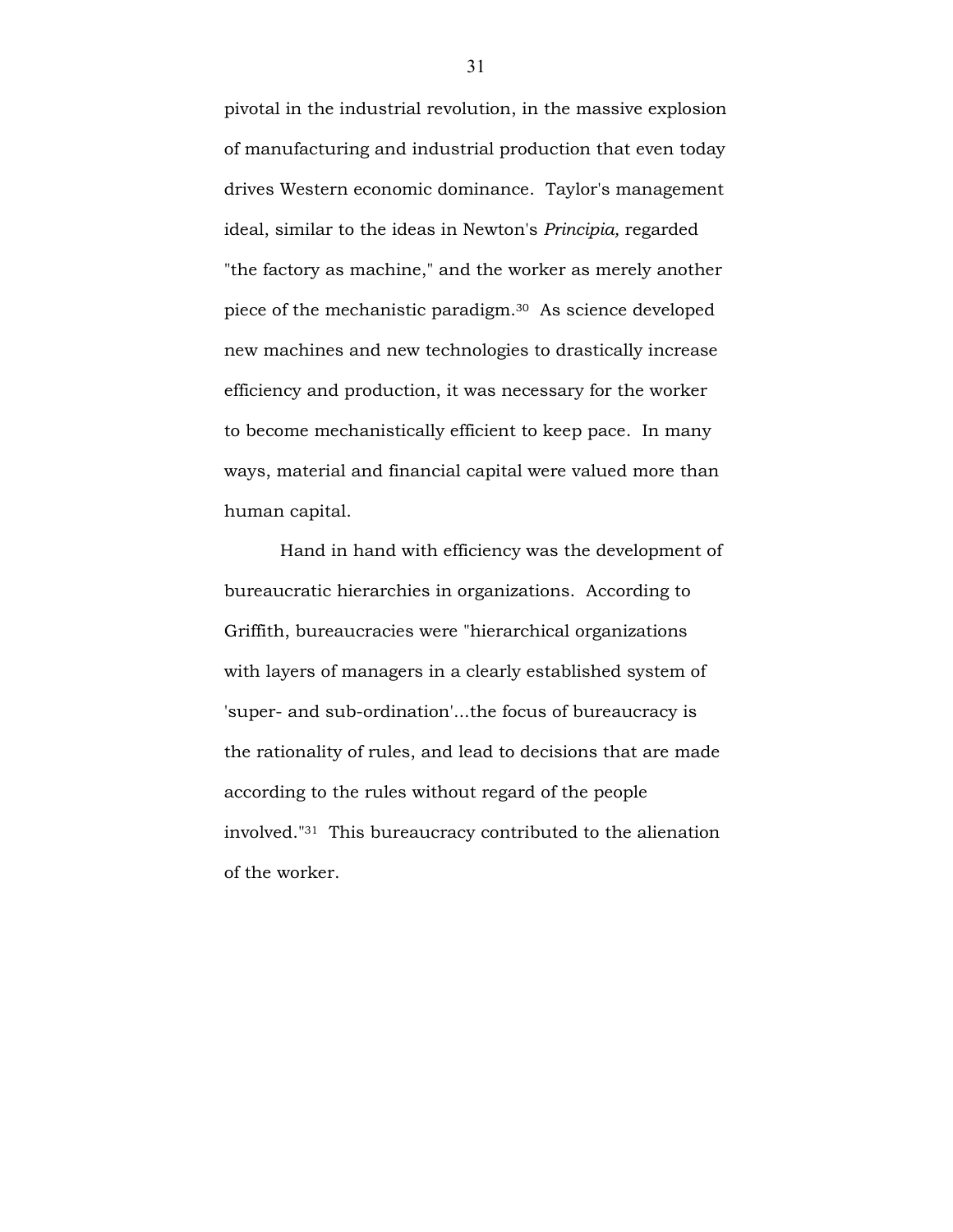## 4. McGregor's Theory Y, No "One Size Fits All"

Though no complete agreement exists on what comprises leadership, ideas have certainly been discussed and argued. The truth is no "one size fits all." No one technique or approach exists since organizations are comprised of individuals; and simple wisdom shows us individuals are like snowflakes, no two are alike. It is perhaps a simple but profound idea underlying humanism and the mindset of emotional intelligence.

One way of understanding management, upon reviewing Blake and Mouton's research (see fig.1), is that ideally, the greatest example of a manager is found in the uppermost upper right quadrant (9,9) with high concern and skills with people, together with high concern and capability for production.32 We can assume this ideal leader is extremely difficult if not impossible to find, and thus recognize upon assessment, that most good managers will typically fall somewhere either below or to the left of that ideal (on the grid).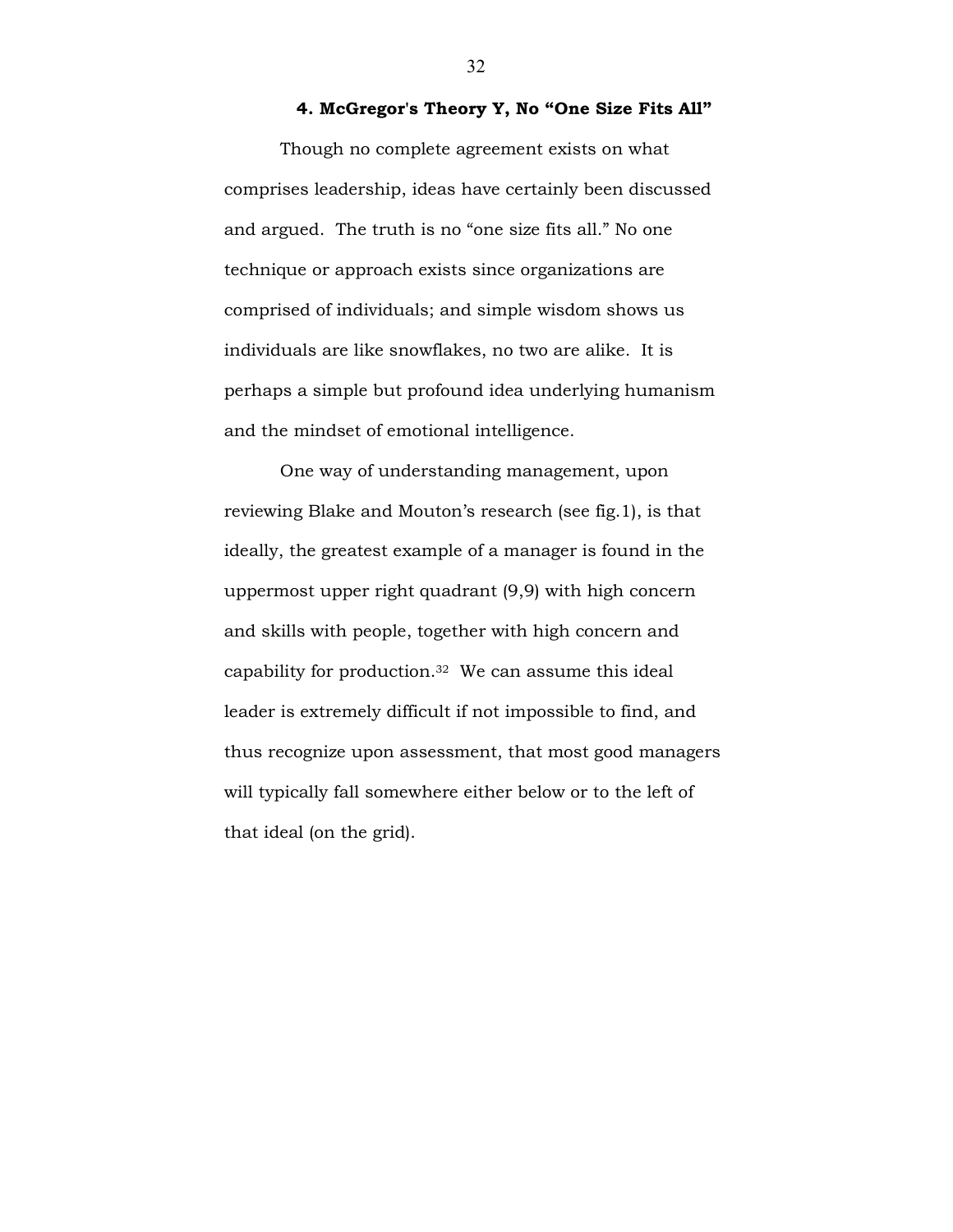

Figure 1 The Management Grid

Source: Adapted from R. Blake and J. Mouton, "A Comparative Analysis of Situationalism and 9,9 Management," Organizational Dynamics 21 (1982) cited in Vecchio, R.P. Organizational Behavior: Core Concepts. (4the Edition) Dryden Press, 2000, p.158

different organizations will require different types of managers to suit particular needs for their industry. Most, if not all organizations appreciate and require managers to drive high performance and production levels. Therefore, a manager who rates high on the Blake and Mouton grid's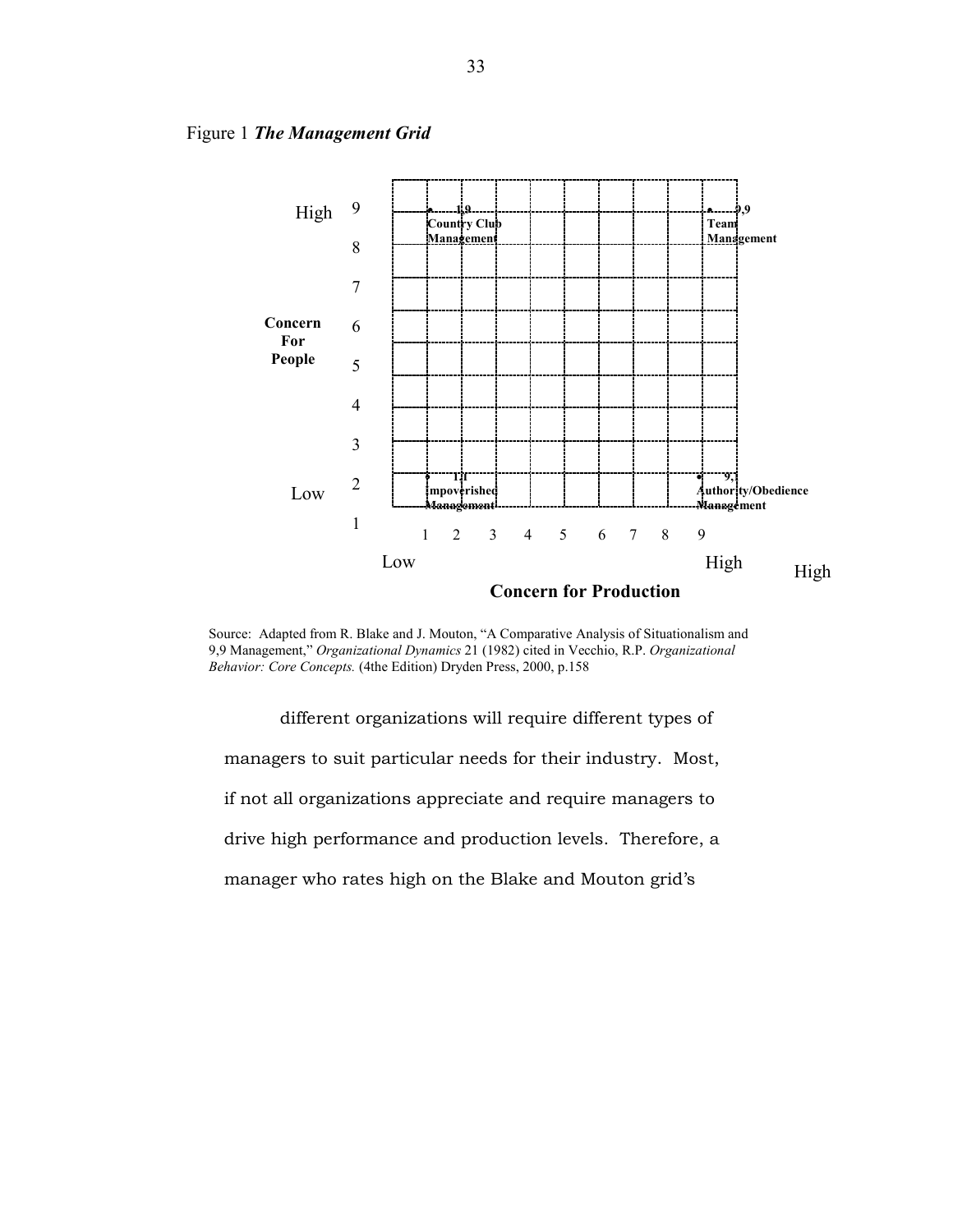horizontal production axis would be typically rated highly in most industries.

What isn't as obvious yet increasingly recognized is there are situations where organizations may trade some measure of leadership performance for a leader with high concern for people. They will choose EI or transformational qualities in order to build a healthy perspective and balance in the organization, at the expense of pure productivity, e.g., a humanistic scientific balance. It is particularly true in service and hospitality industries such as hotels, fitness centers, restaurants – places where concern for people, and quality of service are recognized as necessary.

Building healthy successful organizations is, in my view, the heart of transformational leadership, and Douglas McGregor's Theories X & Y developed in 1957, perhaps the theoretical foundations. The central ideas of this paper are heavily influenced by McGregor's work. Although McGregor may not have been the first to identify dual concepts of leadership and motivation (explained below), he may have been the first to clearly define them.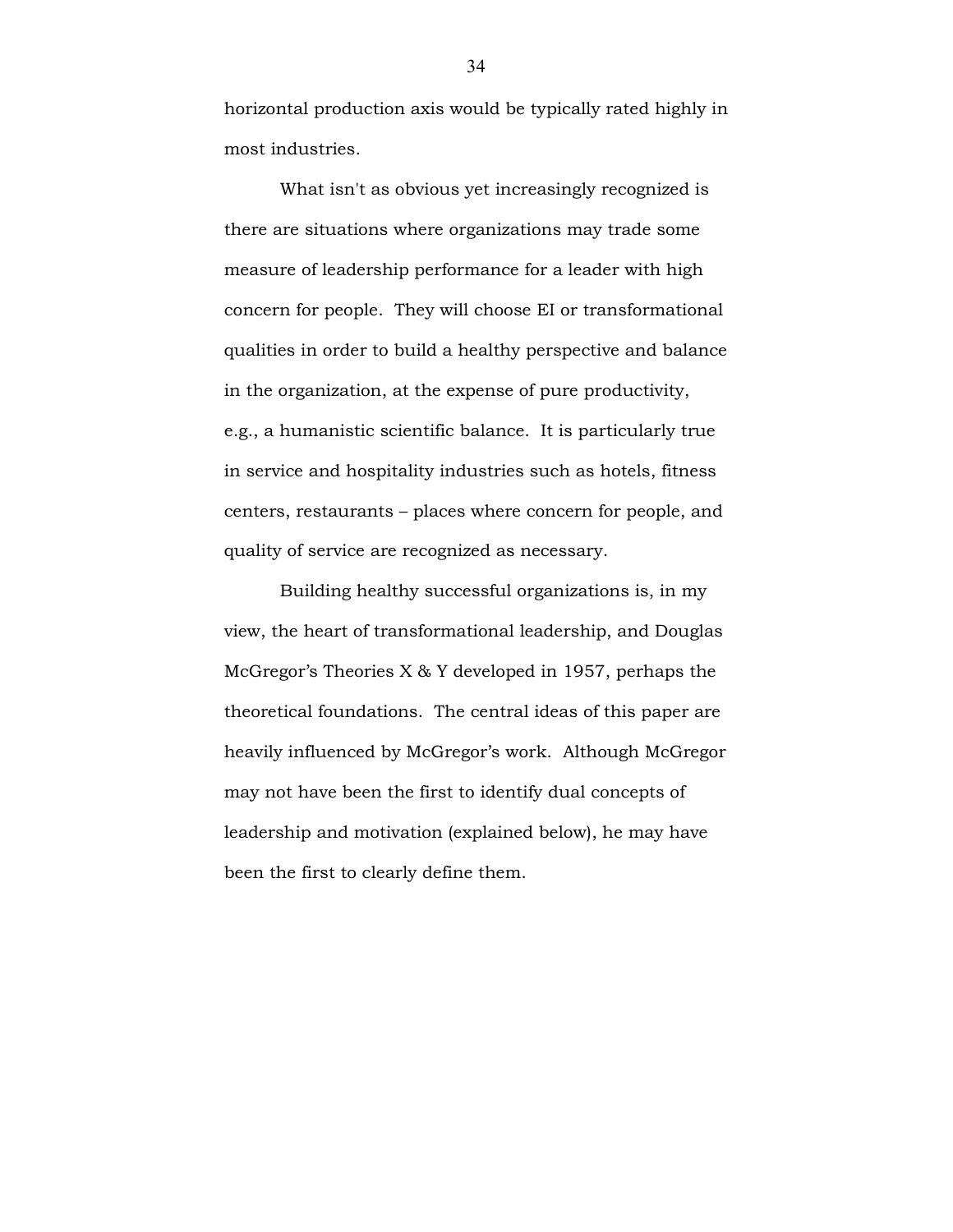McGregor fundamentally established two clear and conflicting ideologies of leadership and motivation. <sup>33</sup> <sup>34</sup> The first, called Theory X, is command and control, or coercive leadership. In Theory X, according to McGregor, individuals will work best when they are pushed by leaders through external motivating factors to perform – rewards of materialism, power, and self-centered achievement – rather than through enlightened inner guiding principals. Theory X asserts that the lower aspects of Maslow's Hierarchy of Needs – e.g., physiological needs, belonging, and safety<sup>35</sup> – are used by leaders to coax individuals, and form the core of an individual's motivation to succeed.

Theory Y is far more positive, however. Theory Y says people are motivated internally by higher needs: that work is positive, and at best enjoyable, natural and satisfying. In fact, an individual truly performs exceptional work when he or she is satisfied by doing it. McGregor also believed that not only designated leaders should accept leadership responsibility – average workers have the ability to do so, as well. From McGregor's work, exciting and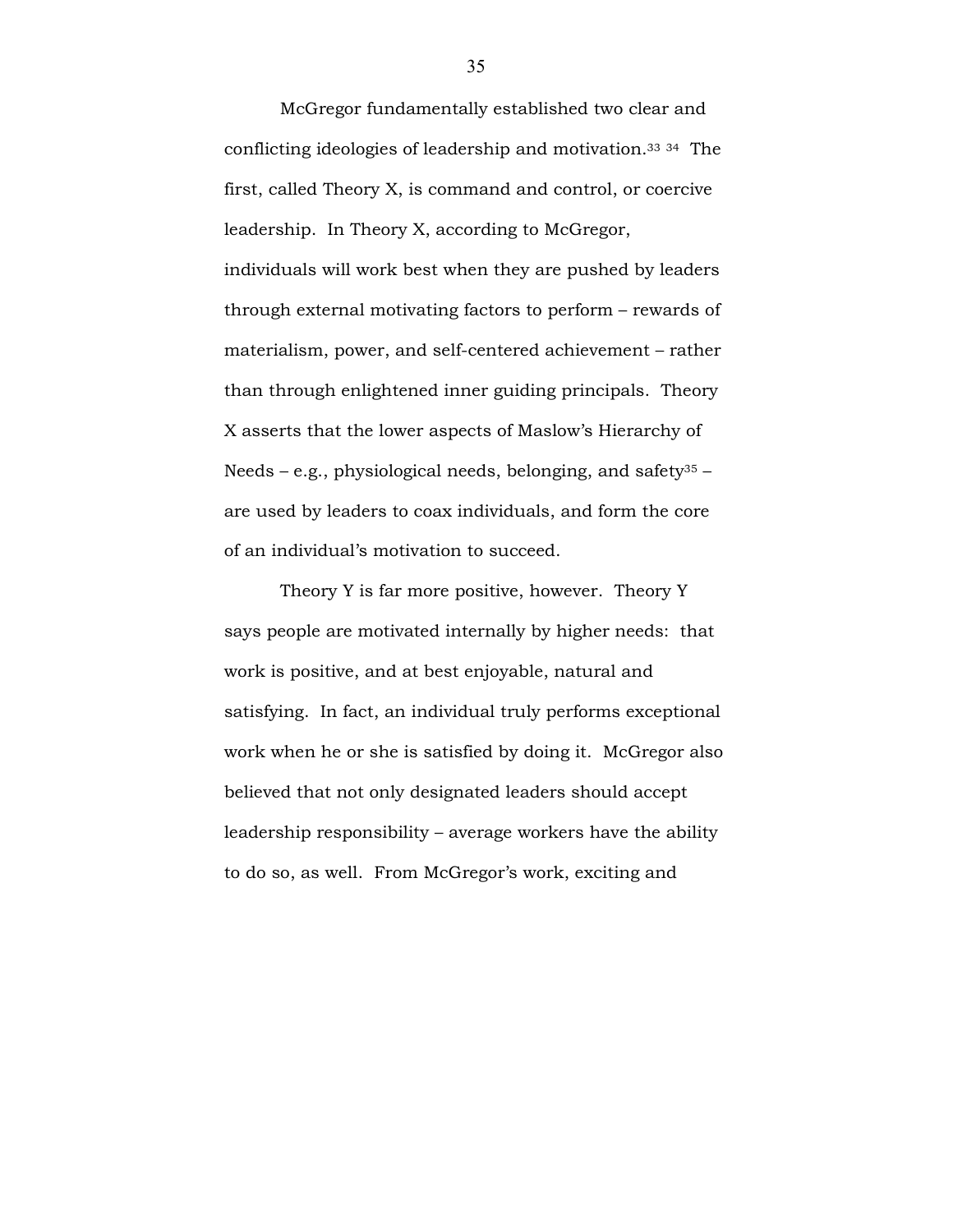growing ideas have spawned today such as "participative management" and "self-directed work teams." A theorist named Fred Herzberg took McGregor's and Maslow's work one more step, he defined motivation in Theory Y and the Hierarchy of Needs succinctly in relation to the factors of the work environment.

Achievement, profit, and status in my view are important in McGregor's model. However, I believe that McGregor – like Maslow and Herzberg, but unlike X Theorists – attempted to display that a healthy, integrated, and balanced perspective are what leads to motivation and success. In other words, leadership and individual goals should not be built solely upon one-dimensional personal gain factors. Rather, they should be built upon balanced team and human values similar to the ones that Goleman describes. The positive values, mirroring the characteristics of successful teams, are needs for enjoyable, satisfying work, satisfaction of group achievement, and needs for work that's congruent with one's inner values. The end result is greater productivity and greater work quality. Ergo,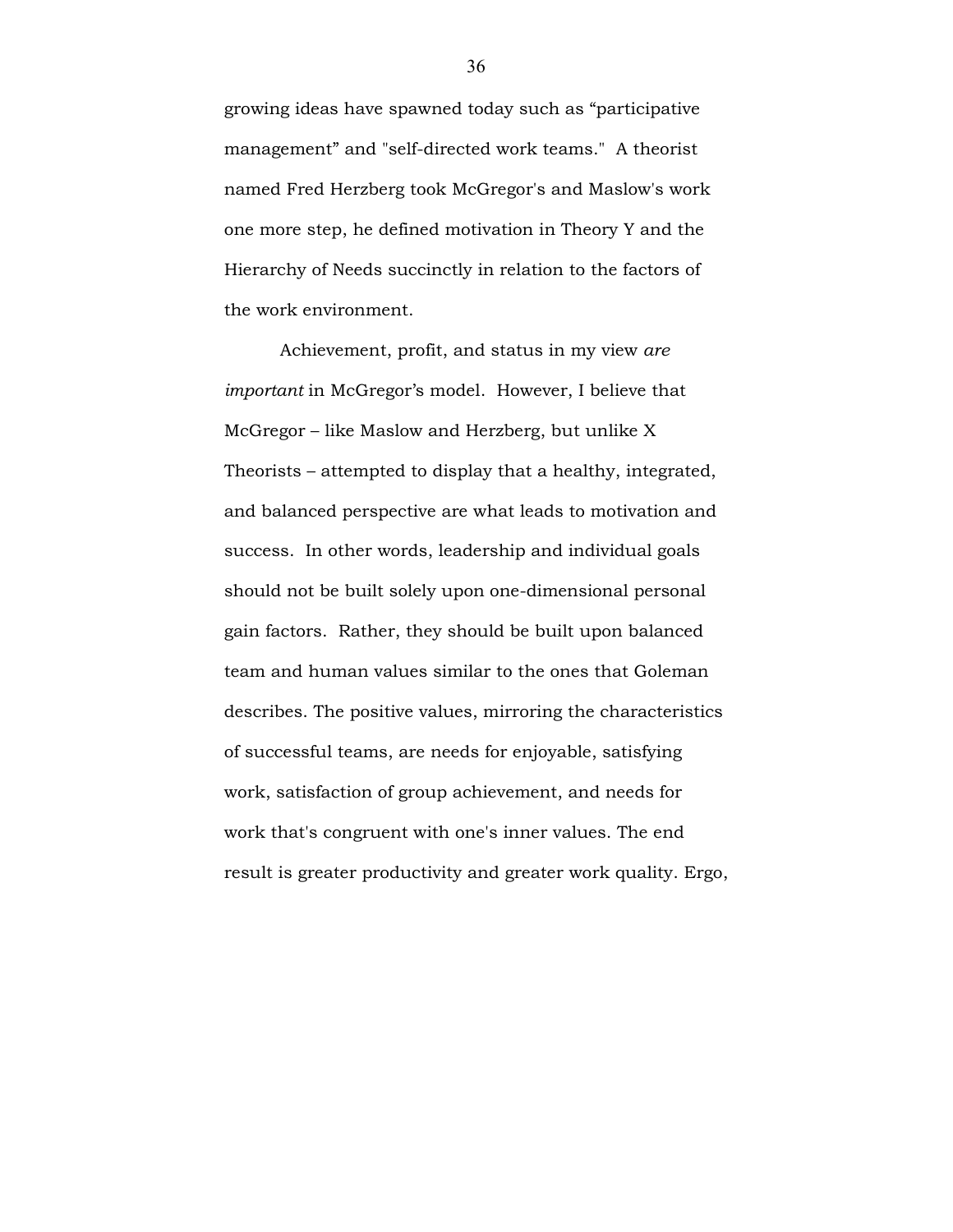this means to say that individual harmony, team harmony, and success are not mutually independent.

There are leaders and managers today, inline with Taylor's ideas, who still believe the best leadership methodology is one-dimensionally based upon scientific or performance management. However, perhaps clues of the opposite is that most large corporations are instituting the concepts and practices discussed here – emotional intelligence, learning organization models, transformative visionary leadership styles, collaborative processes, and quality circles. However, in my opinion, they are still not used enough, and when used are often merely token gestures.

It seems to raise the question: If the tools we have discussed are so powerful, why aren't companies implementing them across the board? It would seem academic, because research and common sense support their validity. The answer may be that change for most people and for leaders is difficult because it engenders time, energy and resources – and, requires leaders to perhaps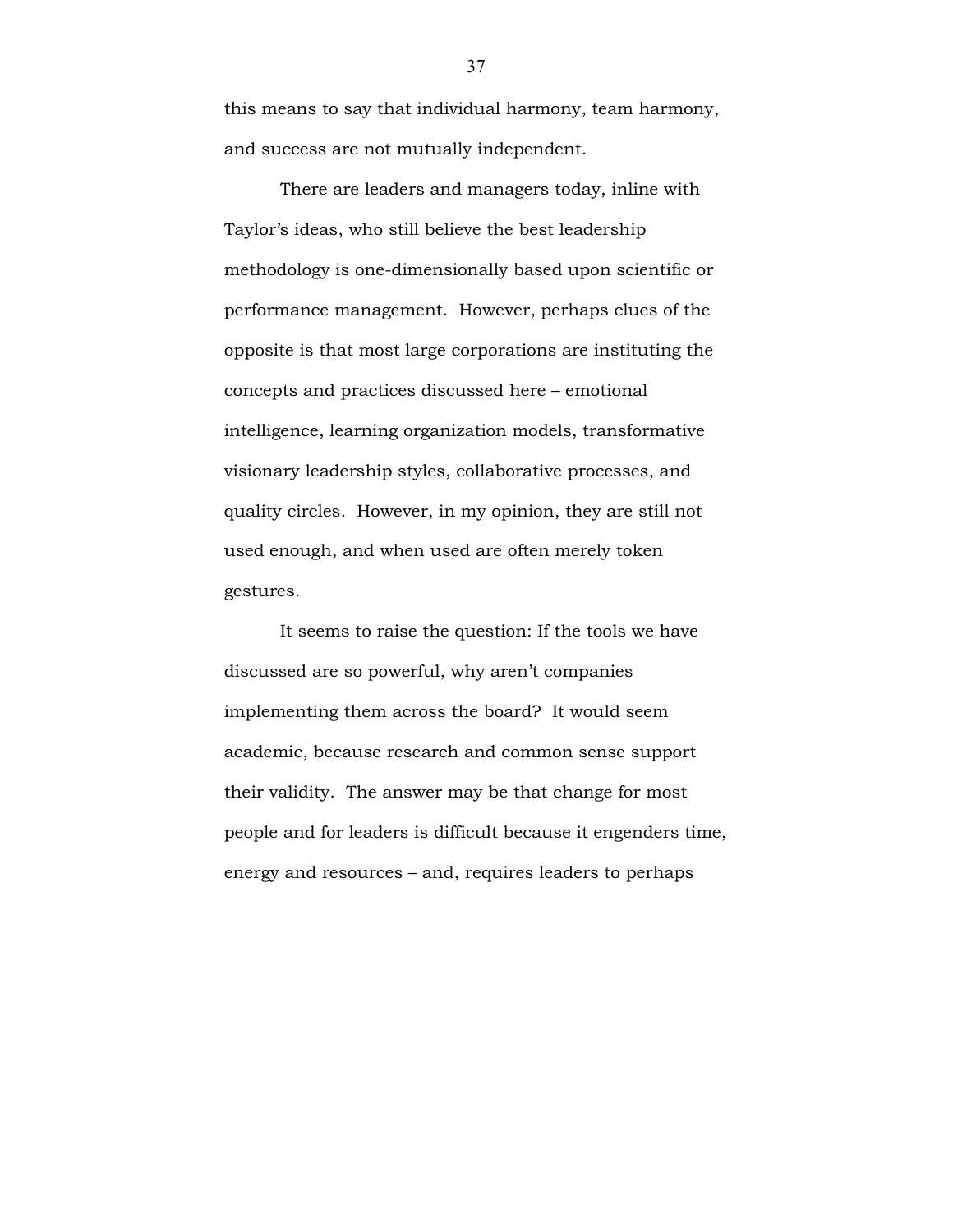move out of their comfort zone. Budgets are typically tight and shortsightedness common in many organizations, in order to save money, companies are often unwilling to invest in long-term solutions; they would rather implement quick fixes and stagnant though familiar methodologies rather than risk changing company culture. Companies typically would rather not disturb the status quo, even with current systems that are not necessarily optimal.<sup>36</sup>

#### 5. Trait, Behavioral, And Contingency

The study of transformational leadership theory and organizational behavior today is mainly a merging of the study of the trait, behavioral, and situational theories. There is only a small degree of emphasis placed on traits, but more on values, on specific situations, and on interpersonal EI styled skills. From the study of team traits, we are able to learn clues about how characteristics, patterns, and behaviors in leaders develop. However, the concern perhaps should not be with surface and observable characteristics, yet rather with the underlying foundations that shape team and individual behavior. An enhanced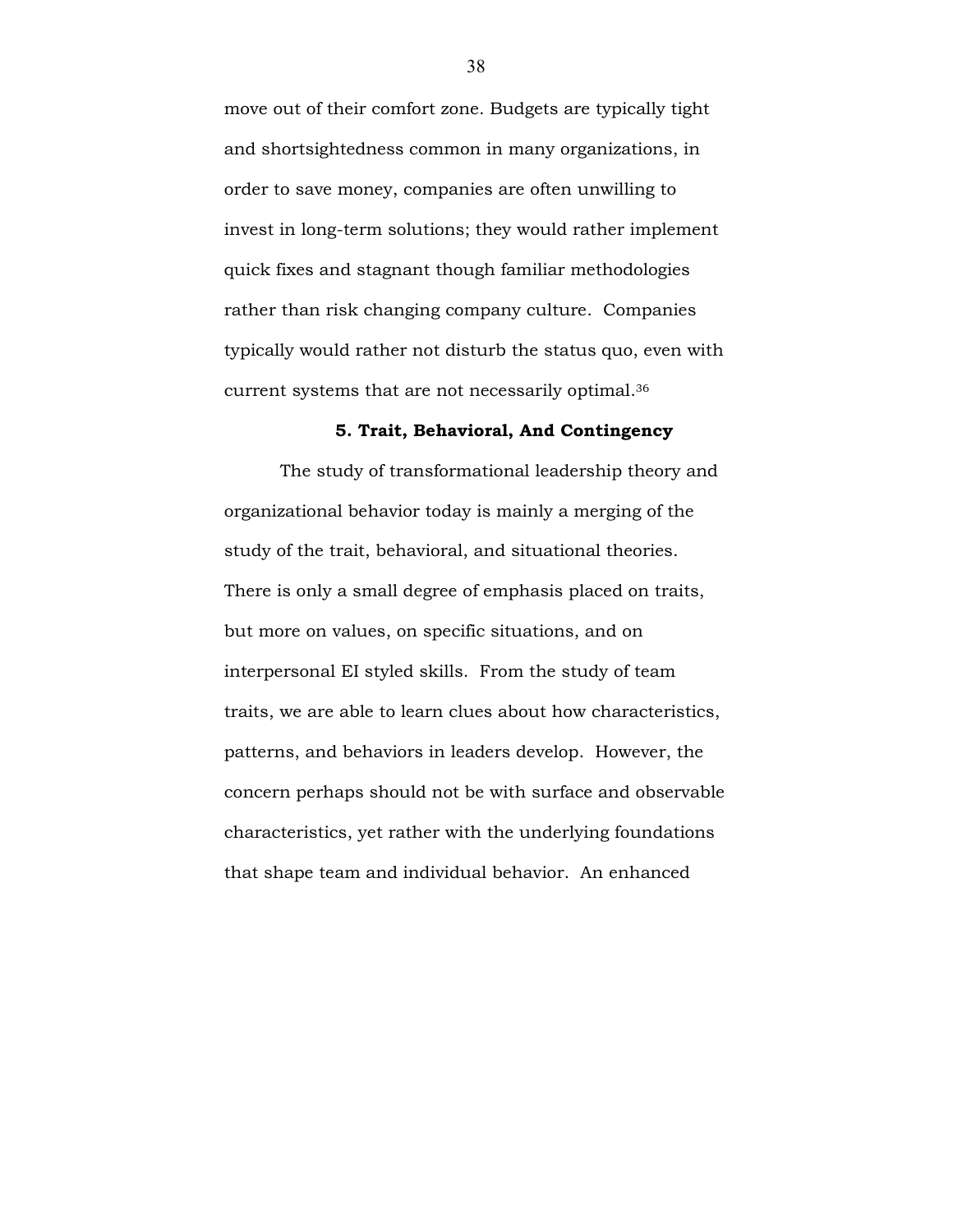understanding of leadership behavior can positively impact team process and performance.

To clarify, traditionally, it was recognized that five traits consistently demarcated a leader: dominance, selfconfidence, intelligence, high-energy level, and taskrelevant knowledge.37 But because the understanding of effective leadership has grown, theorists now recognize that traits are somewhat superficial, they do not display a complete picture of well-rounded leadership. People like Goleman, Boyatzis and McKee, in their analysis of effective teams have moved beyond surface characteristics toward a profound understanding of values and competencies at the core of effective leadership.

#### Three: Communications and Knowledge Management

In the workplace, an individual worker's duties may or may not involve a large amount of interpersonal communication; however, it is estimated that a manager's responsibilities typically rely as much as eighty percent on communication. And as the workplace becomes increasingly collaborative, the need for managers to

39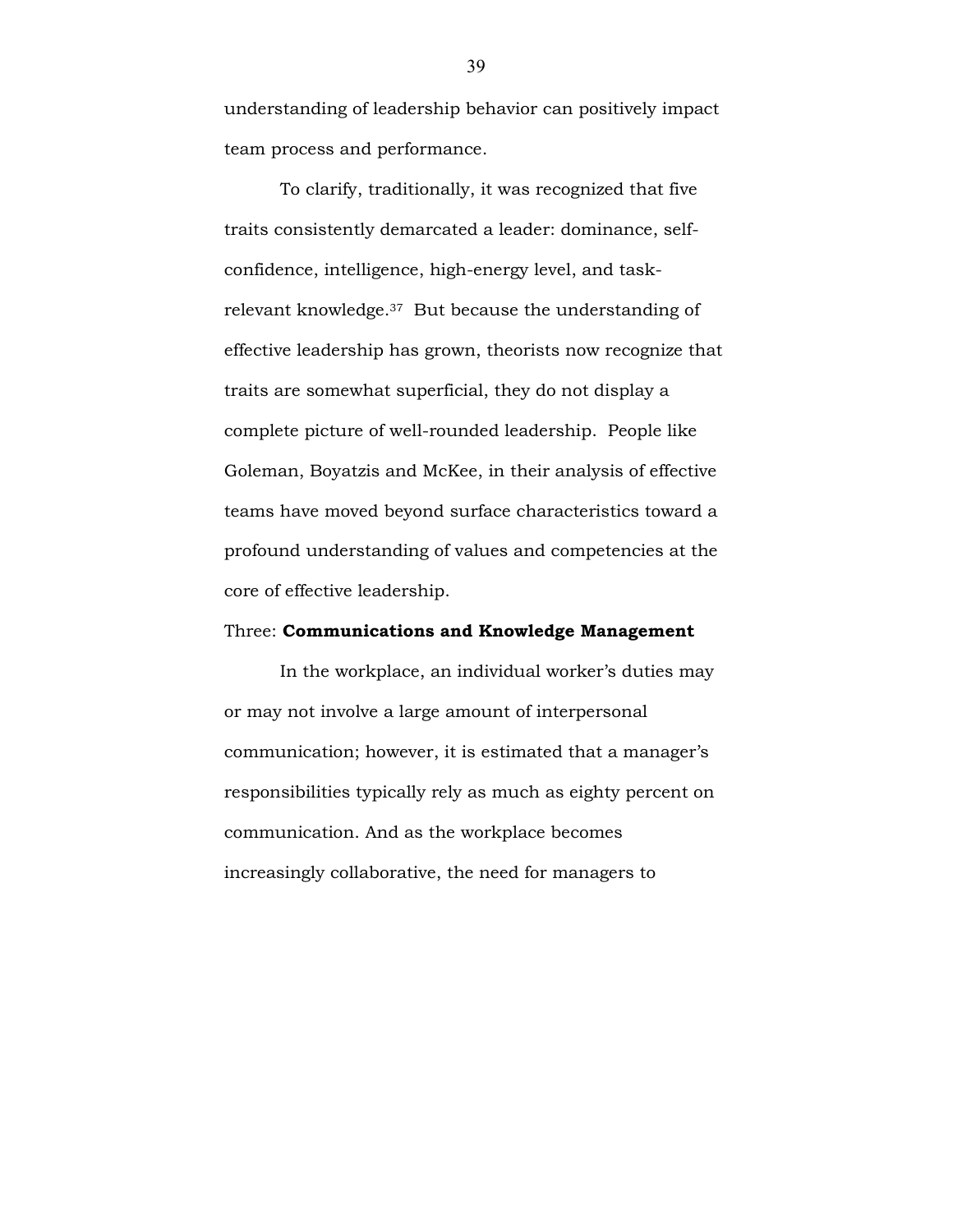understand dyadic communication and understand group communication is imperative. In fact, Larson and Lefasto assert, "…[a] movement to collaborative teamwork has been one of the sea changes that have swept through organizations during the last two decades of the twentieth century."<sup>38</sup>

A balanced, healthy organization is one in which communications are in synergy, and people are sensitive enough to put their own needs aside. Listening skills are important - a manager who listens well is likely better equipped to handle conflicts, team problems, and interpersonal issues.

Perhaps, it can be said that a manager has two primary challenges when communicating with workers: The first is in one-to-one leader-worker relationships, and the second is group communication, in creating an effective atmosphere for group dialogue and work. In one-to-one exchanges with workers, listening skills create a rapport of trust. Examples of one-to-one communications are coaching and counseling, performance feedback, delegating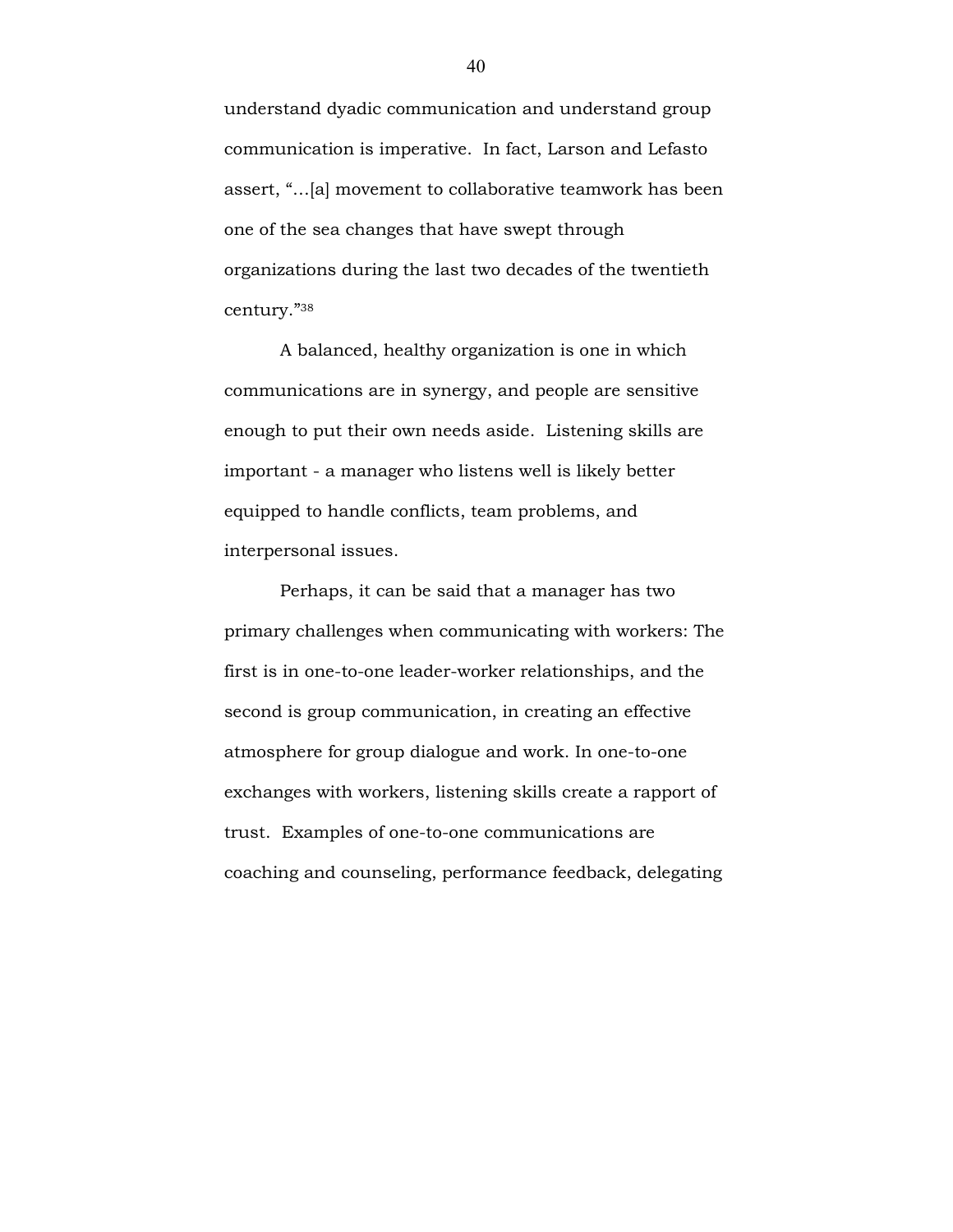tasks, and in other live correspondences. Communications writer Marty Brounstein has researched interpersonal communications on teams. Brounstein explains that a leader uses four primary methods for listening: passive, selective, attentive, and active<sup>39</sup>. Of these, Brounstein states that passive, selective, and attentive are only partially effective mainly because they are "lukewarm"; and, active listening is by far the most powerful, because it is positive, empowering, and focused. Brounstein states that in active listening the listener actually emphasizes the speaker's message, and therefore helps to draw it out. The leader or manager (or, listener), will therefore ideally be focused on listening to the speaker rather than on his or her own agenda, hence becoming more effective.

A main thrust of this text is that all leadership skill and even active listening are only mechanical without the values of understanding, patience, and empathy interwoven – or, without emotional intelligence. In contemporary society, business, economics, and communication processes are speed-driven; selling and marketing agendas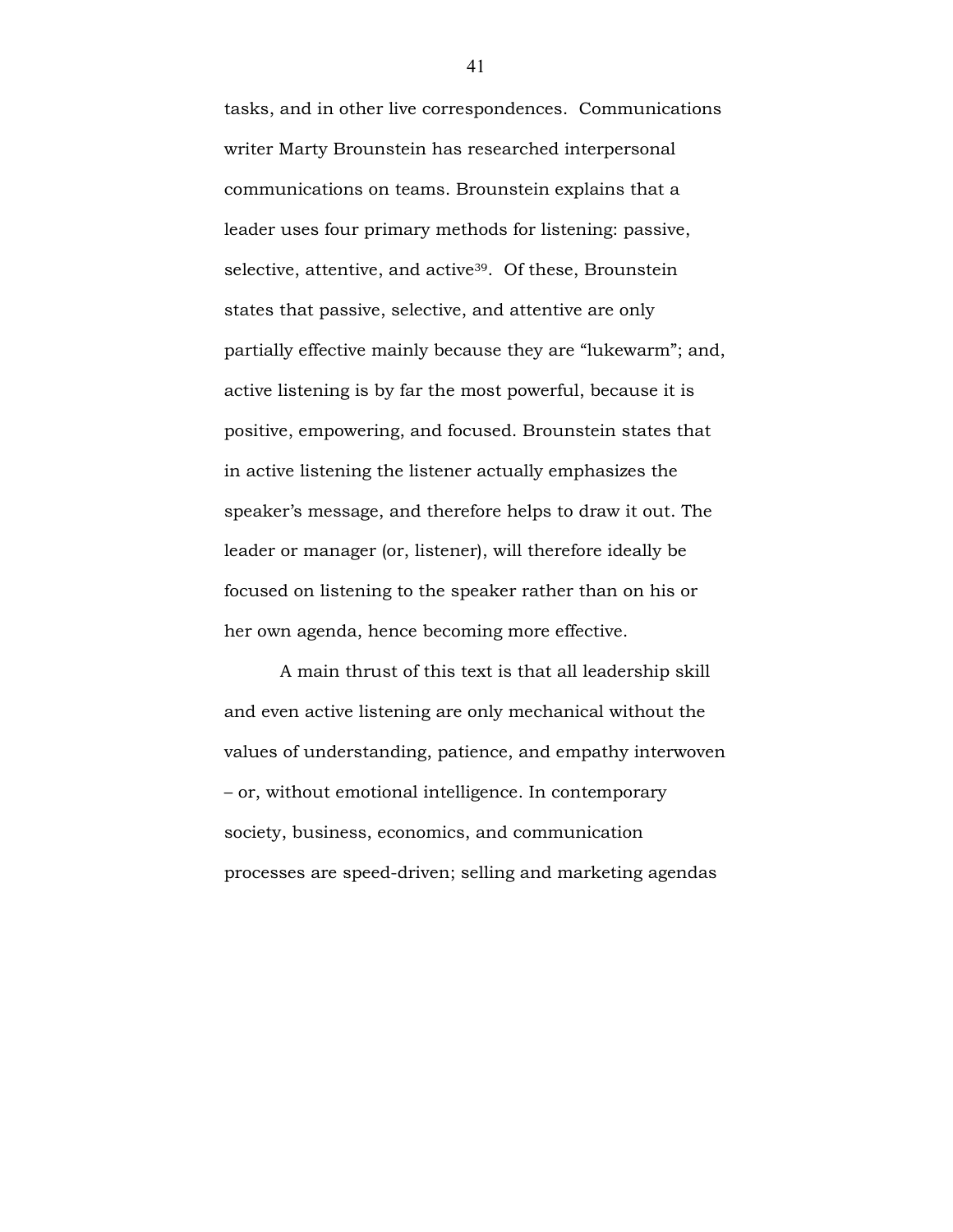are the sine qua non; human understanding and empathic listening often get pushed aside. Yet people by nature are instinctive: when a worker is not listened to, he or she feels ignored or resentful, if though perhaps unconsciously.

There is a difference between truly hearing and merely listening, and effective managers must do the former. Often, poor managers fail because they don't listen well enough. For example, Yale's former president Benno Schmidt was fired, and his unhappy former Yale employees provided this post-mortem explanation: "Benno doesn't listen; and when he listens, he doesn't hear; and when he hears, he doesn't understand; and when he understands, he's against it."40 Being listened to means inclusion by leadership, and it is difficult to envision a healthy dynamic work climate without worker inclusion in decision-making, and without empathic listening at the fore.

Enlightened leaders are the leaders who are able to listen and communicate well to foster results. In the case of Hull Wind, the largest commercial wind turbine on the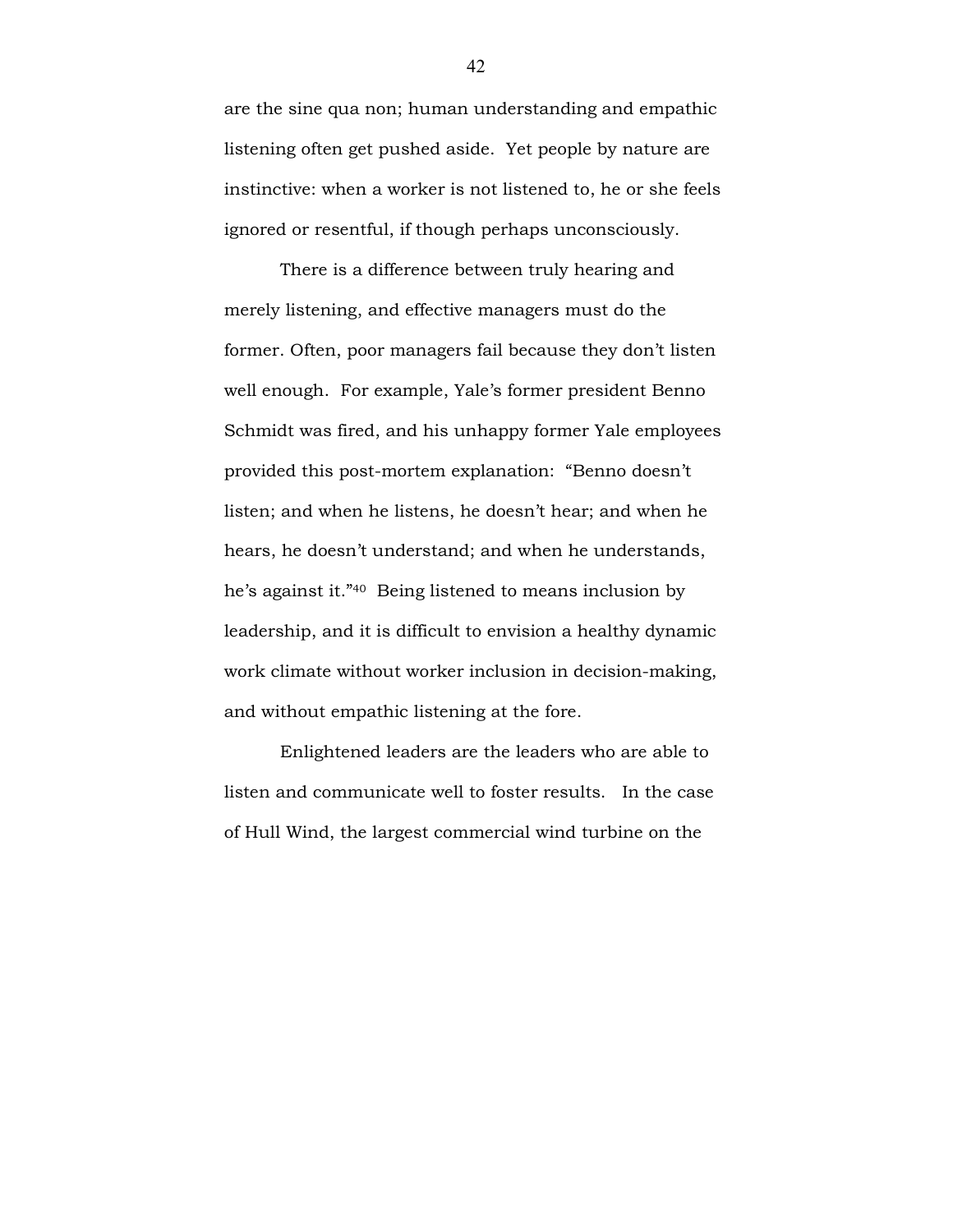east coast, a vast web-like network of communications excellence has been central in its historic development.

The Hull Municipal Light, community based Hull Wind with its leader Malcolm Brown, through very effective human relations have cooperatively engaged the community, energizing its mission. The mission is to bring wind power, starting with a medium sized turbine and adding more later, into the small town of Hull. The first turbine, erected in 2001, has substantially reduced energy costs, while at the same time offsetting pollution from dangerous fossil fuel emissions.<sup>∗</sup> <sup>∗</sup>

How did they do it? Hull Municipal Light is one of a number of municipally run light departments in the United States. In essence, Hull Light is a not-for-profit community based venture: though Hull Light has designated leaders, mostly the organization is non-hierarchical composed of six

 $\overline{a}$ 

<sup>\*\*</sup> Even before factoring in renewable energy production credits and green certificate credits, the Town of Hull has saved approximately \$140,000 per year in electricity costs.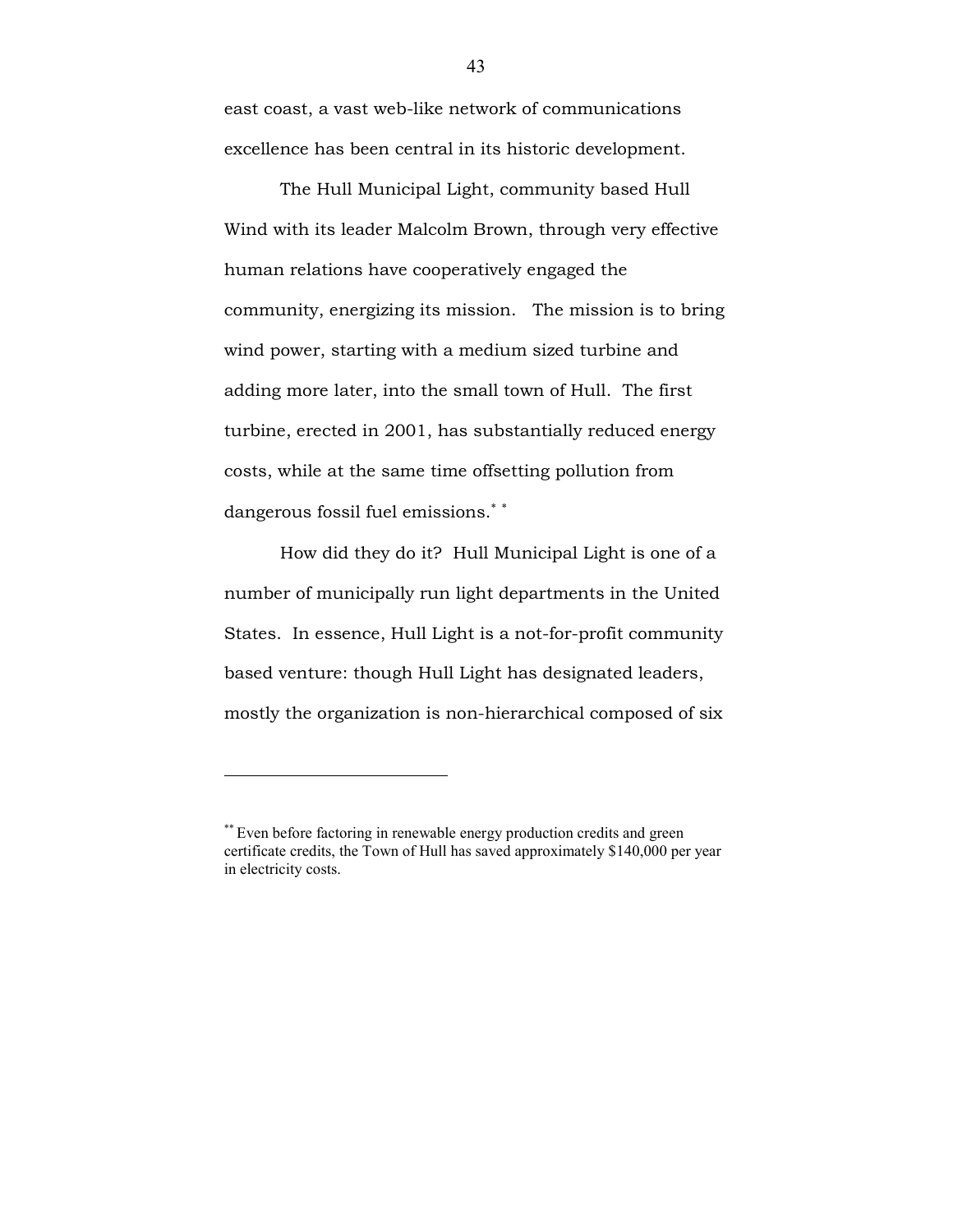appointed board members; all decisions are run in a "townhall" manner incorporating the participation of community citizens. Effective leadership and team communications are central to its success. Malcolm Brown, considered the "father of wind power" in the Greater Boston region, along with a few wind enthusiasts founded the not-for-profit organization Hull Wind. Brown's emotionally intelligent leadership style – subtle, friendly, enthusiastic, nonhierarchical, and humble – is central to Hull Wind's success.

Why is the Hull Wind and Hull Light communications network (along with a number of other prominent organizations such as University of Massachusetts Amherst's Renewable Energy Research Laboratory, the Mass Energy Consumers Alliance, and Sustainable South Shore, among others) so effective? One of the main reasons is that Brown's team has been willing to reach out the community and to reach partner organizations to help build an environmental network. It is a measure of their openness and supportiveness (more later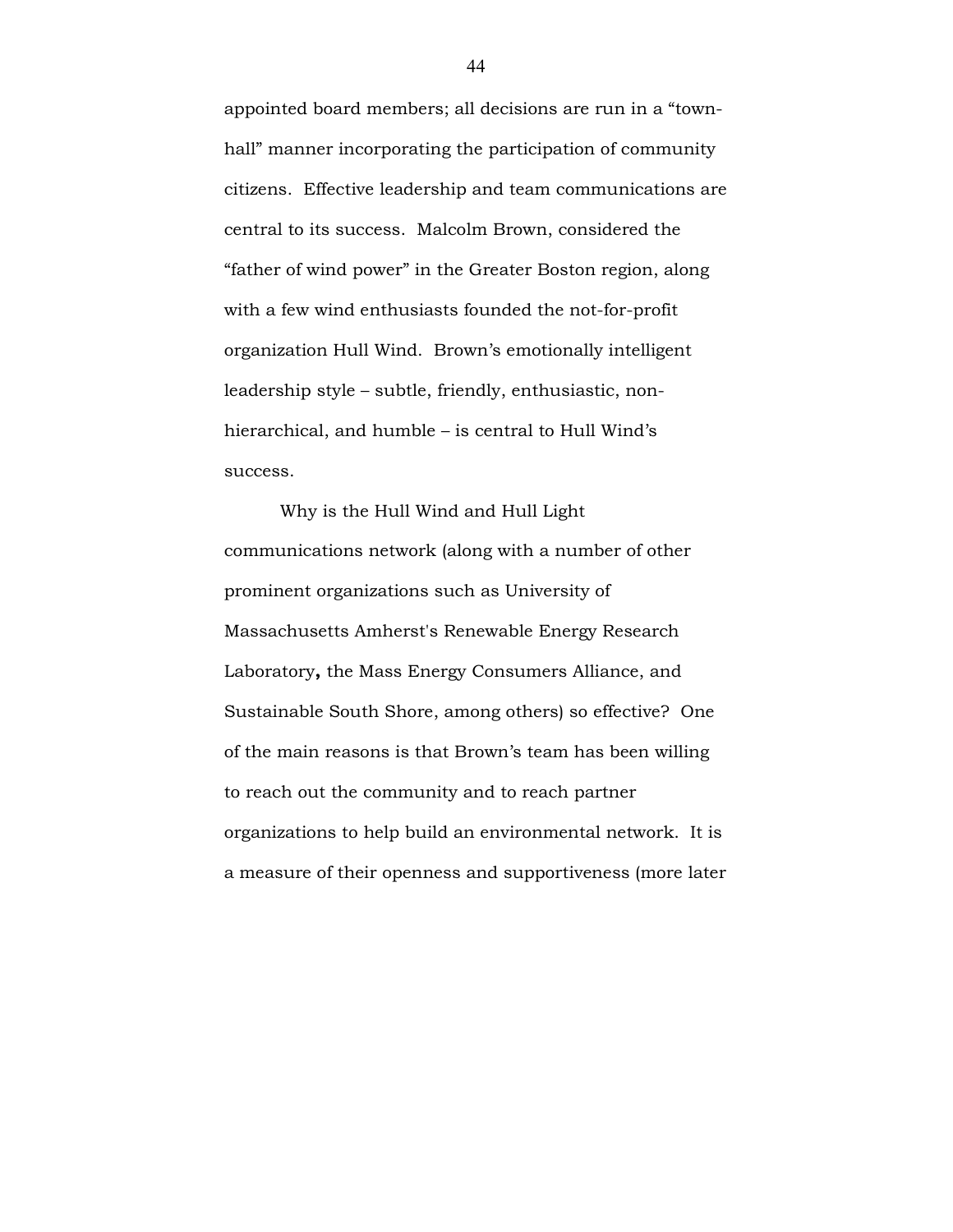on this). Those who have worked on Brown's team such as his partner Andrew Stern attest to Brown's ability to connected with others, listen effectively, teach and involve others in the project. According to Stern, Brown has been "completely unselfish and excelled at getting things done cooperatively in the community."

## 6. Group Communications

Group leadership, though similar to one-on-one communications, brings alternate sets of complex challenges. Examples of types of group communications are team meetings, collaborative sales and marketing calls, department or branch meetings, company symposiums, and team outings. Certain situations require live communications, and solutions can only be enacted through groups facilitated by skilled experienced group leaders. A skilled facilitator empowers people toward meaningful collaboration, greater direction, and productivity.

 According to experts who have studied group communication, healthy, open communication is a keynote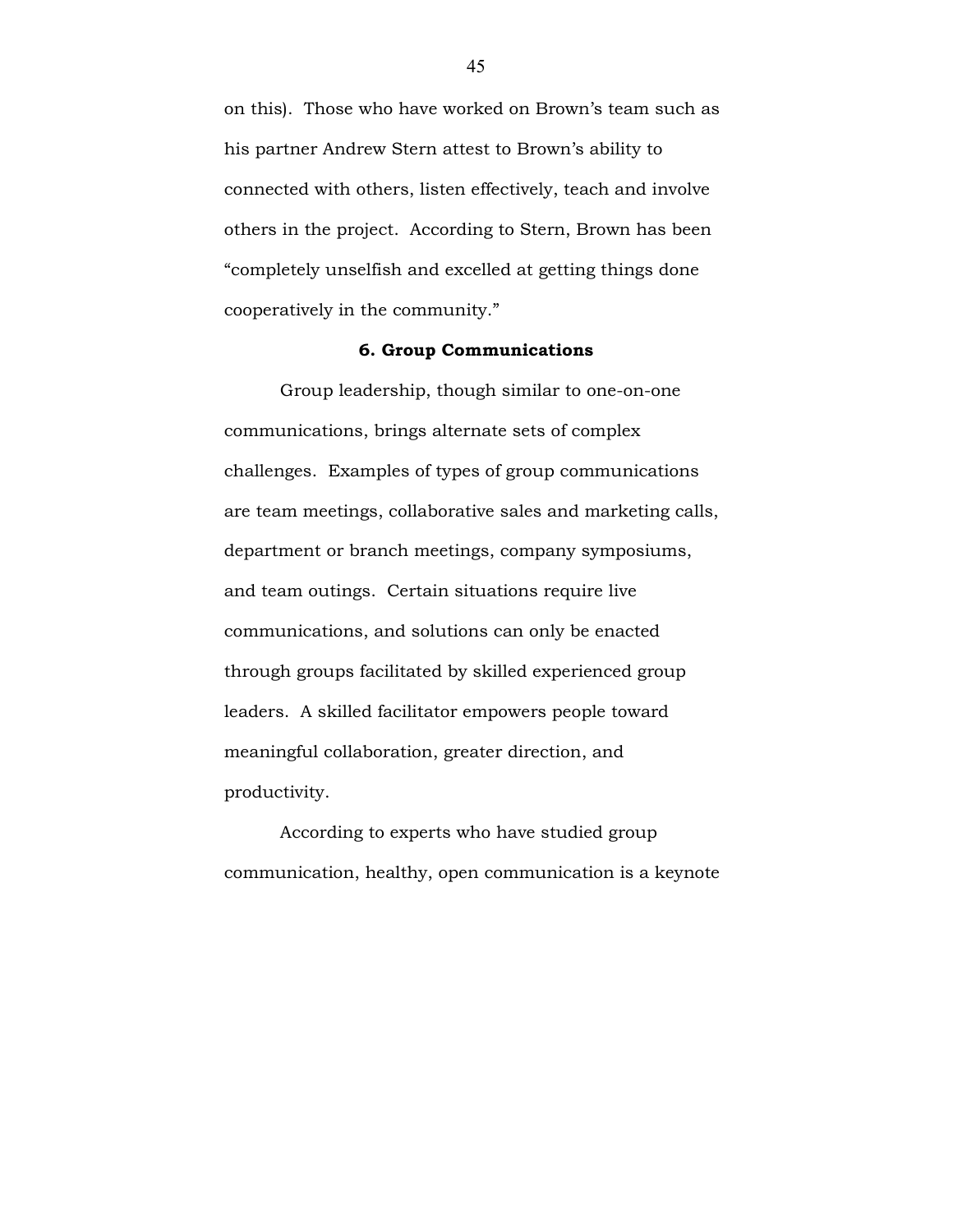of an effective team. Of course, effective leadership potentially comes from anyone on the team, not only designated leaders. Which raises an important point: Powerful leadership can be enacted by anyone in a group, but particularly so when designated leaders promote the ideas of non-hierarchical leadership. Larson and Lefasto however explain that an open and healthy communication climate is not typically the norm, and an individual's influence is often directly proportional to his or her ability to communicate, "… when teams have members who are capable of creating the circumstances for surfacing, discussing, and resolving problems, these people [become] extremely valuable members of the team."<sup>41</sup>

#### 7. Supportiveness, Trust, and Norms

 In the beginning of the paper, I outlined some keynotes or characteristics of effective teams. Paralleling the characteristics are the characteristics of leaders who have the ability to create effective teams. Perhaps we could ask, then, what are the skills and characteristics of leaders who are able to inspire effective team communication?

46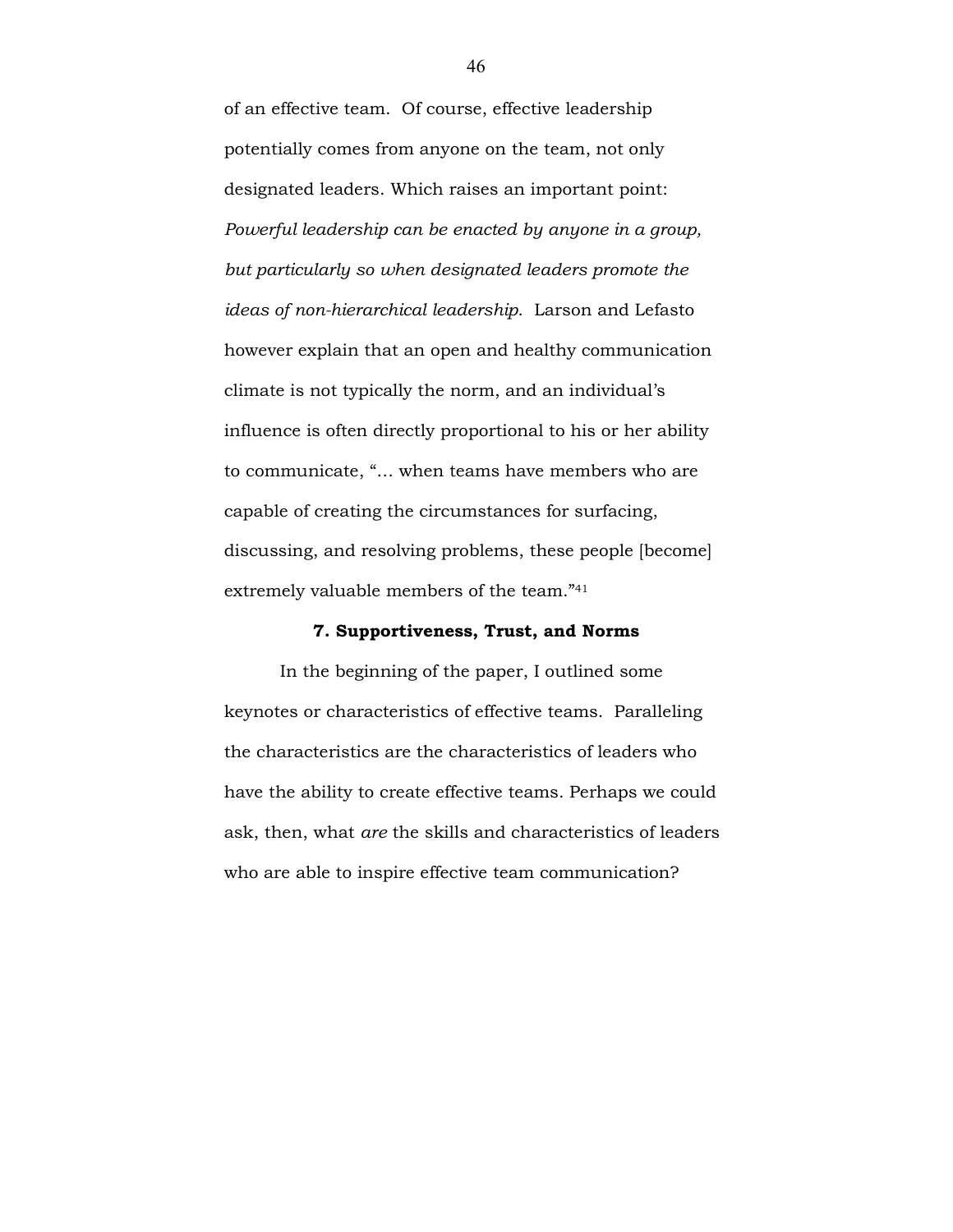Larson and Lefasto, in their research of thousands of team leaders and team members agree that two key characteristics that stand out: openness and supportiveness.42 Openness and supportiveness, according to Larson and Lefasto, contribute to a balanced, healthy, and productive team by creating a climate that helps open the creative flow of ideas, builds positive synergy among group members, and perhaps, most importantly, cultivates the sense of trust in the group. However, as implied earlier, "characteristics" may not be the best word to convey the ideas of openness and supportiveness; perhaps these ideals can better be described as values, competencies, or perhaps qualities.

 Trust is dynamic – many factors must coalesce in order to nurture trust in work and interpersonal relationships. One essential element is the good character values of a team's participants. At the start of a work relationship, team members often don't have the benefit of knowing a lot about one another's history, or of their values and personalities. That's why openness and supportiveness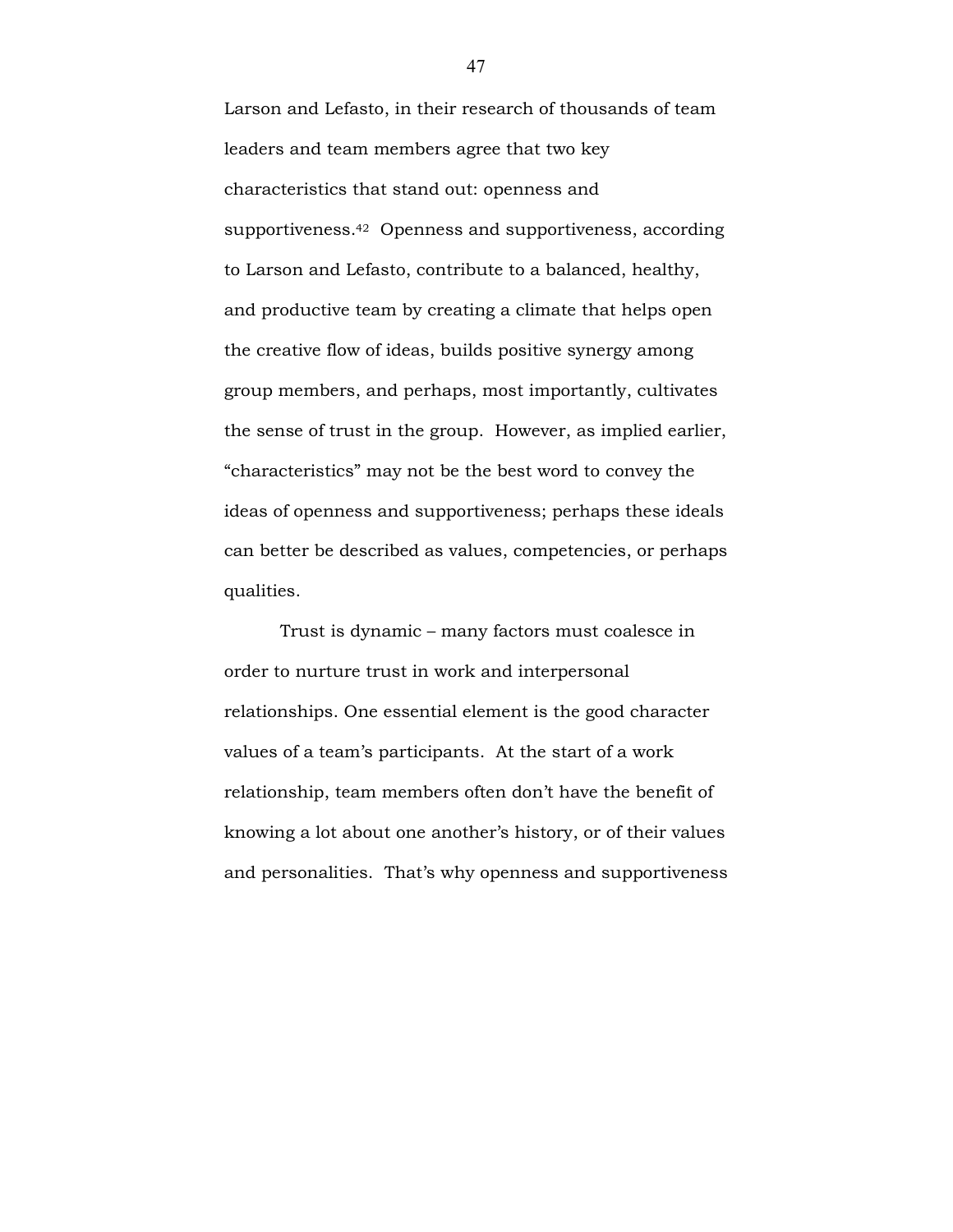are essential: the qualities of openness and supportiveness help create a certain comfort level between individuals as familiarity and trust mature over time. Organizational expert Peter Senge says, "…Great teams rarely start off great. Usually they start as a group of individuals. It takes time to develop the knowledge of working together as a whole..."<sup>43</sup> Trust develops as participants gain awareness of one another's work style, ability, and values. A skilled facilitator needs an intuitive sense of the ways people interact in order to help a team achieve optimum results. In a group setting, some people work well together while others do not; and a leader is counted on to navigate the nuances of relationships and interpersonal communication.

The ways individuals interact in groups, e.g., the group culture, is also described as the group "norms". Norms are the "implicit and explicit agreement" about the ways things are done in a group.<sup>44</sup> Every team, organization, or group that works together for any duration of time develops norms. The types of norms vary greatly from one team to another, and usually revolve around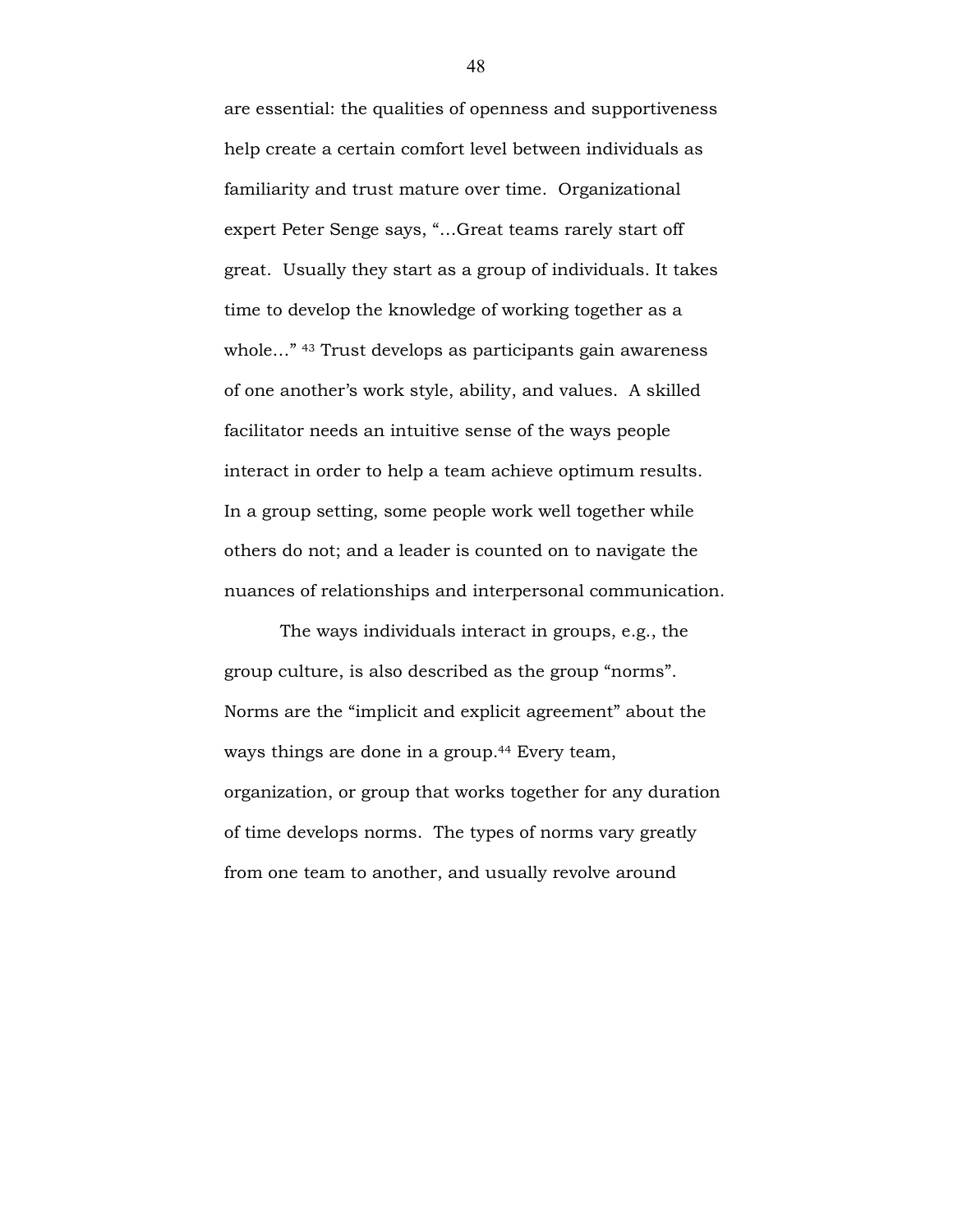issues of group communication; norms sometimes develop by themselves.45 A good leader or facilitator understands that team members should contribute to team norms: Common sense shows that integrally involved participants are more committed to their team's purpose. Examples of some types of norms are how often the group meets; which team members are most influential or regularly vocal in team meetings; the style of group discussion; the expectations among team members; the process of group decision-making, among others. Some norms are explicitly agreed upon, while others develop implicitly.<sup>46</sup>

 Relationship norms that develop on a team, e.g., cliques or sub-groups, contribute to a team's climate. For example, one destructive norm is an entrenched team. An entrenched team can be a whole team or subdivision in which a group of individuals who have performed well together become arrogant, isolating themselves from others.<sup>47</sup>

I have experienced the dark side of entrenchment. The organization I helped create had an entrenched team,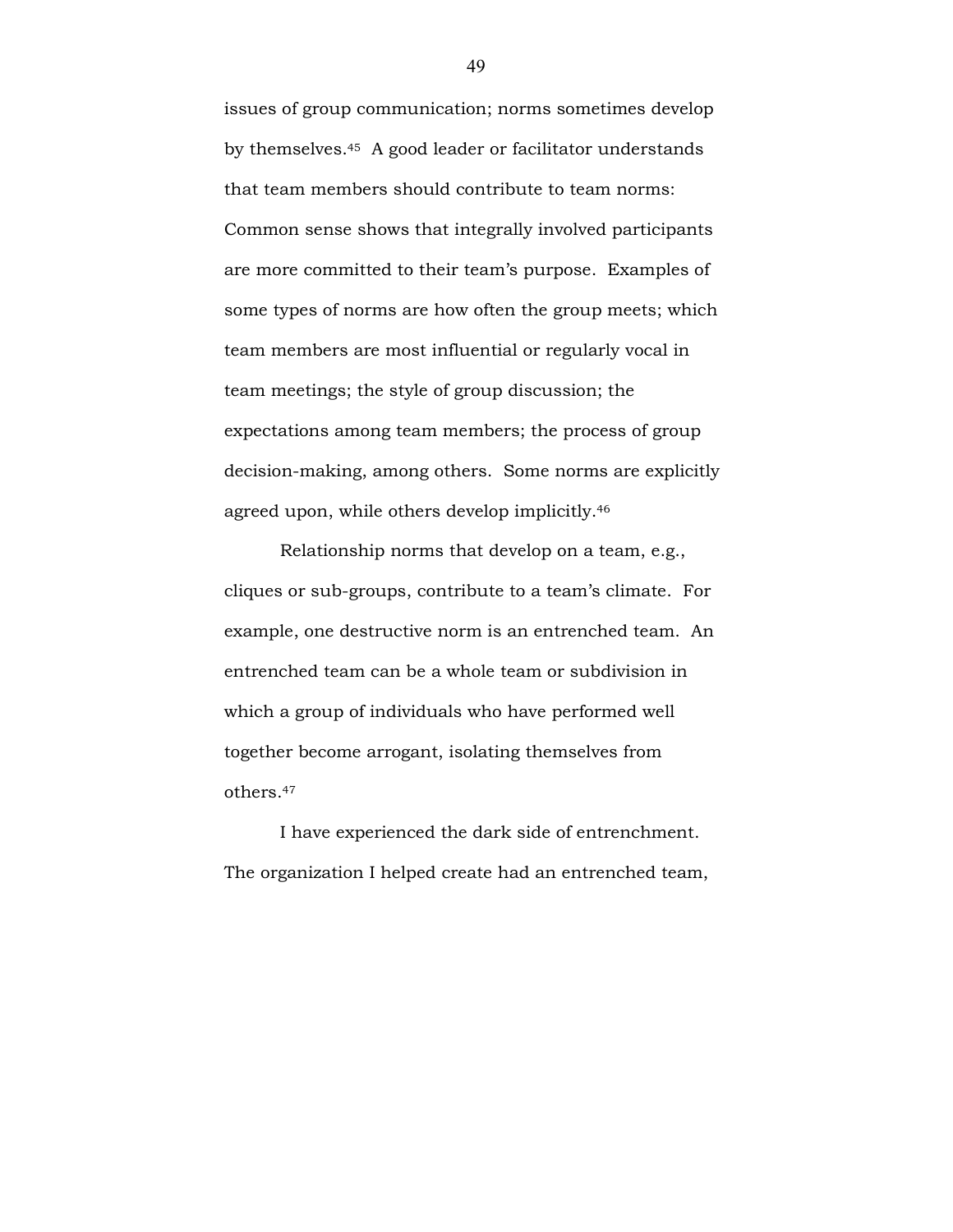which caused friction among members. As a communitybased non-profit organization, SSSh's meetings were open to the public, our goal was to build unity and consensus, and new leaders were encouraged to emerge from among original participants. However, three established community leaders banded together separating themselves from core members creating the entrenched team. The result was that a number of the original team members, though initially enthusiastic, either reduced their involvement or dropped out completely due to dissension. Ideally, an effective leader would have had the necessary skills to resolve the disruptive situation by bringing the issues out at team meetings, and resolving problems through effective discussion. In the case of SSSh, the leaders did not, and group rapport was strained long-term.

### 8. Leadership in the Learning Organization

Among the modern researchers influencing the transformation to a more balanced and humanistic leadership culture, perhaps the most influential has been Peter Senge. Senge, the Director of the Center for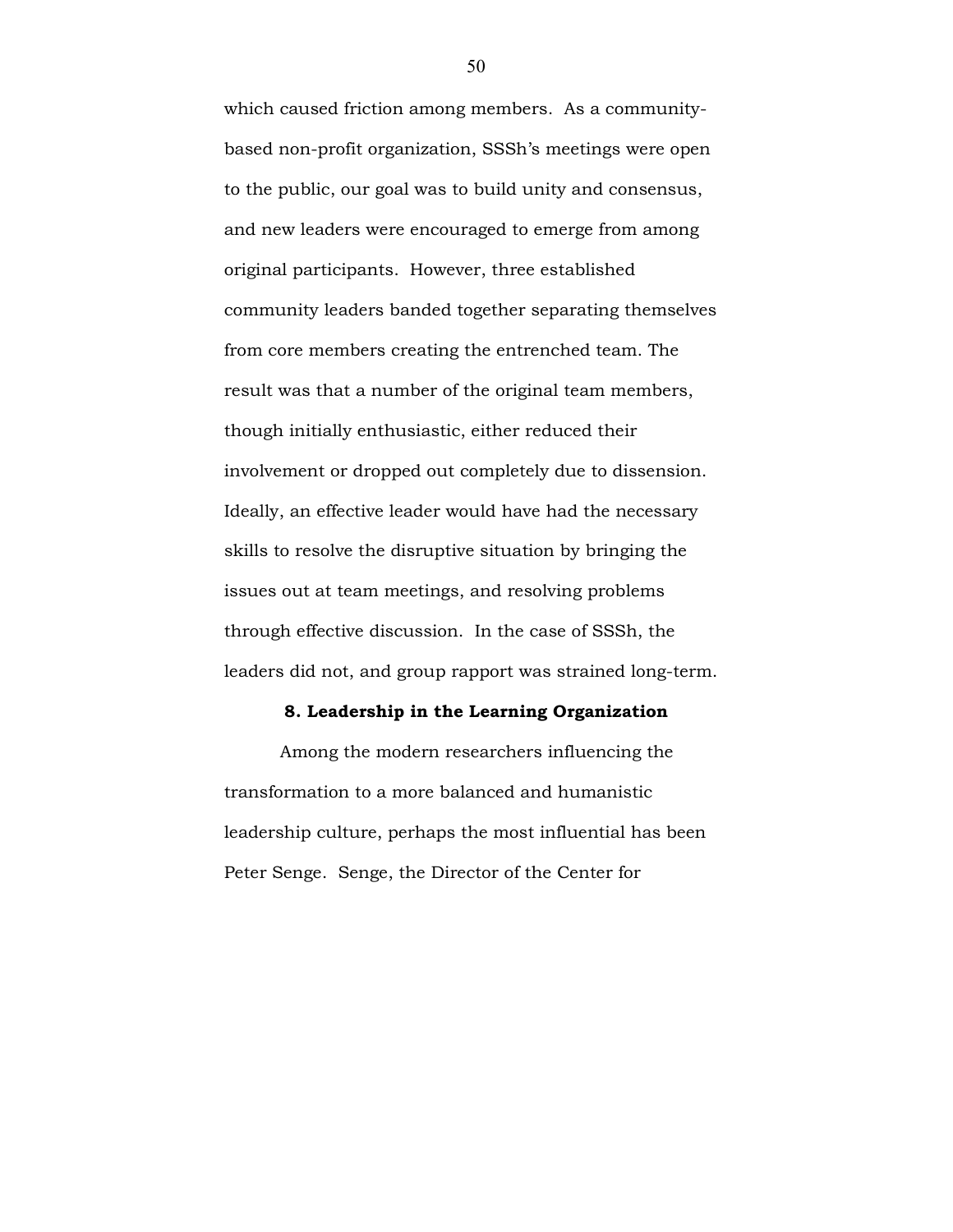Organizational Learning at MIT's Sloan School of Management, originated the concept of the Learning Organization and is considered a foremost pioneer in the field of organizational learning, organizational leadership and communications. Aspects of Senge's learning organization model have been seen historically in both Western and Eastern Civilizations – particularly Classical Greco-Roman and Asian cultures. However, Senge has developed ideas and processes that align individual learning and self-development together with team and organizational performance into one unified system. Senge admits, however, that our culture is only in the initial phases of developing true learning organizations.

 Senge's ideas about leadership, self-development, and communications have been important; what's enlightening is that his ideas are gradually receiving acceptance in companies. The idea that an individual's learning and self-development are centrally important to an organization's success forces theorists to re-evaluate traditional models of leadership. As Senge points out, until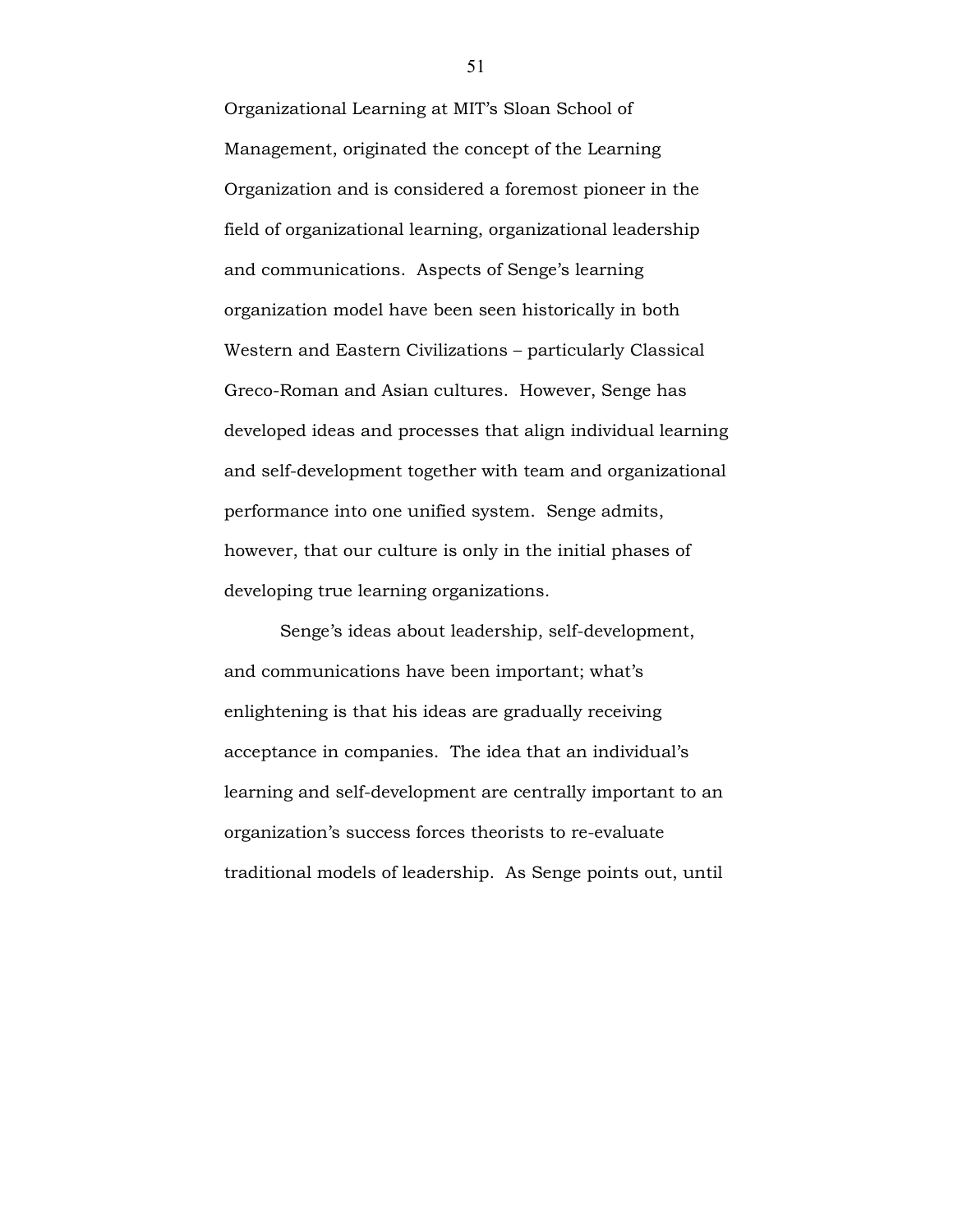organizations develop progressive, flexible systems for individual learning and personal development, and until organizations become more open to bottom-up, nonhierarchical methods, powerful team learning will be difficult. Learning starts at a core level, which is the level of each individual worker.

### 9. Learning and Skills Development

 In Senge's learning organization model, a key to both team success and worker self-development is facilitation of the individual worker's functional skills. It is a win-win situation for both worker and organization: workers benefit with greater self-esteem and marketplace value; and, the organization benefits by gaining more highly skilled workers. Functional skills are those used to complete specific work tasks; no organization prospers without welldeveloped functional skills of team members. Some realworld examples where functional skills are used is in tasks like software programming, grant writing, bookkeeping, sales prospecting, customer service, or any other activities of various vocations. All organizations, from community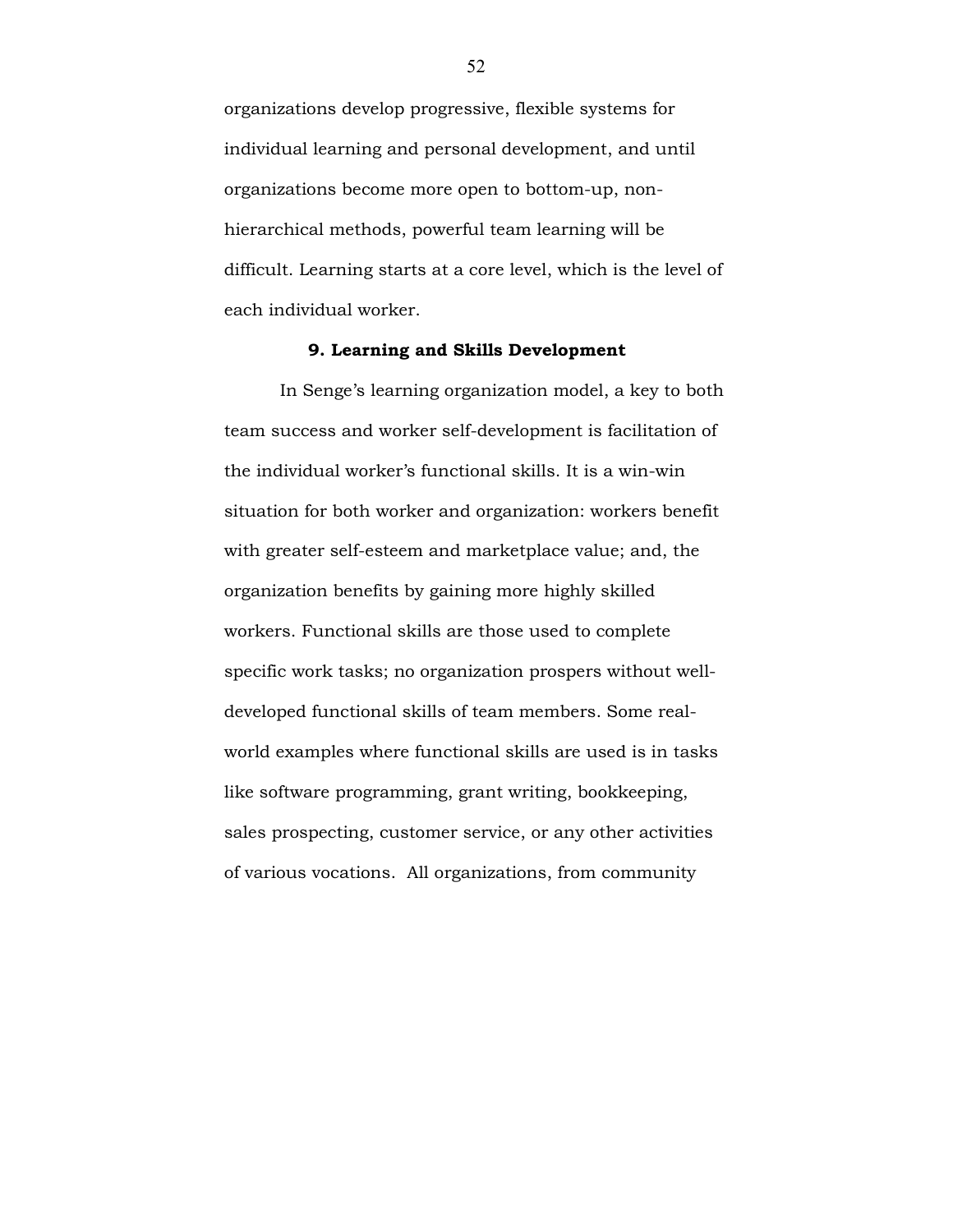non-profits to multinational corporations have needs for people to learn and use functional skills, daily. Obviously, the way to gain new skills or improve old ones is through learning. Senge says, "We know that a genuine learning cycle is operating when we can do things we couldn't do before. Evidence of new skills and capabilities deepens our confidence that, in fact, real learning is occurring."<sup>48</sup> Essentially leaders must become skilled instructors and posses the ability to communicate effectively for real individual learning to develop. As Larson and Lefasto state, "Collaborative leaders work at making team members as knowledgeable and as smart as possible about the [organization] and its underlying issues."49 The best way for individuals to maximize their learning is by implementing the types of knowledge information management systems that innovators like Senge and others have proposed for learning organizations.

## Four: Stress and Performance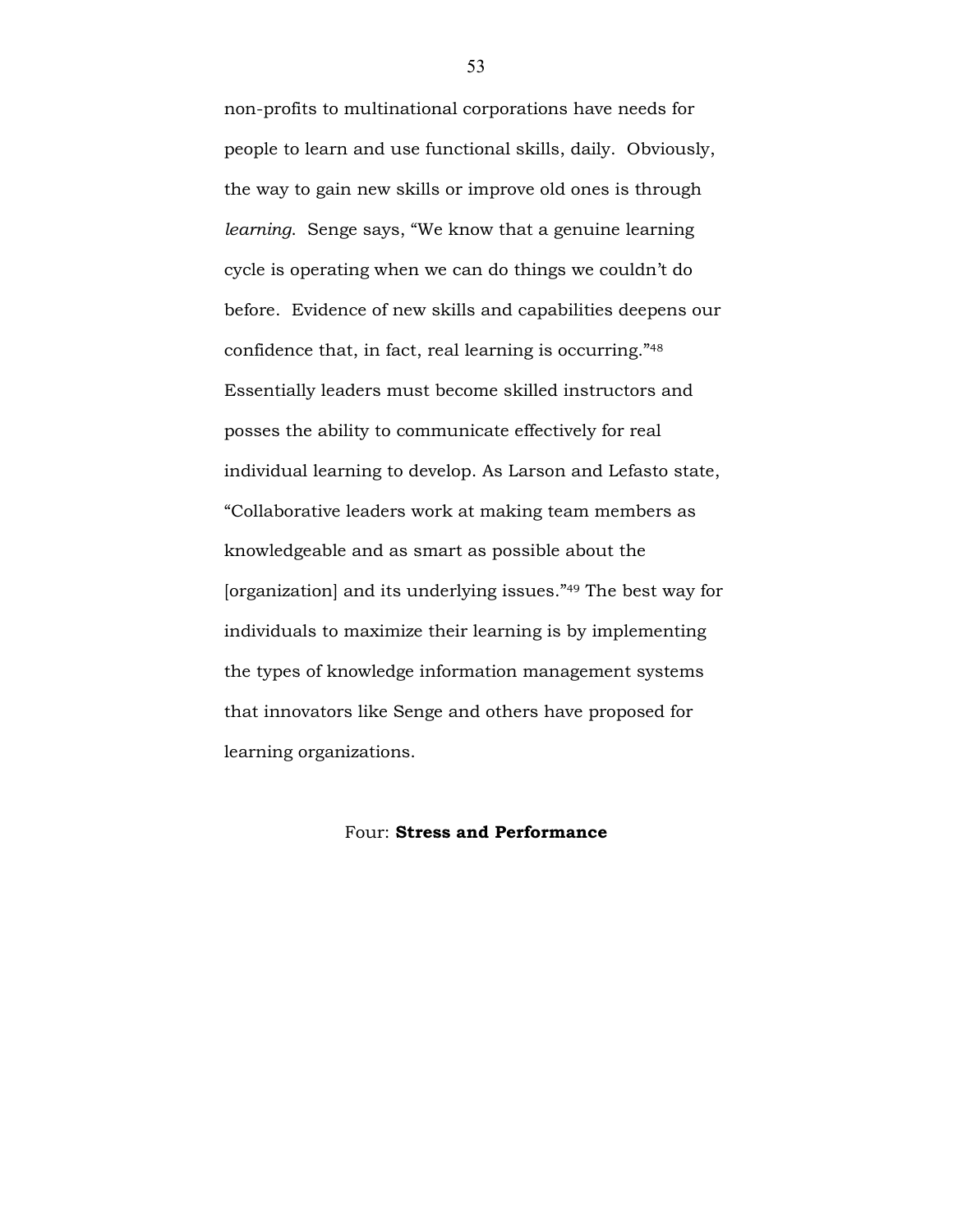In the envisioned balanced organization of the future, effective leaders will be aware that worker stress, health, and performance are inter-dependent. For maximum productivity and the achievement of synergy, stress-management and worker well-being is un-ignorable. As mentioned, some primary factors affecting performance are healthy team culture, effective open team communications, reduced stress from minimized interpersonal conflict, and the clearly defined responsibilities of team participants. Characteristics, qualities, and values of successful leaders are similar to ones that describe low-stress, healthy, emotionally intelligent team culture. The point is that balanced individuals and balanced low-stress team culture creates improved opportunities for enhanced productivity.

 From their research work performed at the University of Cincinnati's College of Engineering, Shoaf et al. state that the modern study of balanced organizational leadership and organizational development has originated from researchers mentioned (above) – e.g., McGregor, Maslow, Herzberg, and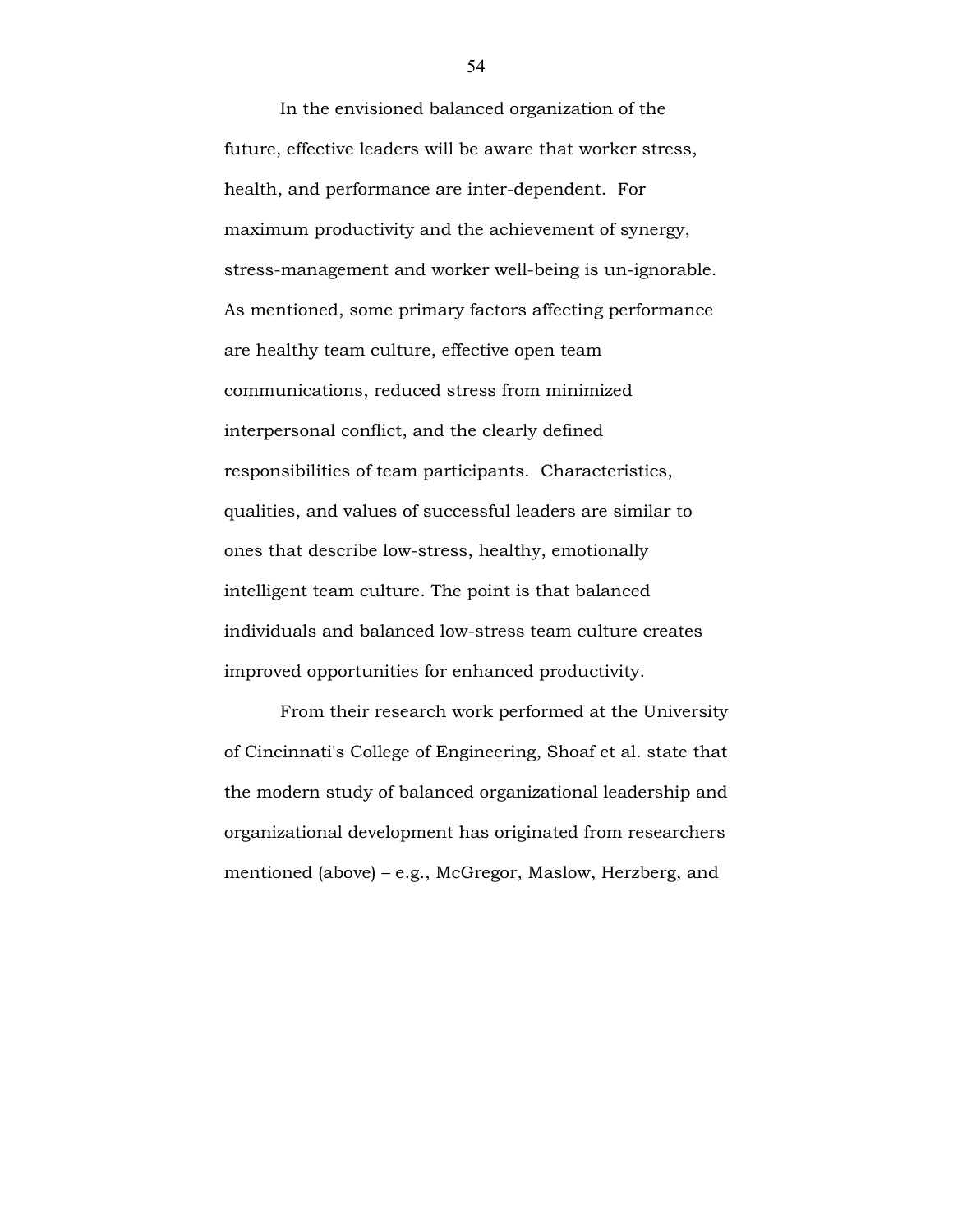Vroom. It has now evolved into an area of study called "Organizational Health"; though, as shown, it is also called by various names.50 In addition, Shoaf et al. describe this upcoming field or research paradigm as the way performance leadership or performance management affects human factors such as mental and physical health, social well-being, and environmental factors such as clean air, or a toxin-free work environment.

 What Shoaf et al. contend, similar to my thesis, is that in the United States not enough attention is paid to the essential balance between well-being and performance. They state that organizational development or reengineering initiatives such as lean- manufacturing and Six Sigma focus intensely on performance, but not on how this micro-focus affects worker and organizational well-being. However, the key to Shoaf et al.'s message, similar to mine, is that worker well-being is essentially important to organizational performance.

## 11. Interpersonal Stress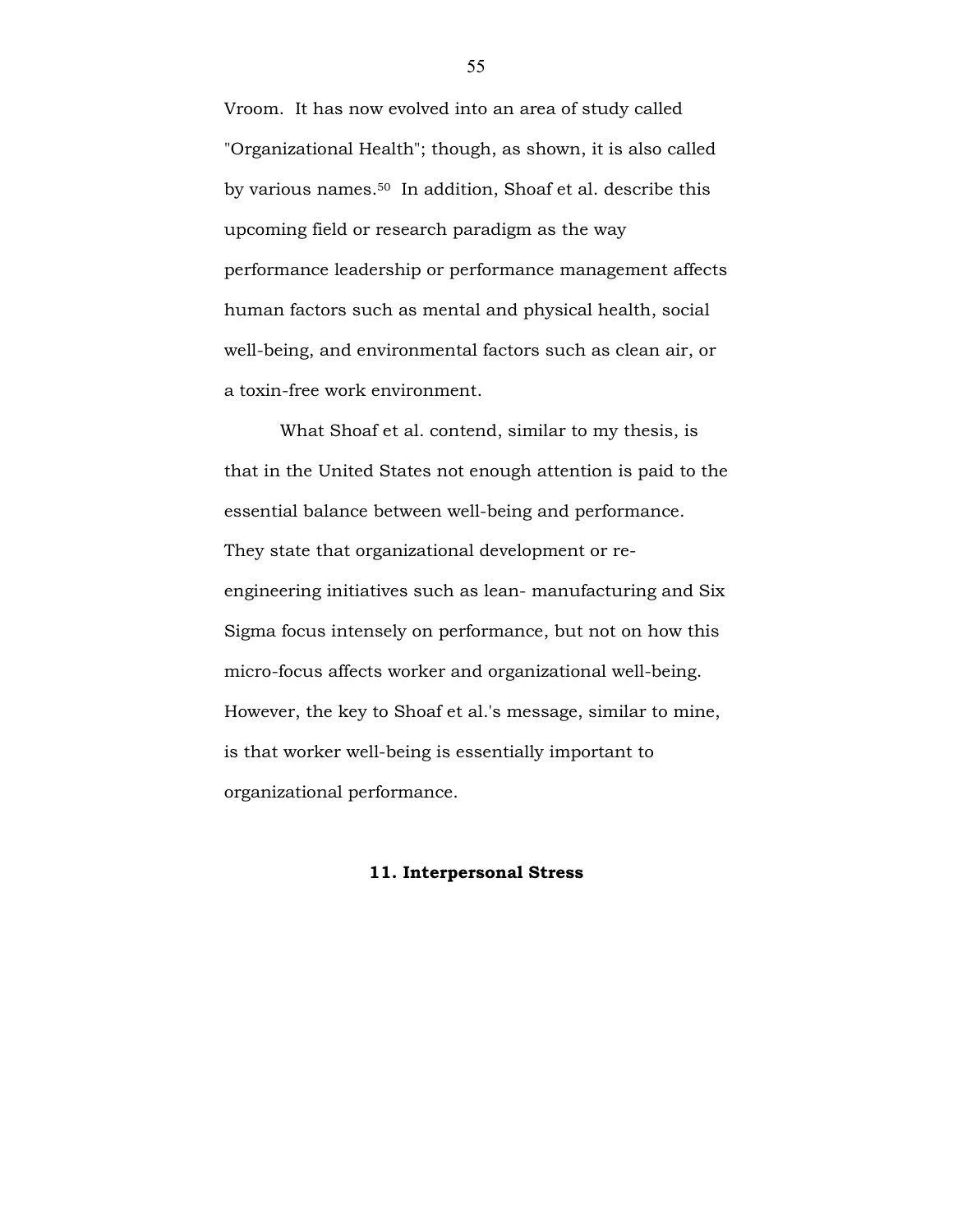Occupational stress is a vast topic; and, certainly, gaining an understanding of stress and learning tools for stress management are important to both performance and organizational health. For this text, we will focus upon the individual stress caused during interpersonal communication to understand how stress affects leadership and performance. Undoubtedly, a leader's style and her or his awareness of team relationships can have a tremendous effect either positively or negatively on the team.

 The reason it is important to take a "holistic" approach to team-building is that when interpersonal stressors are reduced, greater levels of teamwork can become reality. The agreed characteristics of successful teams I have mentioned as well as Larson and Lefasto's key characteristics of high performing teams – e.g., openness and supportiveness – describe healthy functioning, lowstress, emotionally intelligent leaders and team members. The same values, skills, and methodologies that contribute to strong team and individual performance also contribute to the health of the individual. Professor Kenneth Pelletier,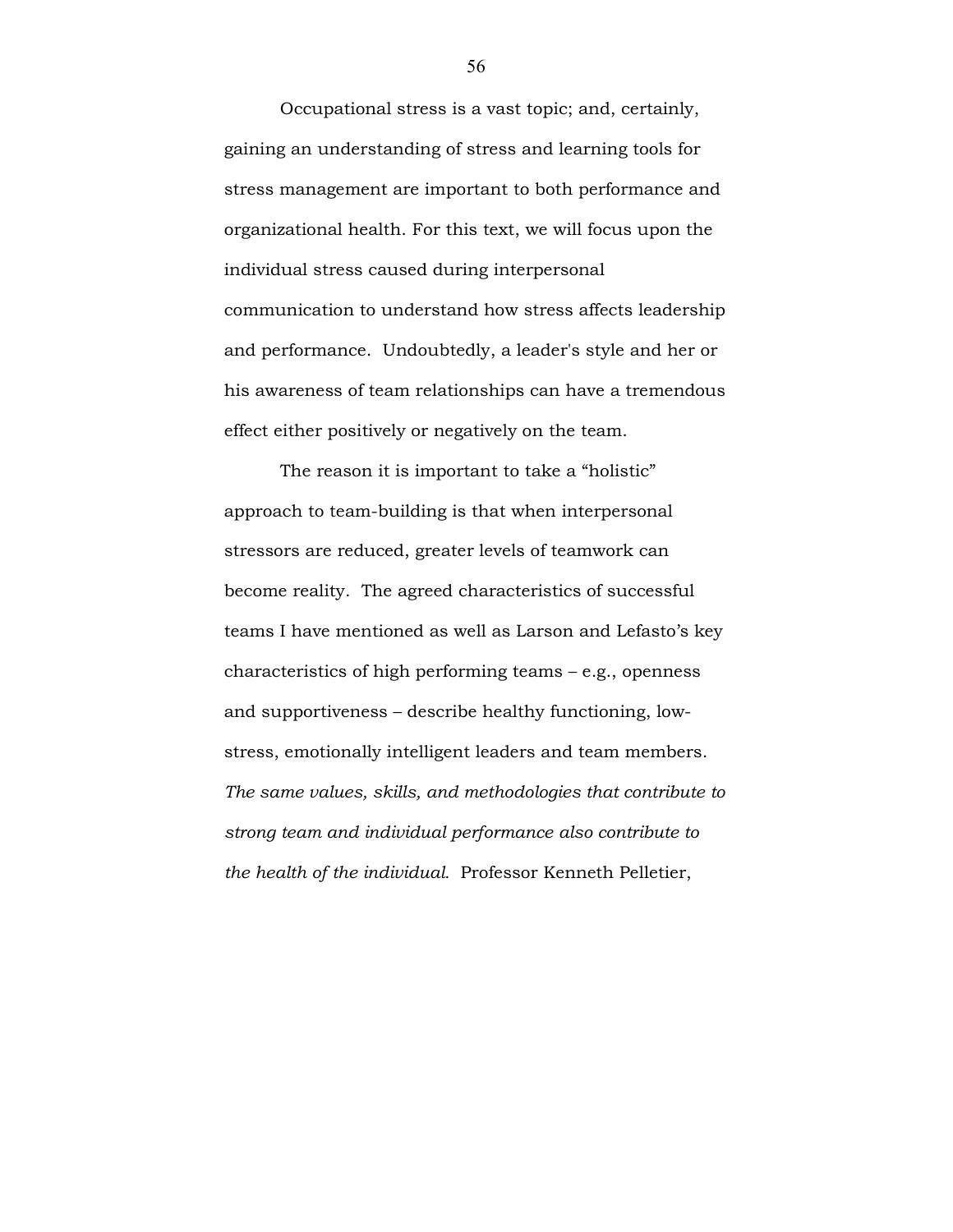author of the Behavioral Medicine bestseller, Mind as Healer, Mind as Slayer, has studied stress in executives and organizations at the University of California; Pelletier writes that in the business culture of today common misconceptions are that pressure, competition, and stress always deliver greatest results. However, Pelletier also states that research seems to disprove this theory. Pelletier cites research done by Ari Kiev and Vera Kohn from their AMA study report Executive Stress that shows that there are as many Type B individuals in executive and middle management positions as there are Type A's.<sup>51</sup> The Type A individual is widely recognized as one who exhibits "inflexible, time pressured behavior," and is typically a hard-driving, "climb the ladder" person. This likely does not describe someone who is open and supportive. Type B's on the other hand – or, ones who perhaps closely fit the description of emotionally intelligent behavior – are typically more easygoing and relaxed regarding their work schedule.52 Frankly, it is difficult to envision one with Type A behavior as a well-rounded emotionally intelligent leader.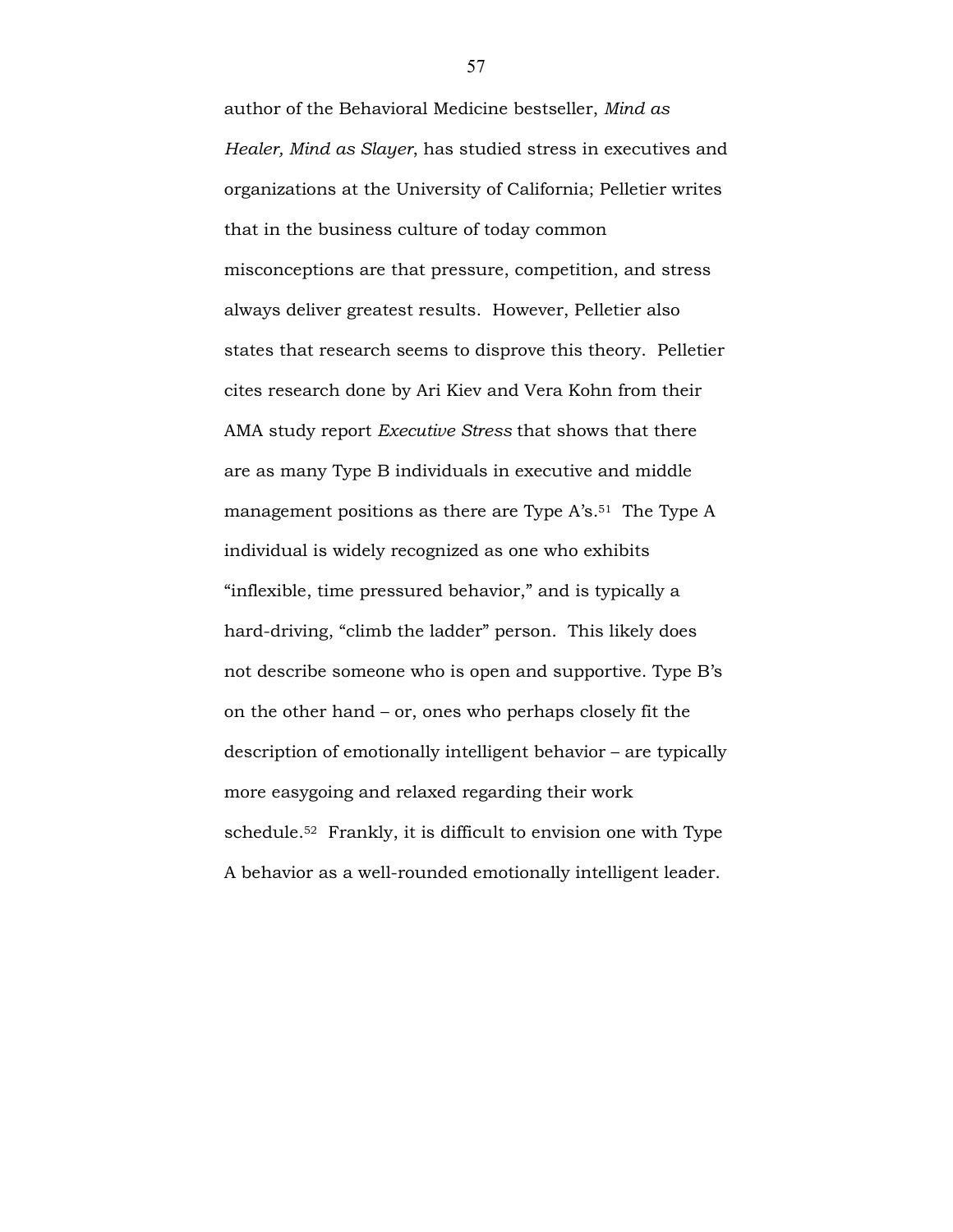That does not mean to imply that Type A's are not good people, or are incompetent, or cannot possess characteristics of EI. However, one with a balanced leadership style will display values of reflectiveness, contemplativeness and sensitive awareness – which typically does not characterize the Type A personality. The Type A leader will undoubtedly contribute to interpersonal stress among team members.

#### 11.Personality Typology and Temperament

In recent years a large amount of research has been devoted to understanding Type A and Type B personalities, and much research has also gone to the wide variety of temperaments and typologies that exist on teams. Some primary uses of typology are to harmonize team relationships, reduce interpersonal stress, reduce conflicts, and ultimately maximize performance and productivity. As leaders and individuals' progress to become more knowledgeable about communications, conflicts and stress can be reduced through the recognition of temperament mismatches, and by optimizing temperament synergy.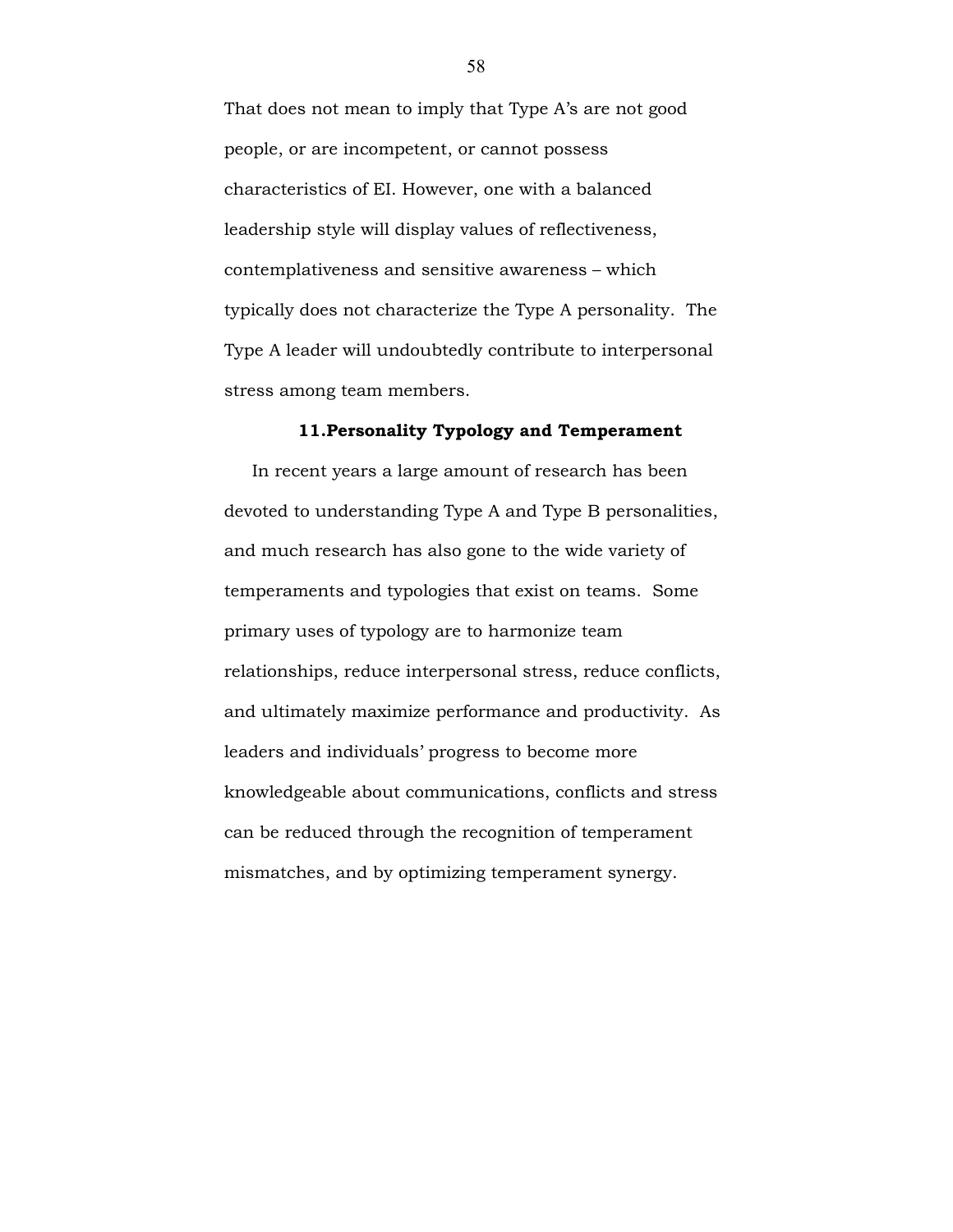Temperaments have been studied for years, dating as far back as Classical Greek civilization, though their use in organizations is relatively new. In ancient Greek culture, the great physician Hippocrates grouped temperaments into four categories: phlegmatic, choleric, melancholic, and sanguine. Although his idea that temperaments were related to bodily humors (or fluids) has proven incorrect, his characterization of temperament has been recognized as quite accurate. (See fig. 2). Carl Jung, Isabel Myers, and Katherine Briggs and Jerome Keirsey have spurred much of the modern work on typology. In creating the Myers Briggs Type Indicator (MBTI), Isabel Myers and Katherine Briggs furthered Swiss Psychologist Carl Jung's work by isolating sixteen individual types springing from the four basic temperaments.

Figure 2 The Four Temperaments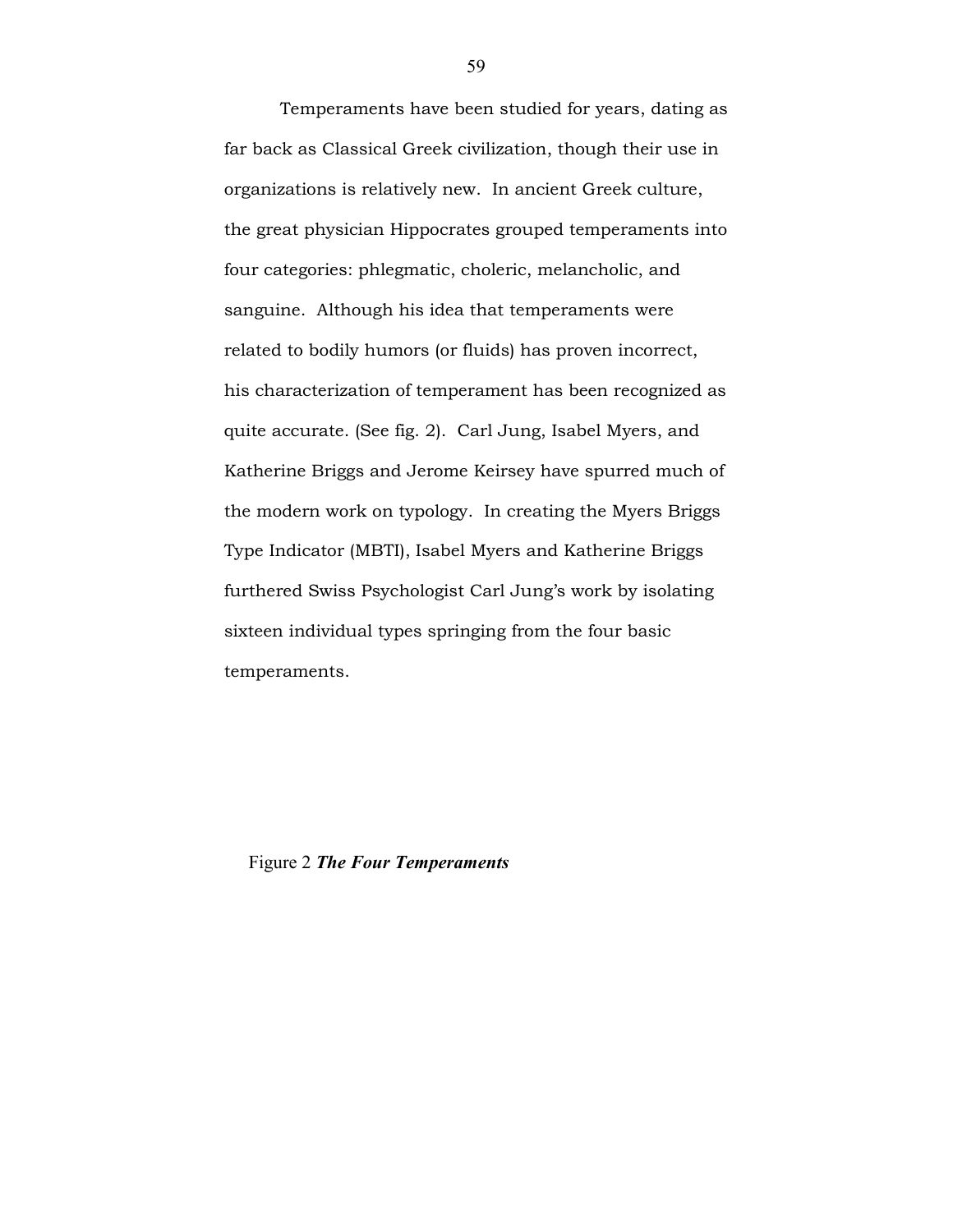| <b>The Four Temperaments</b> |                    |                |             |
|------------------------------|--------------------|----------------|-------------|
| Descriptive                  | <b>Hippocrates</b> | <b>Keirsey</b> | <b>MBTI</b> |
| Guardian                     | Melancholic        | Dionysian      | SJ          |
| Artisan                      | Sanguine           | Dionysian      | SP          |
| Idealist                     | Choleric           | Apollonian     | NF          |
| Rationalist                  | Phlegmatic         | Promethean     | NT          |

Source: Adapted from R. Hatley, "Personality Types: The Four Temperaments" Retrieved July 2005 from http://home.pacbell.net/earnur/essays/personality-types.html

As we can see from the temperament chart, there are definite connections between various research efforts historically on temperament and typology and newer paradigms I have described. What is important now is for leaders to gain an intuitive feel for how people inter-relate and communicate, and an intuitive feel of the various personality types. They should also become aware of the clashes between certain types as well as the synergy between others, then plan accordingly. Nichalin Suakkaphong, Doctoral candidate at the University of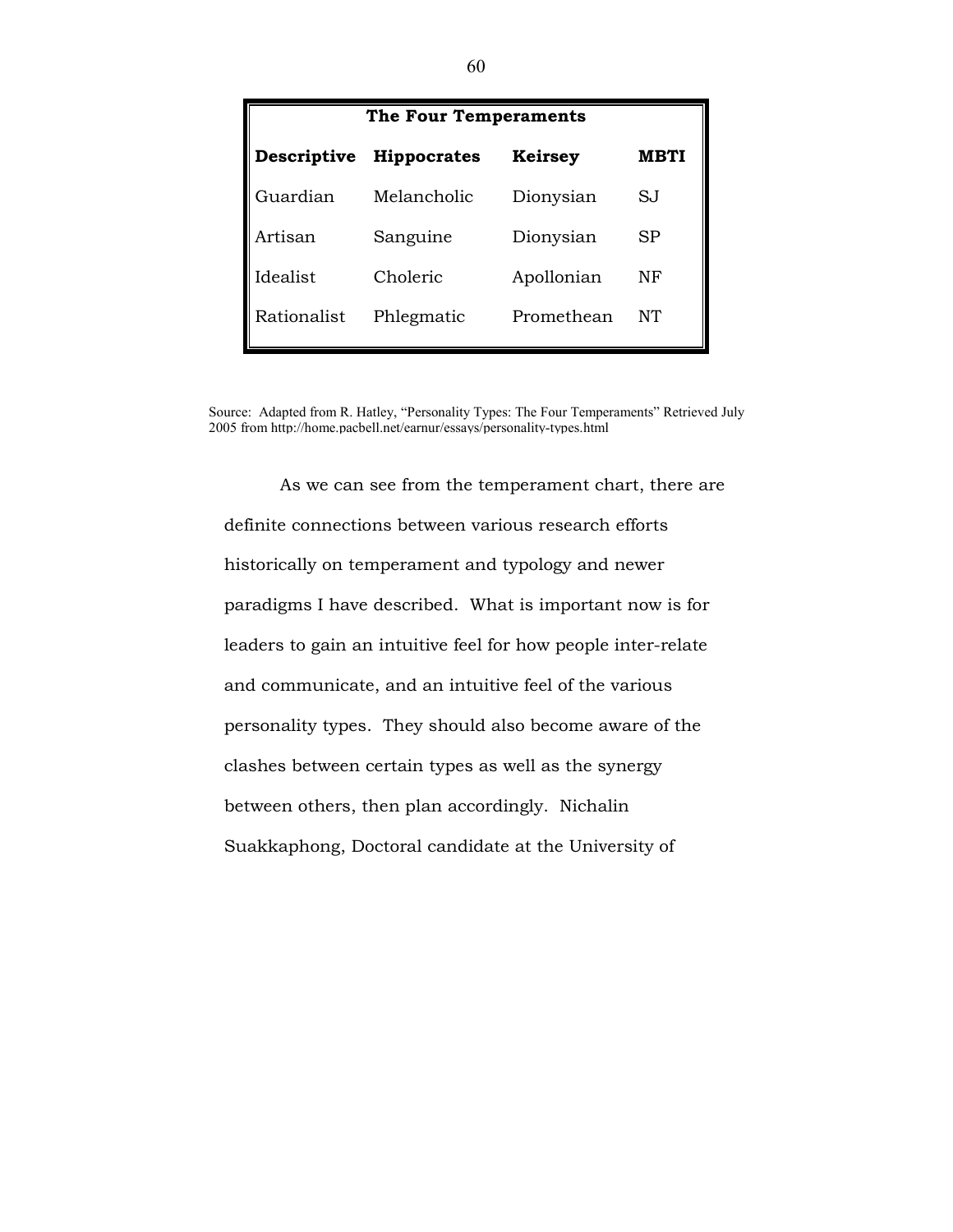Arizona doing research on teams and learning states that creativity, learning, and good leadership go hand in hand. Disagreements and struggles between teammates for greater innovation often occur because "managers don't understand how to manage employees with different styles," which spurs what she calls "creative abrasion" or an irritating disharmony that can spoil team synergy.53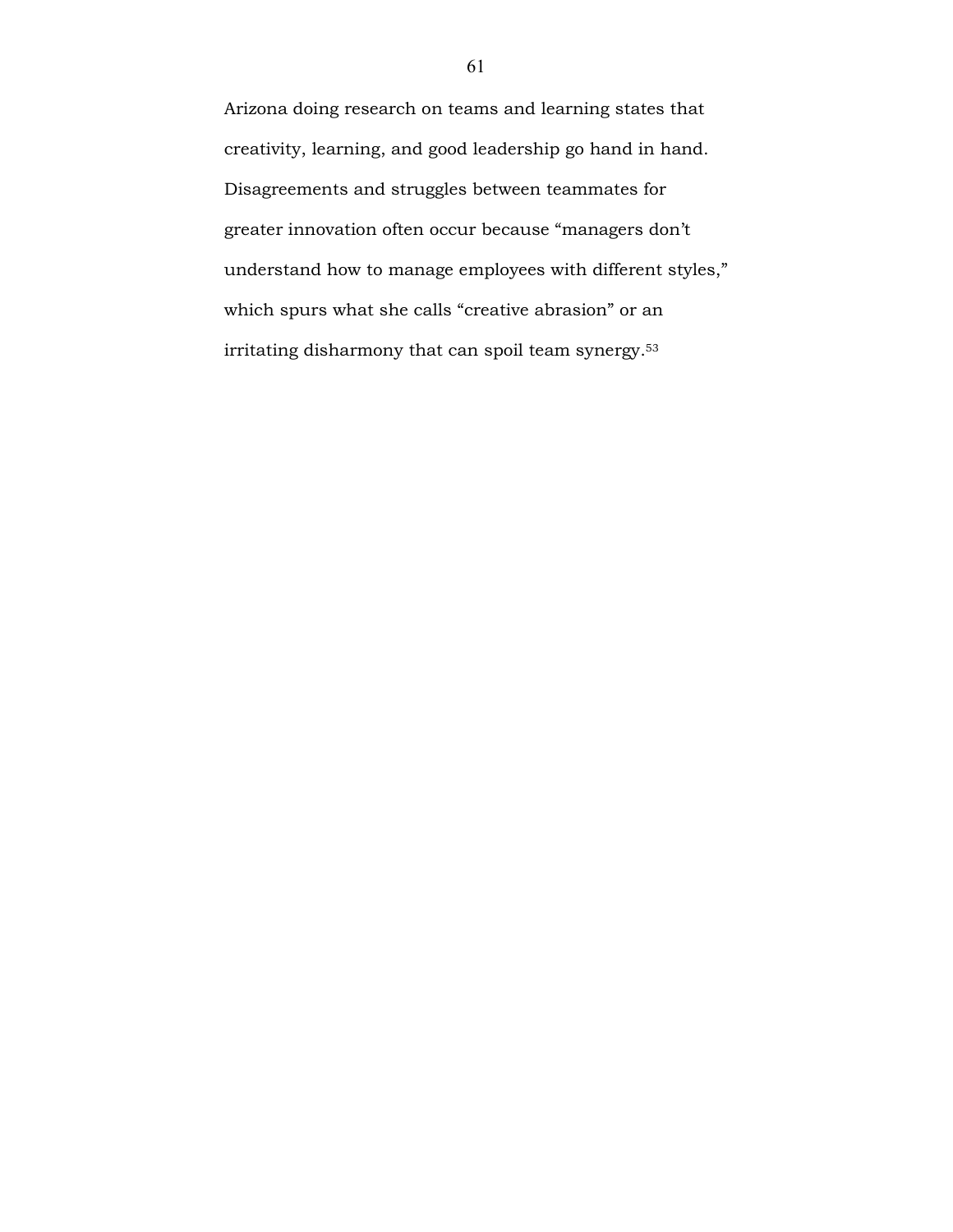#### Part Three: Conclusions and Future Considerations

In conclusion, we have seen that managing in both large and small organizations involves intricate processes and tasks, even in lower and middle leadership positions; and describing here all the nuances of management is beyond the scope of this paper. I have attempted, however, to gain and convey an in-depth perspective of the applied psychology and philosophy of transformational leadership. I have taken a holistic, systems approach to transformational leadership and attempted to encapsulate as much as possible by focusing on a few important aspects of leadership, communications, and organizational behavior.

 Transformational thought, emotional intelligence, the balance between humanistic and scientific management, leadership theory, communications, and learning are all excellent starting points in the study of leadership. However, what is perhaps most true is that knowledge must be applicable in order to be useful; hands-on experience is critical for leaders to become truly skilled. One can learn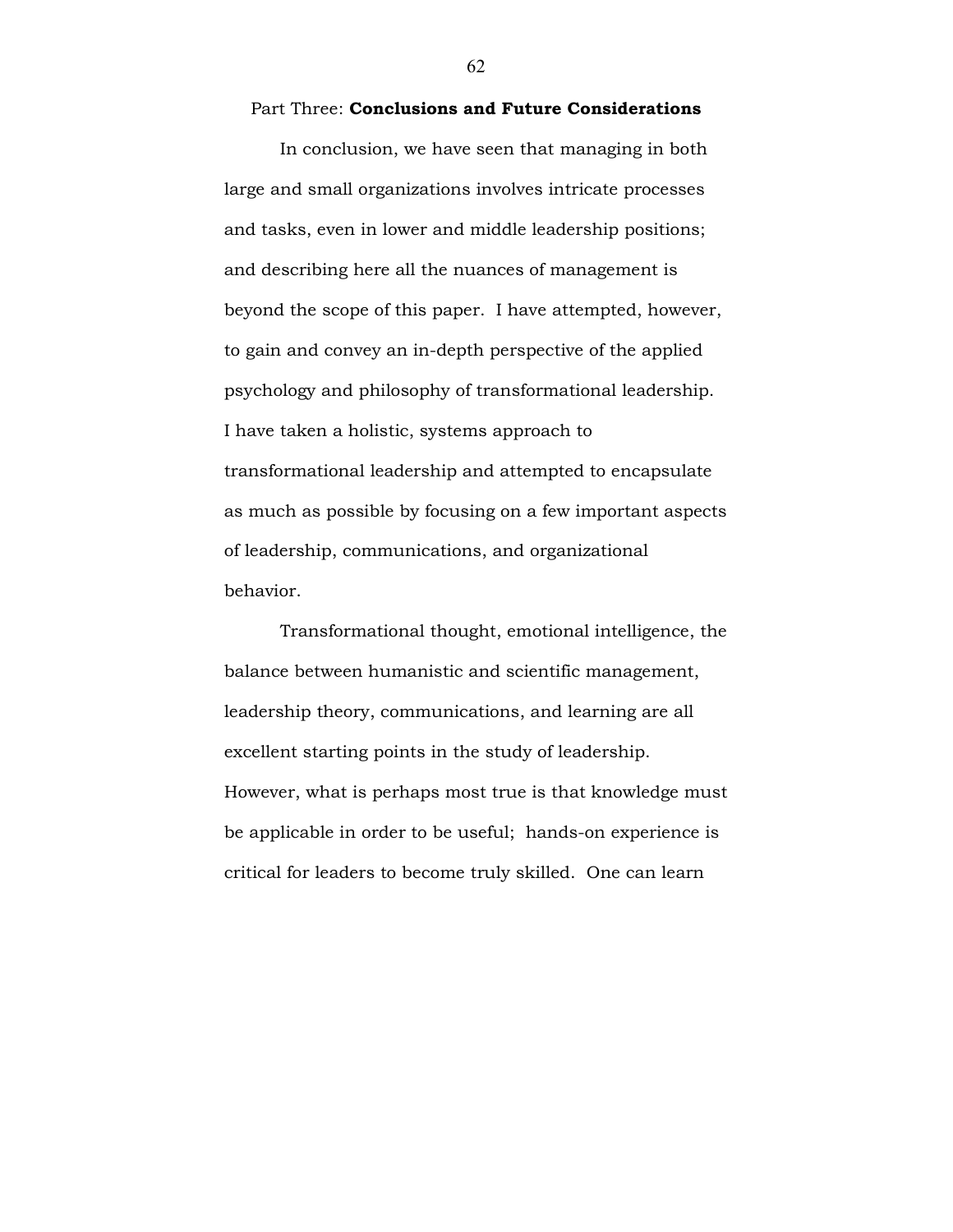and study volumes yet still be unable to be translate knowledge into effective leadership; and, conversely, one may have very little intellectual understanding or formal education yet have an excellent grasp of leadership (admittedly increasingly difficult in the current information age). Goleman and Boyatzis state that emotional intelligence is intuitive – some leaders are able to transform work environments based upon their intuitive feel and hands-on skill. In other words, certain people have inbread ability for emotional intelligence and transformational leadership. Research, nonetheless, has shown that any leader or individual can improve their leadership skills and emotional intelligence with training. Perhaps a good ancillary question may therefore be: Can individuals become overly learned, or overly trained as leaders? Are there elements of leadership and emotional intelligence that are natural, inherent, found only in the normal development of human awareness and development of the human psyche, yet perhaps spoiled by over-analysis and over-training? In other words, can we go too far with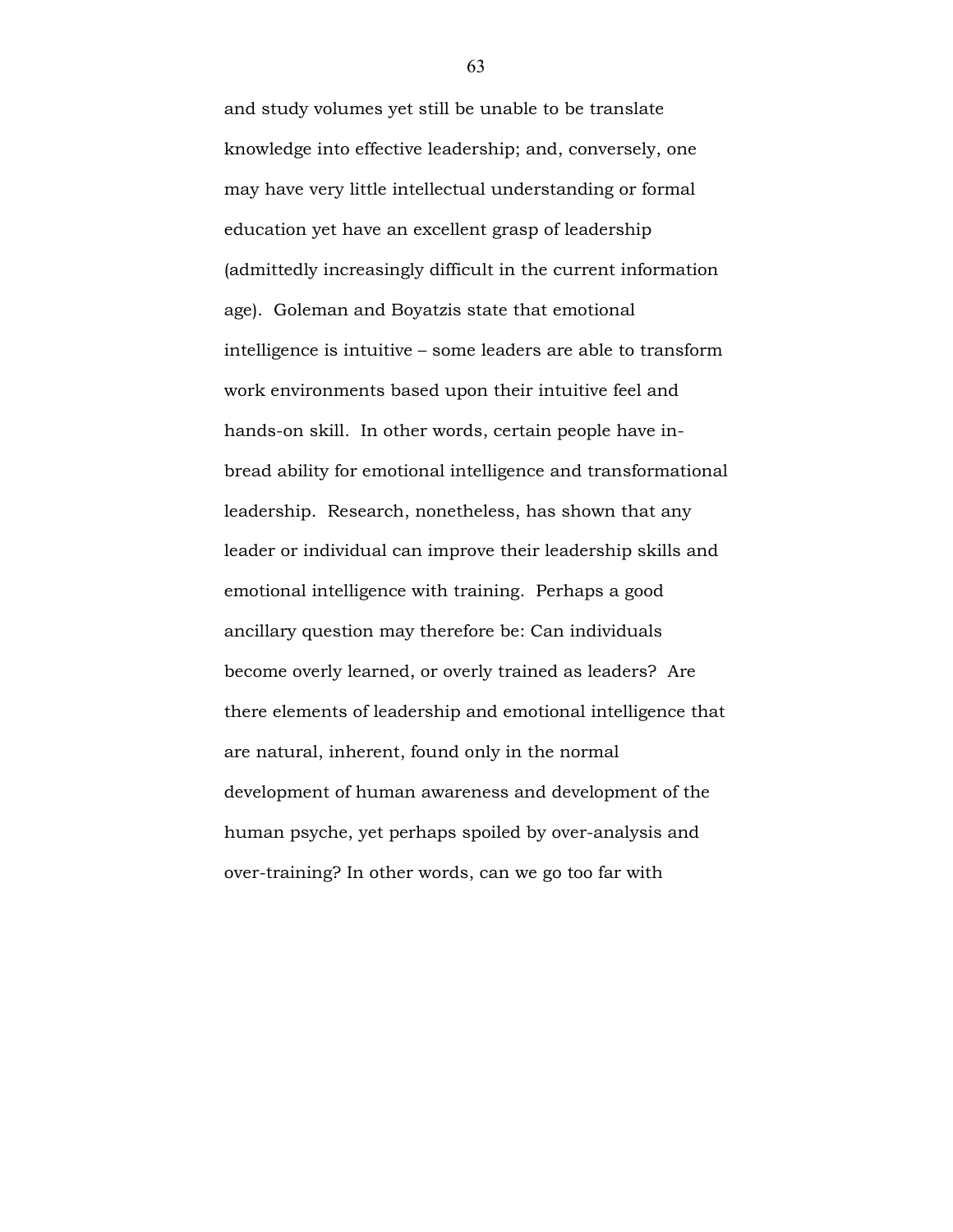leadership analysis and training, thus taking away spontaneity, authenticity and the organic interplay between individuals?

 Regarding the idea of balance, it is perhaps admittedly difficult for leaders to know where to draw the line between scientific (or, performance) management and humanism. In other words, management must draw boundaries, and ways to motivate workers implemented in order to ensure maximum productivity and a healthy bottom line. Yet, at what point does worker performance begin to lag from the feelings of coercion, suffocation, or, immature treatment by managers? There is always a back and forth interplay between managers and workers – when workers display high levels of initiative, micromanagement is typically reduced, allowing greater freedom for creativity and independent thought, consequently spurring greater worker ingenuity.

Interestingly though, in many organizations ingenuity is neither valued nor at times seemingly necessary, and hence managers do not consider cultivating

64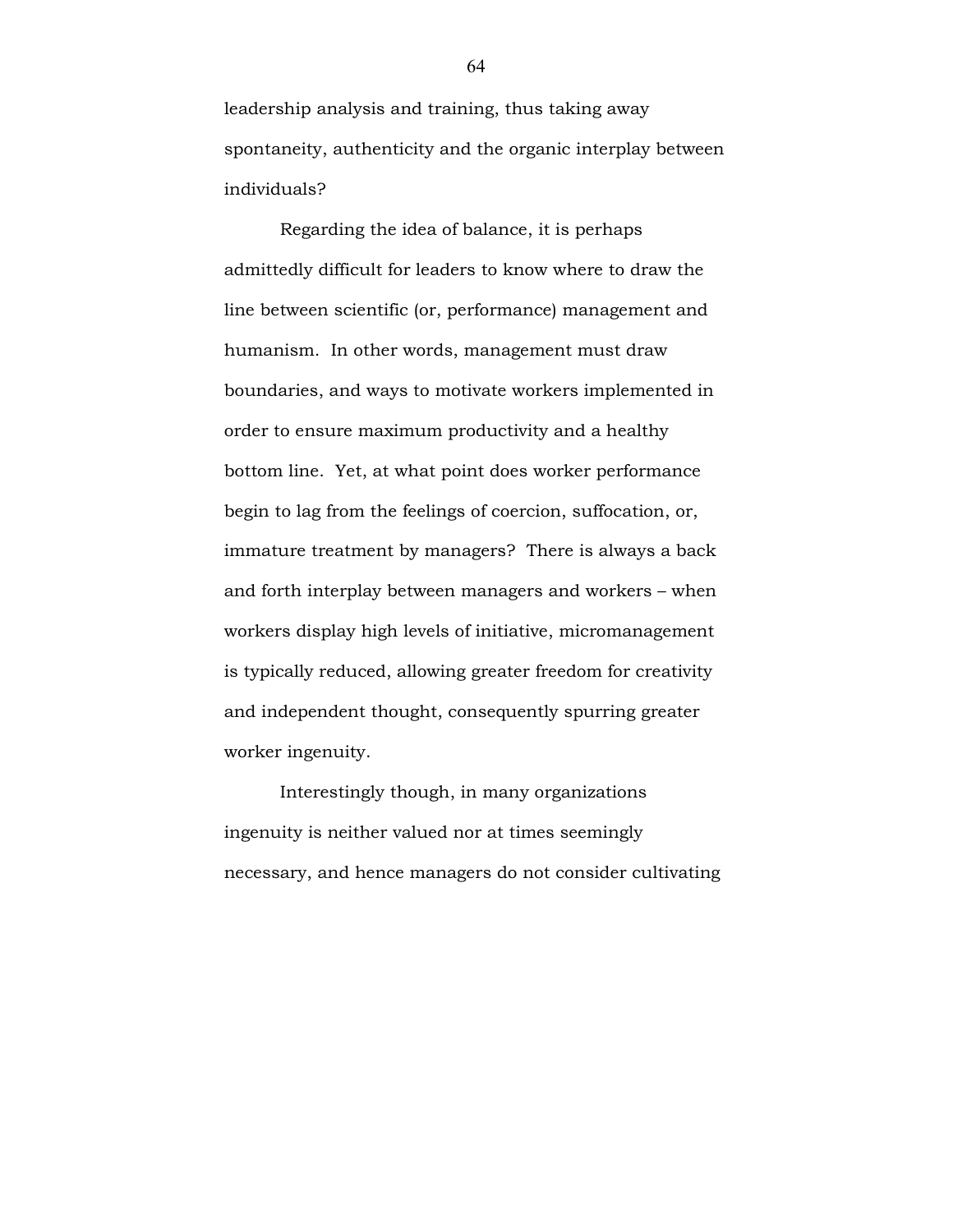it. In organizations where maintaining the status quo is important, the attitude often is: "if it aint broke don't fix it"; or, "if sales are good, leave it alone." However, again, the point I have hopefully emblazoned in this text is that performance is merely one part of the equation: long-term success may necessitate a deeper and wider-scale assessment of the culture. In those situations, experience has shown me that leadership may not value creativity enough (perhaps for what appear to be practical reasons). The problem is when productivity, speed, and volume are a company's main priorities, it becomes quite difficult to entertain ideas of enhanced creativity; and, personal development and health can be stifled.

When worker creativity is stifled, emotional and physical health suffer; therefore performance suffers, too. Research shows that when workers experience excessive emotional stress their effectiveness is impaired. Obviously, the nature of work is a factor - whether or not it is a good fit with worker abilities - and leadership style plays a significant role.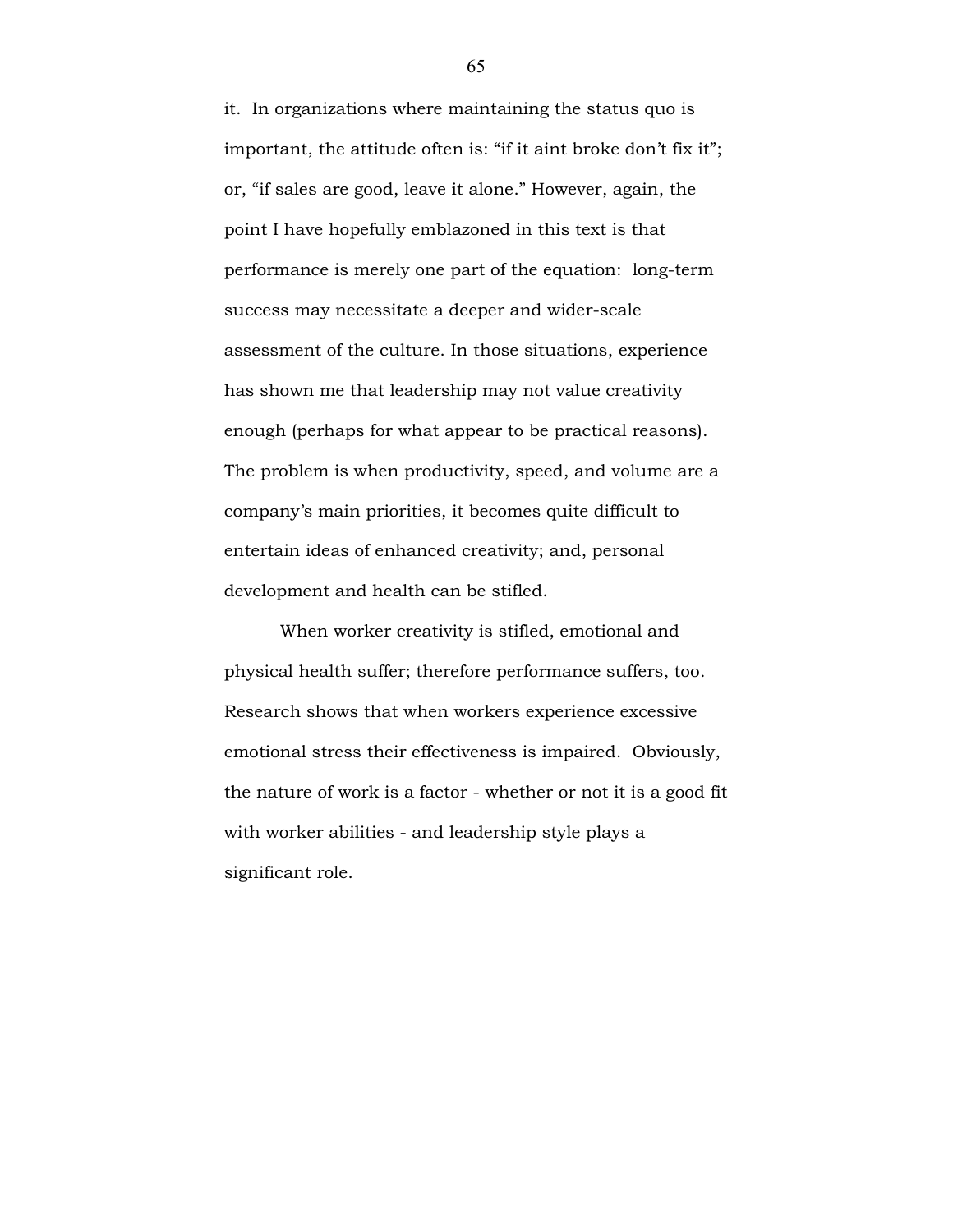Whether workers remain satisfied and productive over the long term may be an important indication of whether they are also healthy (and vice versa). An interesting workplace health study by Karasek and Theorelli, cited in Lynch, found that "… ten percent of people in high-demand, high-control jobs exhibited symptoms of depression. That figure is ballooned to fiftyseven percent for workers in high-demand, low-control jobs. Likewise for cardiovascular symptoms, such as chest pain and shortness of breath: three percent of those in highdemand, high-control jobs complained of such symptoms, compared to twenty percent in high-demand, low-control positions."<sup>54</sup>

From Karasek and Theorelli's research, it can be seen that individuals are more capable of being productive in jobs in which they are given autonomy and a level of individual comfort, even when workload is high. From their research, clearly, the main source of toxic stress is not necessarily work demand, but rather whether one feels a sense of control in their work. The bottom line, therefore, is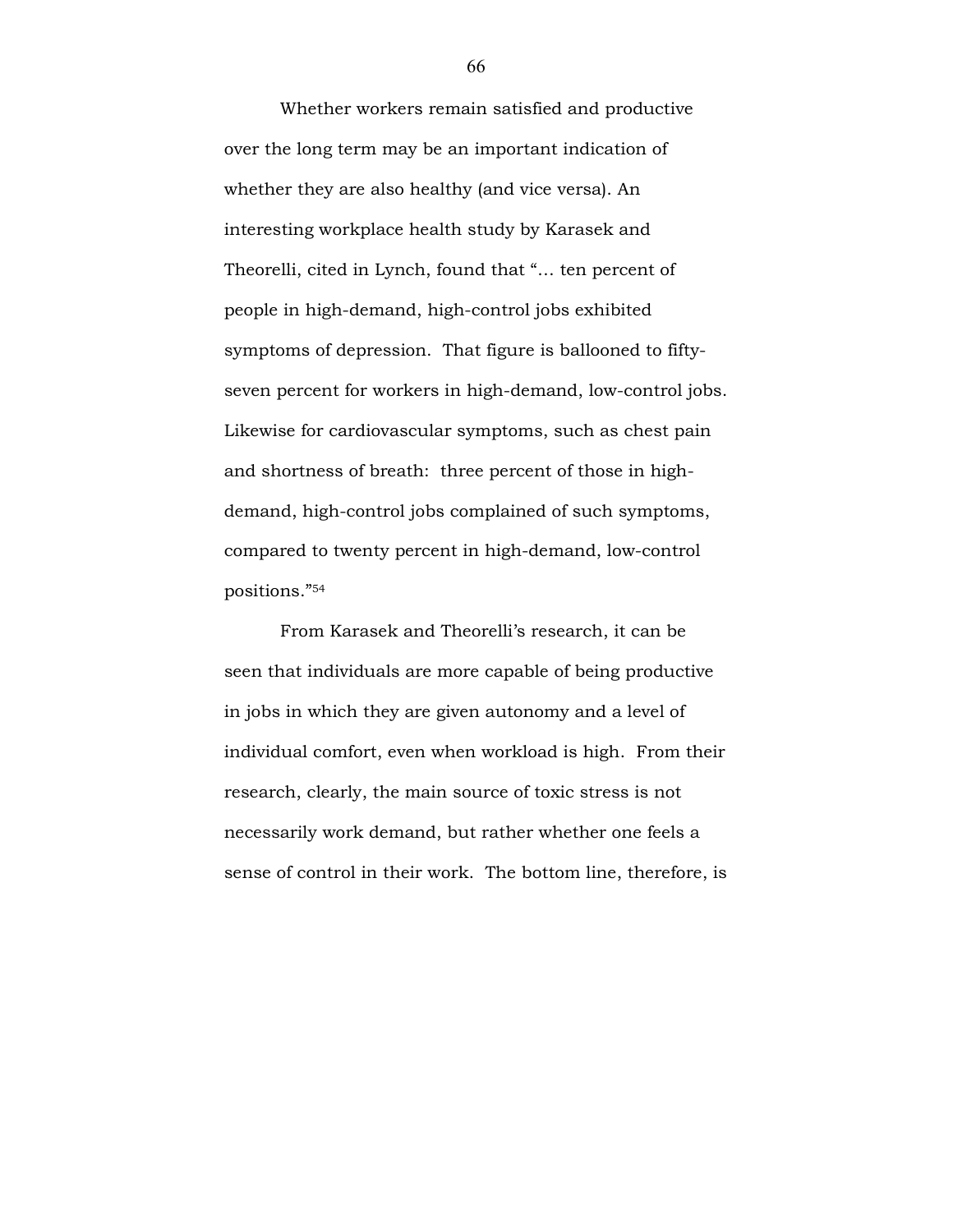that good leaders find ways to help workers gain a sense of control in their work - the underlying idea behind emotionally intelligent, transformational leadership. Lynch also adds "…Add a bad manager to the high-demand, lowcontrol mix, and the situation becomes even more toxic. Employees who received little social support while working high-strain jobs were considerably more likely to suffer from depression then were those who had support on the job, according to Karasek and Theorelli's study."

 HR departments are beginning more and more to use assessments to better understand employee capabilities and understand how far management can go to improve productivity. Effective human resource management is the backbone of a positive leader-worker fit. As consciousness levels grow in organizations, increasingly we see better synergy and communication between leaders and workers, and more of a premium on the leader-worker fit. It harkens back to the "one size does not fit all" perspective, and the best organizational assessments are based upon worker individuality and temperament typology.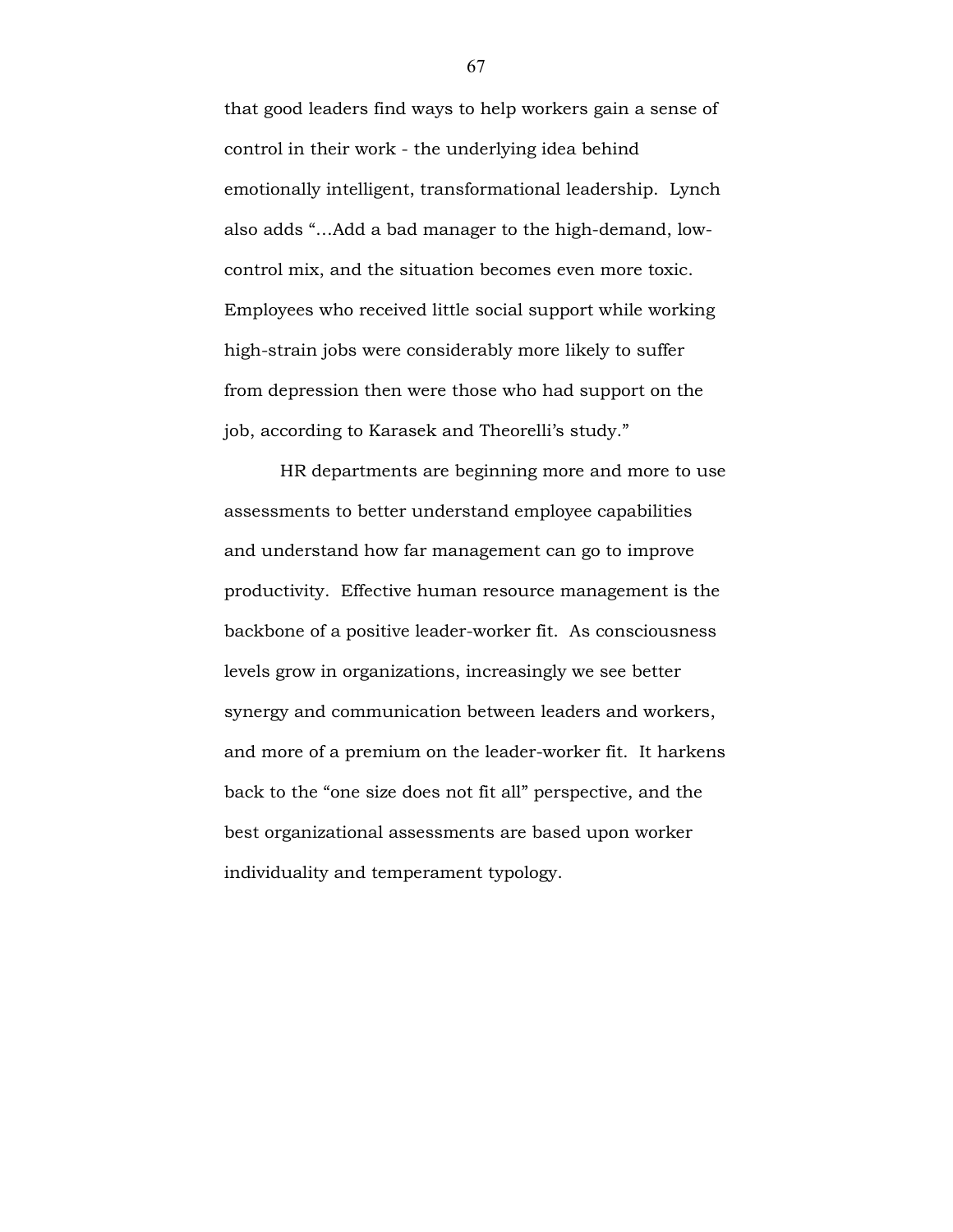### **Notes**

<sup>1</sup> Burns, J. M. *Leadership*. Harper and Row, 1978., p.4.

 $\overline{a}$ 

<sup>2</sup> Richardson, Elliot in Larson, Carl E. and Frank M. Lefasto. Teamwork: What Must Go Right/What Can Go Wrong. Sage Publications.1989, p.24.

<sup>3</sup> Stauffer, D. "What You Can Learn from 100 Year of Management Science." The Harvard Management Update January 1998, Volume 3, Number 1.

 $4$  Goleman, D. Emotional Intelligence: Why It Can Matter More Than IQ. Bantam Books,1995.

<sup>5</sup> Goleman, D. Working With Emotional Intelligence. Bantam Books, 1998, p.3.

<sup>6</sup> Goleman, D.; McKee, A.; Boyatzis, R. Primal Leadership: Realizing the Power of Emotional Intelligence. Harvard Business School Press, 2002.

<sup>7</sup> Franz, N.K. "Self-Directed Work Teams: The Antidote for 'Heroic Suicide.' " Journal of Extension [On-line], 28(3). Available at: http://www.joe.org/joe/1990fall/tp1.html

 $^8$  Axelrod, R. Terms of Engagement: Changing the way we change organizations. San Francisco: Berrett-Koehler Publishers, Inc., 2000.

<sup>9</sup> Bradford, L. Group development. San Diego: University Associates, 1978.

 $10$  Ciulla, J. (Ed.). *Ethics, the heart of leadership*. Westport, CT: Quorum Books, 1998.

 $11$  Goleman, D.; McKee, A.; Boyatzis, R. Primal Leadership: Realizing the Power of Emotional Intelligence. Harvard Business School Press, 2002.

<sup>12</sup> Gabor, A. The Capitalist Philosophers: The Geniuses of Modern Business – Their Lives, Times, and Ideas. Three Rivers Press, 2002.

<sup>13</sup> Goleman, D.; McKee, A.; Boyatzis, R. Primal Leadership: Realizing the Power of Emotional Intelligence. Harvard Business School Press, 2002, pp. 105-106.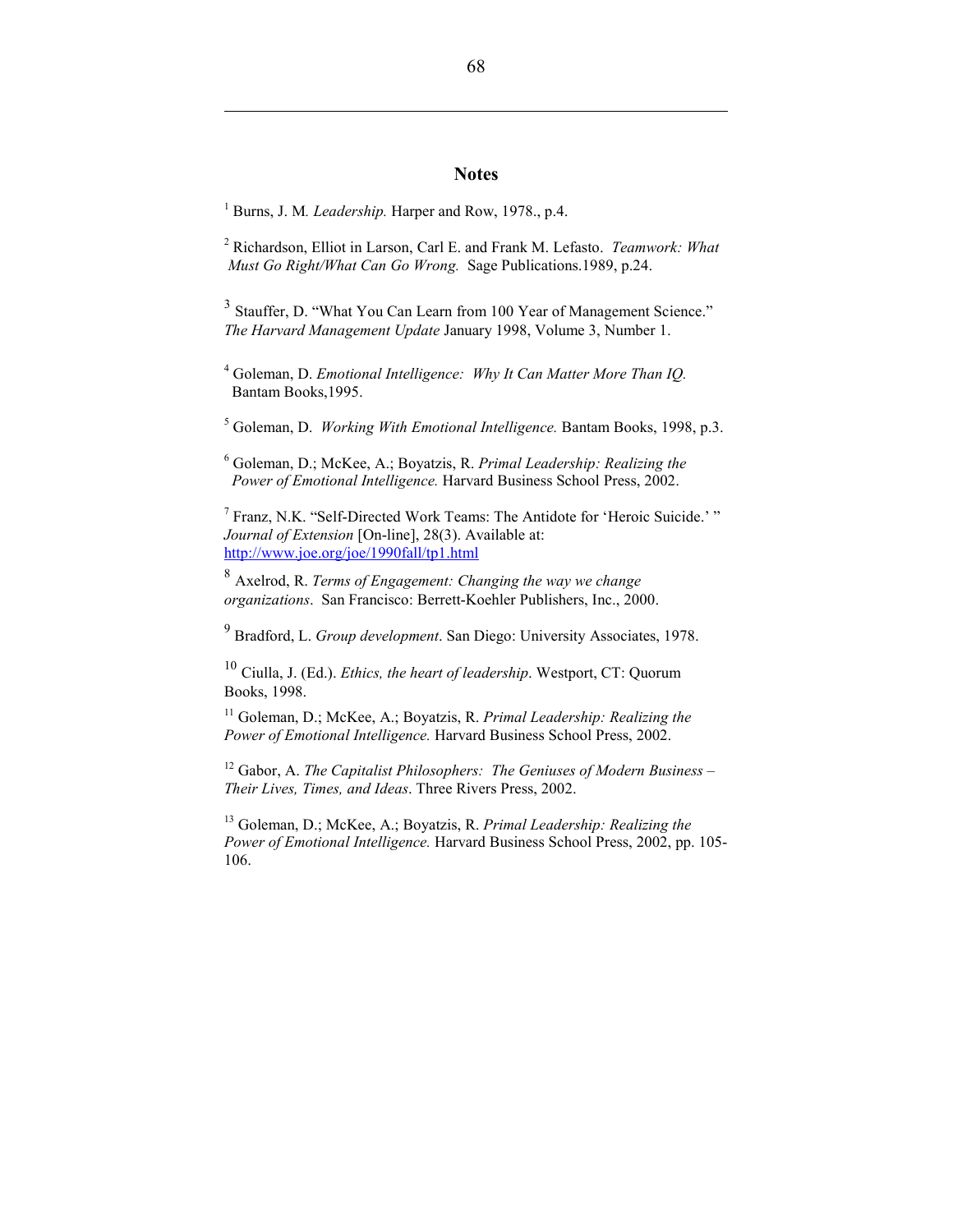<sup>14</sup> Ibid., p.18.

 $\overline{a}$ 

<sup>15</sup>Vecchio, R.P. Organizational Behavior: Core Concepts. (4the Edition) Dryden Press a division of

Harcourt College Publishers, 2000.

 $16$  Drucker, Peter. "The Coming of the New Organization". *Harvard Business* Review Jan.-Feb. 1988: 45-53.

<sup>17</sup> Rees, F. How To Lead Work Teams: Facilitation Skills. Pfeiffer & Co., 1991, p.1.

<sup>18</sup> Reich, Robert cited in Larson, Carl E. and Frank Lefasto,. Teamwork: What Must Go Right/What Can Go Wrong, Sage Publications. 1989, pp. 17-18.

 $19$  Ibid., pp. 17-18.

<sup>20</sup> Ohmae, K. p.195 cited in Hesselbein, F. p.195 The Organization of the Future. Jossey-Bass Publishing. 1997.

 $21$  Larson, Carl E. and Frank M. Lefasto. Teamwork: What Must Go Right/What Can Go Wrong, Sage Publications.1989, p.13.

 $22$  Ibid., p.14.

 $23$  Burns, J. M. *Leadership*. Harper and Row, 1978., p.2.

 $^{24}$  Ibid, p.2.

<sup>25</sup> Doyle, M. E. and Smith, M. K. "Classical leadership." *The Encyclopedia of* Informal Education, http://www.infed.org/leadership/traditional\_leadership.htm, 2001.

<sup>26</sup> Robbins, S.P. (Edit.) Organizational Behavior: Concepts, Controversies, and Applications. Simon & Schuster, 1991, pp.355-380.

<sup>27</sup> Doyle, M. E. and Smith, M. K. "Classical leadership." *The Encyclopedia of* Informal Education, http://www.infed.org/leadership/traditional\_leadership.htm, 2001.

<sup>28</sup> Boje, D.M. "Transform in Super Leaders: Transformational Leadership" Retrieved July 08, 2005 from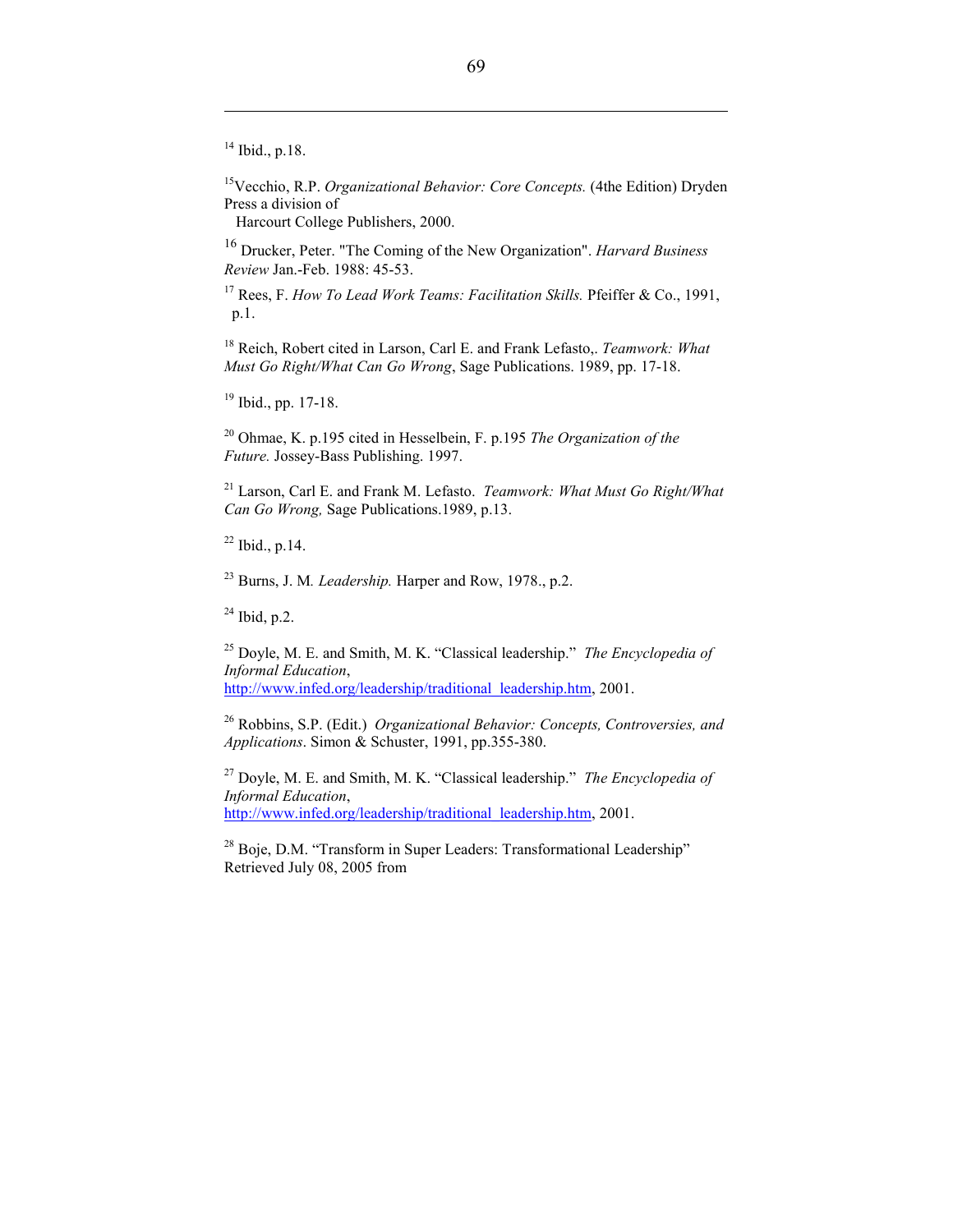http://cbae.nmsu.edu/~dboje/teaching/338/transformational\_leadership.htm, the New Mexico State website.

 $29$  Capra, F. The Turning Point: Science, Society, and the Rising Culture. Bantam Books, 1984.

 $\overline{a}$ 

 $30$  Gabor, A. The Capitalist Philosophers: The Geniuses of Modern Business -Their Lives, Times, and Ideas. Random House, 2000, p.xi.

<sup>31</sup> Griffith, I. "Organizational Control in Self-Managing Work Teams" Retrieved July 26, 2005 from http://ian.griffith.com/resume/nyu.htm#cited

 $32$  Robbins, S.P. (Edit.) Organizational Behavior: Concepts, Controversies, and Applications. Simon & Schuster, 1991, p. 359.

<sup>33</sup> Davis, K. Human Behavior at Work. McGraw-Hill Book Co., 1981, p.5.

<sup>34</sup> Robbins, S.P. (Edit.) Organizational Behavior: Concepts, Controversies, and Applications. Simon & Schuster, 1991, pp. 195-196.

<sup>35</sup> Boeree, G.C. "Abraham Maslow: 1908-1970" Retrieved June 30, 2005 from http://www.ship.edu/~cgboeree/maslow.html

- $36$  Goleman, D.; McKee, A.; Boyatzis, R. Primal Leadership: Realizing the Power of Emotional Intelligence. Harvard Business School Press, 2002.
- $37$  Robbins, S.P. (Edit.) Organizational Behavior: Concepts, Controversies, and Applications. Simon & Schuster, 1991, p. 356.
- <sup>38</sup> Larson, Carl E. and Frank M. Lefasto. When Teams Work Best. Sage Publications.2001, p.xi.
- $39$  Brounstein, M. Communicating Effectively For Dummies, For Dummies Publishing, 200l.

<sup>40</sup> [NA] "Yale Ditty on Benno Schmidt." New York Times Magazine, 1992 cited in Caproni, P. The Practical Coach: Management Skills For Everyday Life, Prentice Hall, 2001, p.85.

<sup>41</sup> Larson, Carl E. and Frank M. Lefasto. When Teams Work Best. Sage Publications.2001, p.13.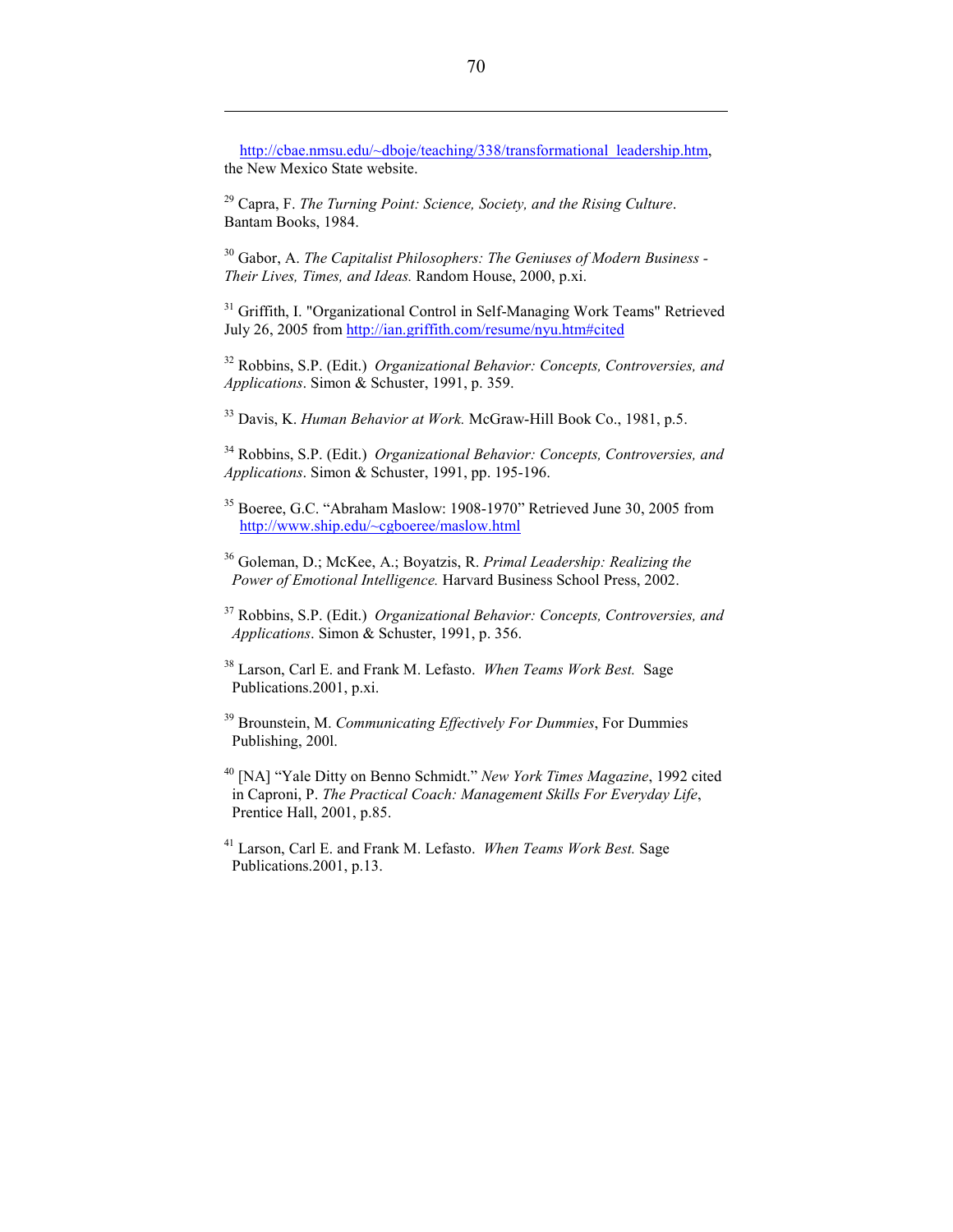$42$  Ibid, p.14.

 $\overline{a}$ 

- $43$  Senge, P. The Fifth Discipline Fieldbook: Strategies and Tools for Building A Learning Organization Doubleday Publishing 1994, pp. 17-18.
- <sup>44</sup> Caproni, P. The Practical Coach: Management Skills For Everyday Life. Prentice-Hall Inc. 2001, p. .219.

<sup>45</sup> Ibid, p.219.

<sup>46</sup> Larson, Carl E. and Frank M. Lefasto. When Teams Work Best. Sage Publications 2001.

<sup>47</sup> Ibid, p.20.

- <sup>48</sup> Senge, P. The Fifth Discipline Fieldbook: Strategies and Tools for Building A Learning Organization. Doubleday Publishing 1994, p. 18.
- <sup>49</sup> Larson, Carl E. and Frank M. Lefasto. When Teams Work Best. Sage Publications 2001. p. 125.

<sup>50</sup> Shoaf, C. and Genaidy, A. and Karwowski, W. and Huang, S.H. Improving Performance and Quality of Working Life: A Model for Organizational Health Assessment in Emerging Enterprises. Retrieved Oct. 26, 2005 from http://www.eng.uc.edu/icams/publications/2004a.pdf#search='organizational%2 0performance%20stress'

University of Cincinnati College of Engineering website.

 $<sup>51</sup>$  Kiev, A. and Kohn, V. "Executive Stress." An AMA Study Report (New York,</sup> 1979), p. 10. cited in Pelletier, K.R. Health People in Unhealthy Places: Stress and Fitness at Work. Delacorte Press. 1984. p.60.

 $52$  Ibid.

<sup>53</sup> Suakkaphong, N. "Harvard Business Review on Knowledge Management Article#4-6." Presentation retrieved November 17,2005 from http://www.u.arizona.edu/~nichalin/myfiles/HBR-KM4-5-6- Nichalin.ppt .

<sup>54</sup> Burns, J. M. Leadership. Harper and Row, 1978., p.4.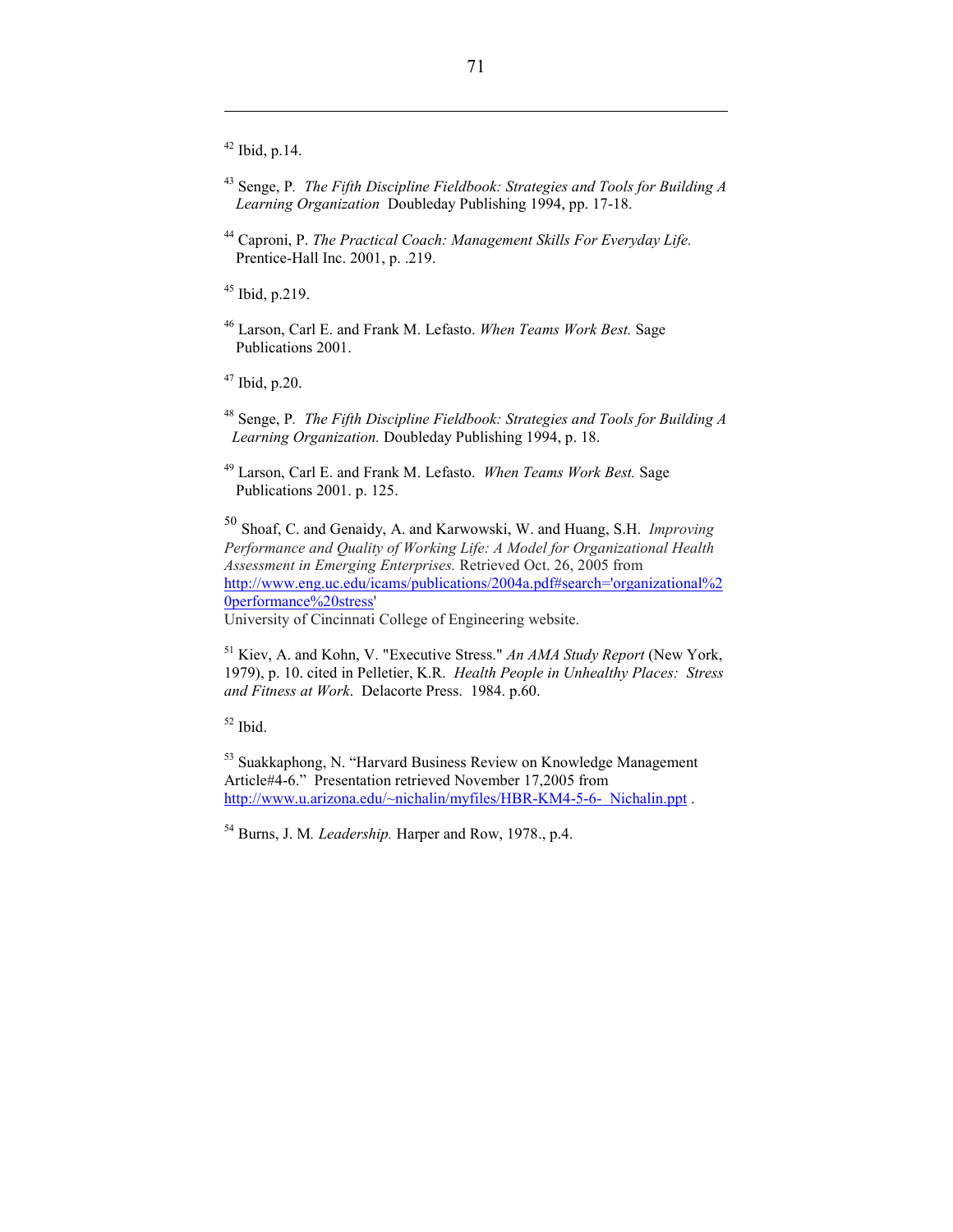# Appendix A: Key Terms

command/enforcement. A leadership style and practice that is very similar to Transactional Leadership, but more rigid and coercive.

dyadic communication. Involves communication between two people.

group norms. The informal rules that groups adopt to regulate group members' behavior. Norms refer to team members' implicit and explicit agreements about "how we do things around here."

emotional intelligence (EI). The ability to effectively understand and handle one's emotional self (self regulate); and to handle emotions well in relationships with others. multiple intelligence theory. The theory that there is a number of distinct forms of intelligence - other than merely the traditional model of cognitive intelligence – which individuals possess in varying degrees. Howard Gardner

 $\overline{a}$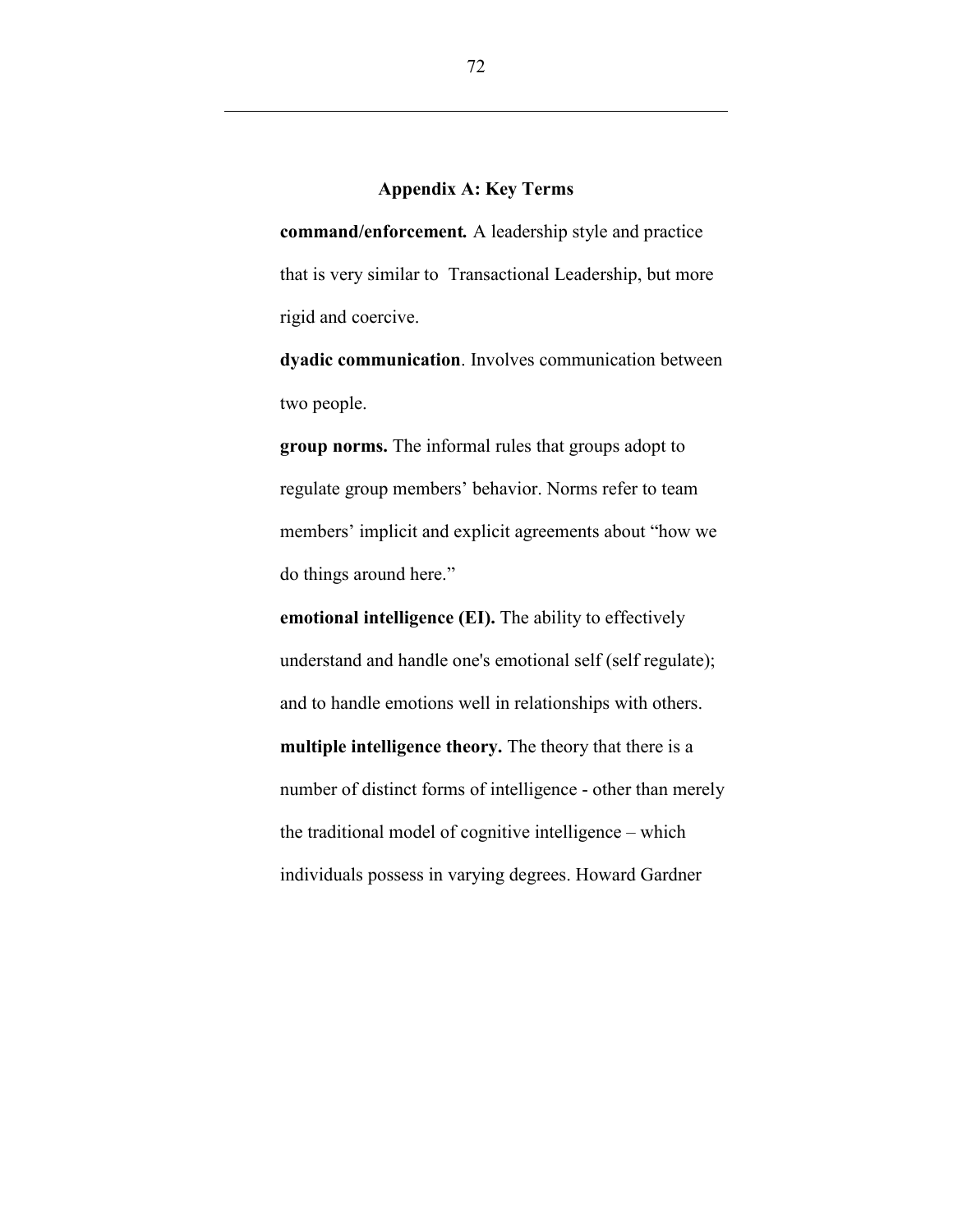proposes seven primary forms: linguistic, musical, logicalmathematical, spatial, body-kinesthetic, intrapersonal (e.g., insight, metacognition) and interpersonal team. A group of two or more people working together with an agreed common purpose.

team synergy: A sense of harmony among members of a team in regards to their common purpose; the alignment of collective motivations among team leaders and members. transactional leadership. Everyday exchanges that take place between leaders and team members as they routinely perform duties. Exchanges are based on the offer of contingent rewards for specific performance. (e.g., social skills). Gardner recognizes other forms exist,

too.

 $\overline{a}$ 

transformational leadership. Leadership that goes beyond traditional leadership's focus on traditional needs to fulfill higher levels of human needs such as actualization; it